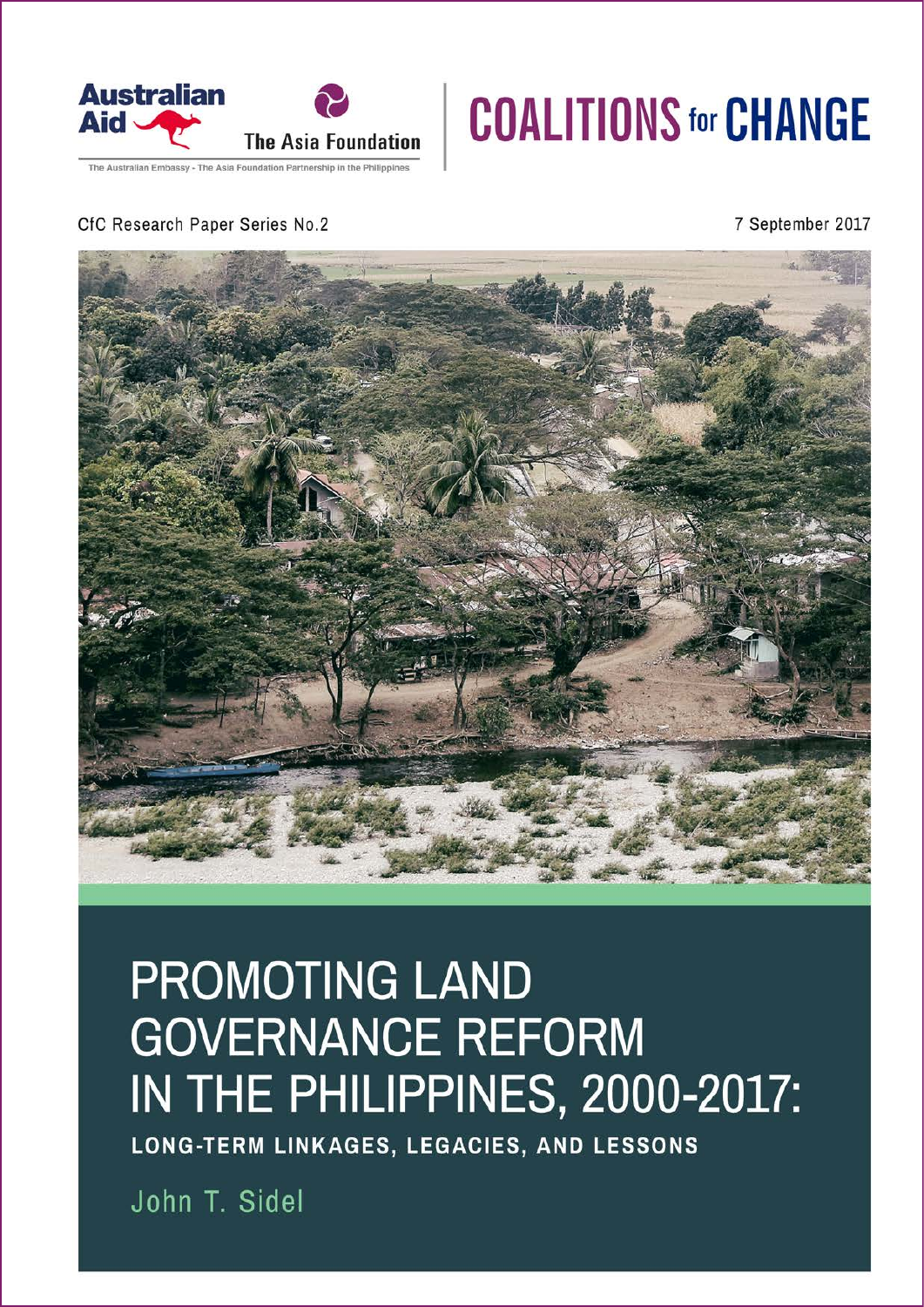John T. Sidel

7 September 2017



The Australian Embassy - The Asia Foundation Partnership in the Philippines

## **COALITIONS for CHANGE**

### CfC Research Paper Series No. 2

## PROMOTING LAND GOVERNANCE REFORM IN THE PHILIPPINES, 2000-2017:

**LONG-TERM LINKAGES, LEGACIES, AND LESSONS**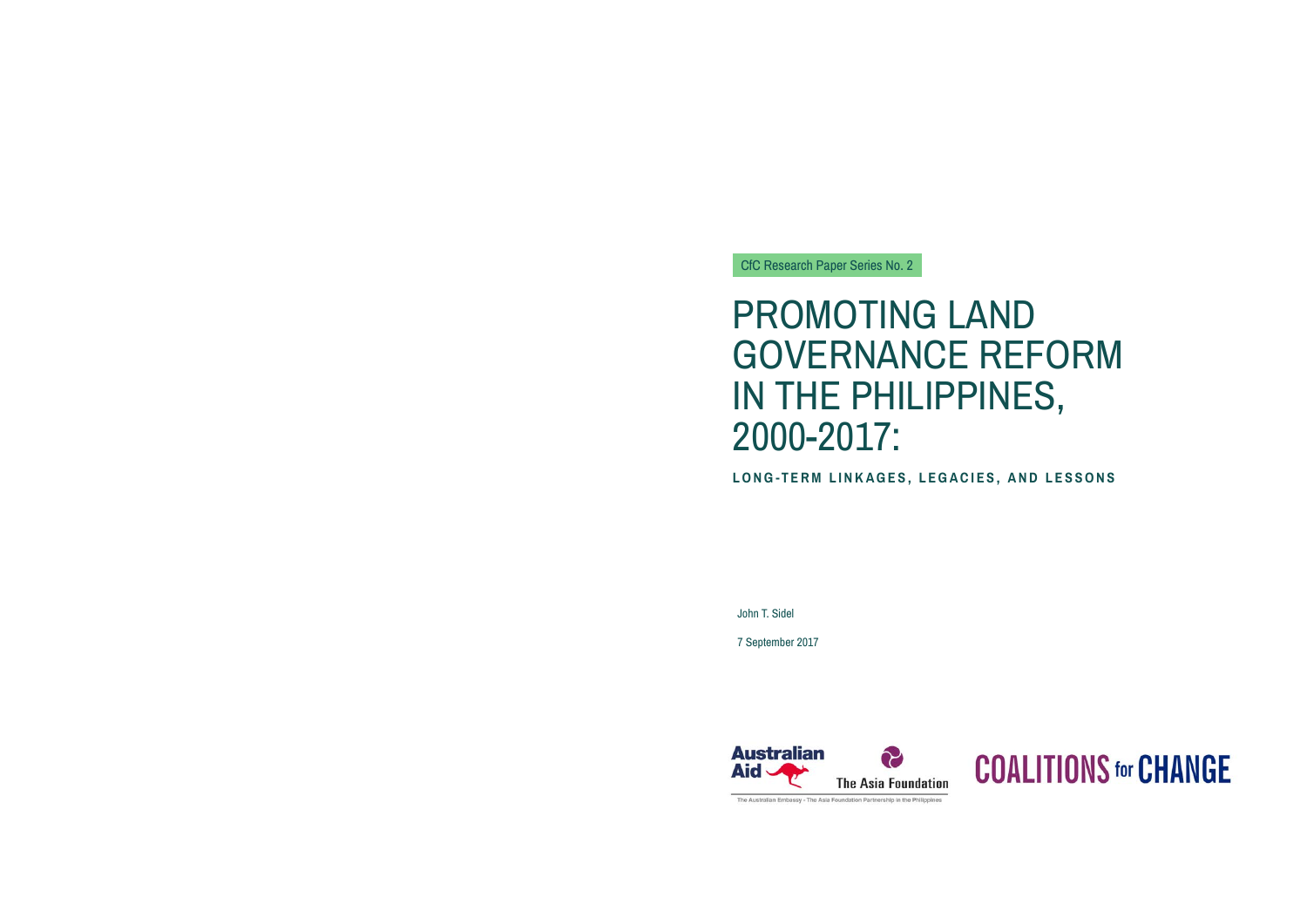Disclaimer: This paper was made possible with the support of the Australian Embassy - The Asia Foundation Partnership in the Philippines. The views expressed in this material, however, do not necessarily reflect the views of the Australian Government or that of The Asia Foundation.

Cover photo by Romar Jan Edosma, used with permission in September 2017.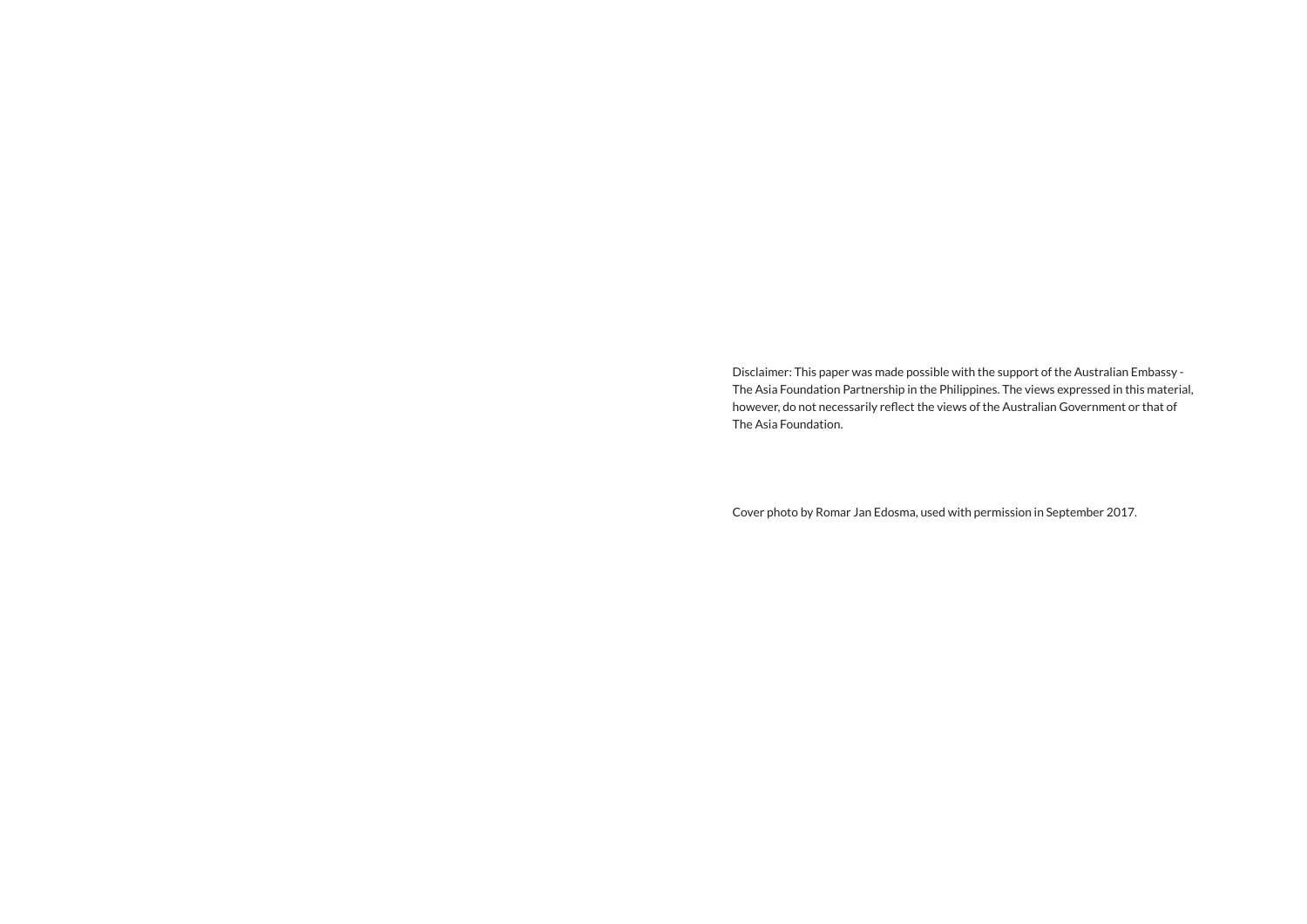The Coalitions for Change (CfC) Research Paper Series provides a platform for independent perspectives on reforms supported by the Coalitions for Change program. Each paper in the series will examine one reform on a particular development challenge for the Philippines, and will explore the process of change, from defining the development problem, to zeroing in on possible solutions, through to the conclusion of CfC's involvement in the reform.

The Series is written for those who are interested in lessons gathered<br>The Series is written for those who are interested in lessons gathered tur adipiscing elitn nullam lobortis nisl from journey towards specific reforms, or for development practitioners aims to contribute to the growing body of work exploring the interface interested in learning from the process of investing in change. The Series between politics and development, to the communities of practice on doing development differently, thinking and working politically, and towards improving the effectiveness of development programs. A theme throughout the Series will be exploration of the challenges in balancing a reform's technical soundness with its political feasibility, a defining strategy of the Coalitions for Change program.

The second paper in this Series addresses changes over the last 16 years in Philippine land governance, focusing on four major programs of overseas development agencies and international financial institutions. The paper traces reforms in land governance, including their scope, constraints, outcomes, and complementarities, and describes the political and societal forces that shaped them.

Taken together, the reforms examined offer lessons about the importance of doing technical research, building institutional capacity, weighing political feasibility, iteratively learning from previous experience, and capitalizing on gains. With property rights identified as an important determinant of economic growth, this paper's holistic examination of land governance reforms in the Philippines suggests useful lessons not only on land governance but also for other development initiatives.

While this CfC research paper series was made possible through the generous support of the Australian Aid program and The Asia Foundation Partnership in the Philippines, the views expressed in this publication are those of the author and do not necessarily reflect the views of the Australian Government or that of The Asia Foundation.

**Sam Chittick** Country Representative, Philippines The Asia Foundation

### THE COALITIONS FOR CHANGE RESEARCH PAPER SERIES

# INTRODUCTION

### THIS PAPER - PROMOTING LAND GOVERNANCE REFORM IN THE PHILIPPINES, 2000-2017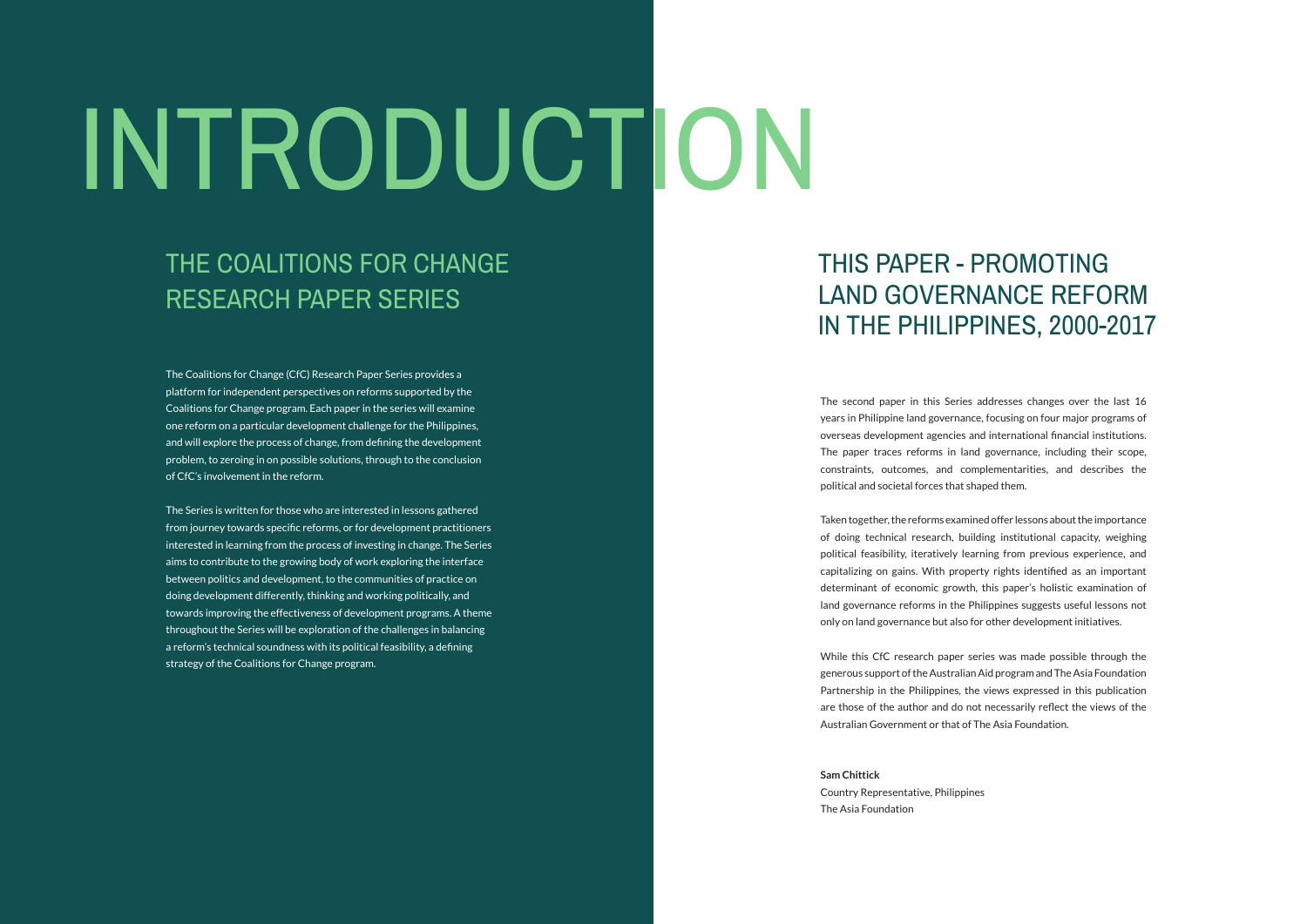Since the turn of the twenty-first century, a diverse set of land governance reform initiatives have been launched in the Philippines, with generous support from a range of overseas development agencies, including AusAID and The Asia Foundation, as well as the World Bank, USAID, and the Asian Development Bank (ADB).

# PROMOTING LAND GOVERNANCE REFORM IN THE PHILIPPINES, 2000-2017:

While these individual development projects have been examined in a succession of internal evaluations and external assessments, to date there has been little effort to step back and consider the broader picture and the longer-term linkages among these different programs, the legacies they have imparted, and the lessons to be learned.

Against this backdrop, this paper is intended to provide a holistic analytical treatment of all the land governance reforms which have been initiated and implemented in the Philippines over the past sixteen years. The paper is based on a reading of thousands of pages of documents produced in connection with these reform initiatives, as well as more than a dozen interviews with key actors from the overseas development agencies and Philippine government bureaus involved in their implementation.

The paper considers four main questions. First of all, how should we understand the experiences and achievements of the diverse set of land governance reform initiatives in the Philippines undertaken between 2000 and 2016, not only individually but treated comparatively and in terms of the linkages and synergies among them?

Secondly, how and to what extent did earlier initiatives by AusAID and the World Bank enable subsequent initiatives by The Asia Foundation and other proponents of reform in the sector?

Thirdly, how did the earlier initiatives differ from subsequent ones in terms of processes and outcomes, and what lessons should we draw from this comparative analysis?

**While these individual development projects have been examined in a succession of internal evaluations and external assessments, to date there has been little effort to step back and consider the broader picture and the longer-term linkages among these different programs, the legacies they have imparted, and the lessons to be learned.**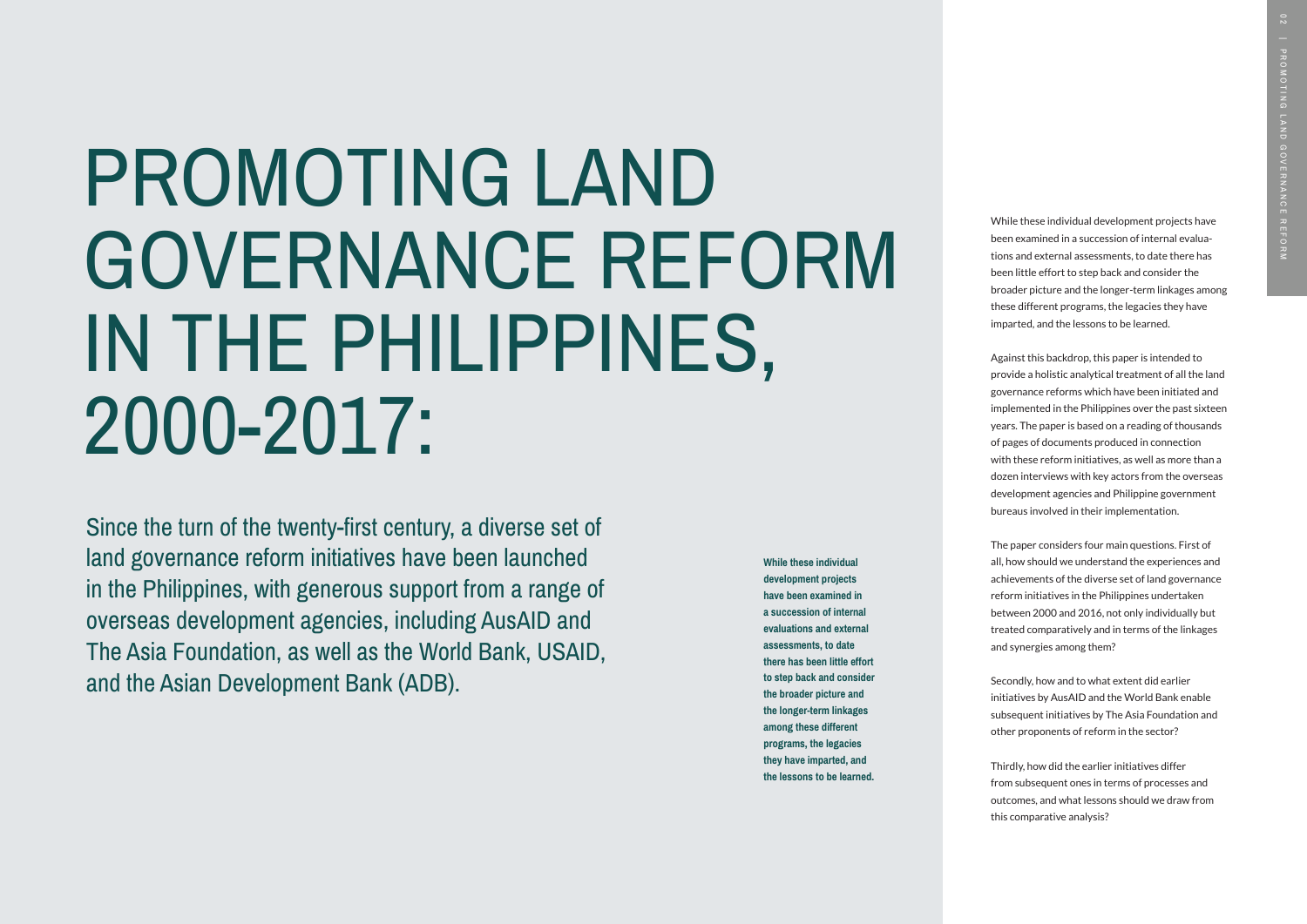<sup>1</sup> Douglass C. North and Barry R. Weingast, "Constitutions and Commitment: The Evolution of Institutions Governing Public Choice in

"How can we draw on the lessons and legacies of these land governance reform initiatives to advise and assist the Philippines in advancing land governance reform more effectively in the years ahead?"

Finally, how can we draw on the lessons and legacies of these land governance reform initiatives to advise and assist the Philippines in advancing land governance reform more effectively in the years ahead and to advance broader efforts at thinking and working politically in development?

To this end, the paper covers four different major land governance reform initiatives in the Philippines over the past sixteen years. First, the paper examines in great depth the two stages of the Land Administration and Management Project (LAMP I and II) supported by AusAID and the World Bank over the course of 2000-2010.

The diverse components of LAMP included a) promotion of new land policy and institutional reforms, especially through legislation; b) institutional development and capacity building, especially within the Land Management Bureau (LMB) of the Department of the Environment and Natural Resources (DENR); c) support for accelerated land titling through systematic adjudication and other experimental initiatives in select localities across the Philippines; and d) support for property valuation reform, especially in the Department of Finance (DOF).

Secondly, the paper also discusses the Revenue Generation and Land Administration Reforms (REGALA) project supported by the Asian Development Bank (ADB), which worked to strengthen the surveying, titling, valuation, and taxation of land in select localities across the Philippines.

Thirdly, the paper also covers the land governance reform efforts supported by USAID and The Asia Foundation under the Policy Reform Project (2006-2008) and the Economic Growth Hubs program (2009- 2013). These reform efforts included passage of the Residential Free Patent Act, drafting of implementing rules and regulations (IRRs) for the new law, and promotion of partnerships between the Department of the Environment and Natural Resources (DENR) and Local Government Units (LGUs) to enable and expedite its implementation.

Fourthly and finally, the paper further analyzes the land governance reforms promoted since 2014 by The Asia Foundation and AusAID (later the Australian Department of Foreign Affairs and Trade or DFAT) under the Coalitions for Change (CfC) program. These reform efforts have included promotion of the titling of lands housing public schools and other government buildings, renewed support for the implementation of the Residential Free Patent Act and passage of the Valuation Reform Act, resumed backing for DENR-LGU partnerships, reinvigorated efforts to promote passage of an Agricultural Free Patent Act by Congress, and revived advocacy for a national land titling program.

These various land governance reform initiatives in the Philippines since 2000 emerged not as new iterations of earlier 'agrarian reform' efforts focused on the redistribution of land, but rather as part of a wave of new programs promoted across

the developing world by international financial institutions like the World Bank and overseas development agencies like USAID from the 1980s onwards.

The underlying premise of these new programs lay in the assumption or argument that greater clarity, efficiency, and transparency in land governance

would strengthen property rights and reduce rigidities and transaction costs in land markets, thus encouraging capital accumulation and investment, increasing agricultural productivity and government revenues, and enhancing economic growth and development.

This point of departure owed much to the New Institutional Economics and in particular, the writings of the Nobel Prize-winning economist Douglass C. North, whose work highlighted the work of property rights in economic development.

Weakly defined and/or poorly enforced property rights, North famously argued, impede economic development and growth, as seen under conditions

of feudalism and absolute monarchy in medieval and early modern Europe, and in contexts of personalized dictatorships and arbitrary rule in the developing world today: "The more likely it is that the sovereign will alter property rights for his or her own benefit, the lower the expected returns from investment and the lower in turn the incentive to invest."1

**This paper is intended to provide a holistic analytical treatment of all the land governance reforms which have been initiated and implemented in the Philippines over the past sixteen years.**

Seventeenth-Century England," *Journal of Economic History*, Vol. 49, No. 4 (December 1989), pp. 803.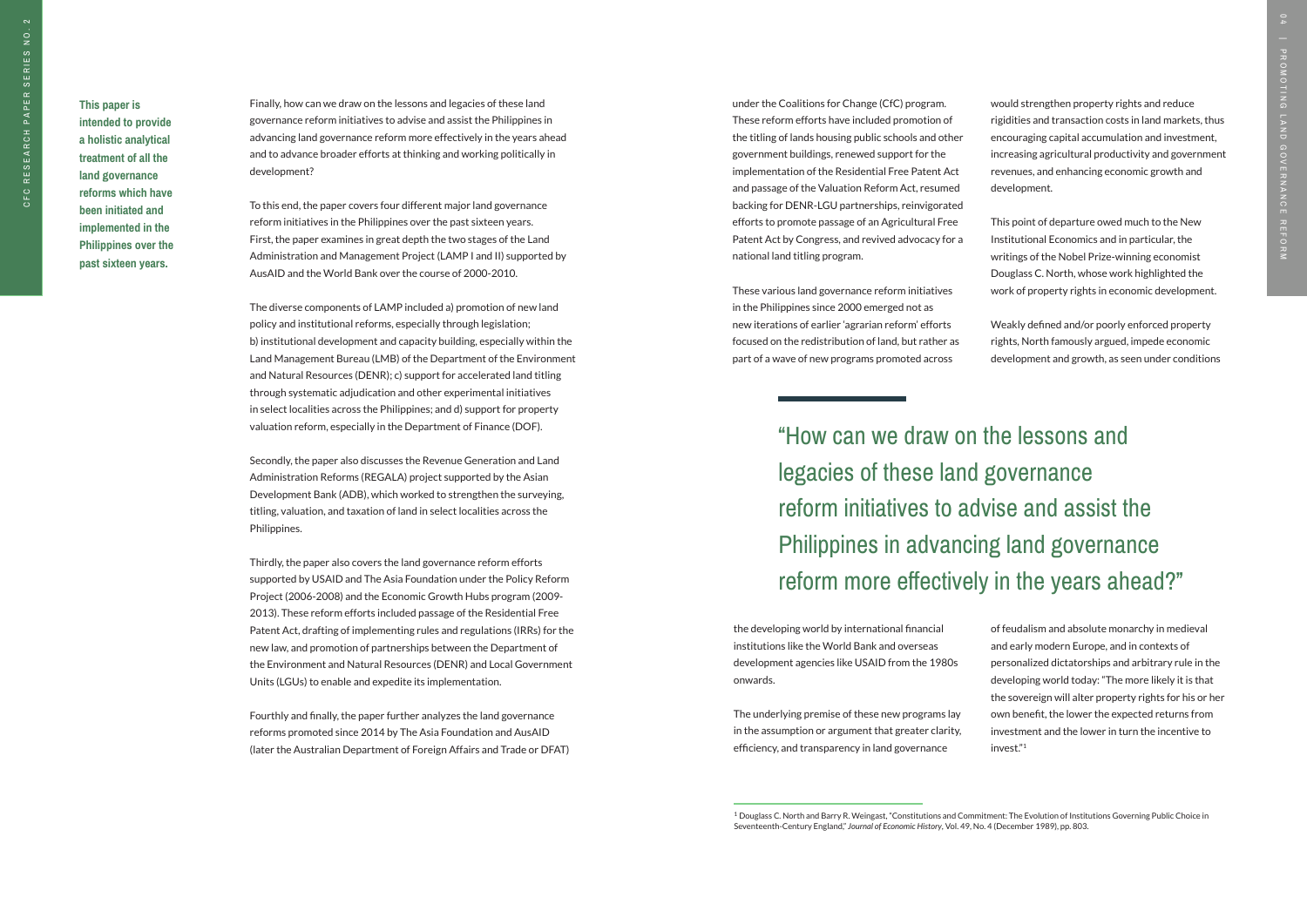CFC

**Improvements in land governance might play an important role in reducing costly forms of ambiguity regarding property rights and thus stimulate economic development and growth. It is with this premise and prospect in mind that overseas development agencies have begun to initiate land titling programs in countries across Asia, Africa, and Latin America over the past few decades.**

> "The Philippines appeared to be a highly appropriate candidate for land governance reform at the turn of the 21st century. After all, a considerable portion of land parcels in the Philippines was estimated to remain untitled, leaving millions of Filipinos without firm legal claims to the plots they were tilling or their places of residence."

Beginning in the 1990s, this kind of language and logic began to permeate the development industry, especially at the World Bank, which became involved in promoting land titling projects and land governance reforms in a diverse range of countries across Asia, Africa, and Latin America, from India, Indonesia, Thailand, and Cambodia to Cameroon, Ethiopia, Ghana, and Madagascar to Colombia and Honduras.<sup>5</sup>

Conversely, North argued, the strengthening of property rights through institutional innovations or improvements played a crucial role in enabling if not impelling the Industrial Revolution in England and in due course elsewhere in Western Europe from the 18th century,<sup>2</sup> much as analogous trends have helped to prefigure and promote economic development and growth in parts of Asia, Africa, and Latin America over the past several decades.3

Viewed from this perspective, it was argued that improvements in land governance might play an important role in reducing costly forms of uncertainty, ambiguity, and insecurity regarding property rights and thus in stimulatinge economic development and growth. It is with this premise and prospect in mind that overseas development agencies have begun to initiate land titling programs in countries across Asia, Africa, and Latin America over the past few decades. As proponents of the New Institutional Economics have argued:

Land rights play a particularly important role in the economic development process. Land is obviously the main production asset for agricultural activity. Moreover, due to its immobility and relative indestructability, it lends itself to use as wealth and collateral. However, for historical, economic, and political reasons, land rights, to a large extent, tend to be weakly defined even in today's world. Indeed, among all rival and excludable assets, land is probably the asset for which rights are the most poorly defined, in particular in developing countries. This entails a potential efficiency loss for society, and it is therefore worthwhile to take a closer look at the exact nature of those costs.

Land property rights can influence the efficiency of resource allocation through a number of different channels. First, the possession of land titles may enhance investment incentives by limiting expropriation risk and may reduce the need to divert private resources to the protection of private property. Second, land titling facilitates transferability and therefore stimulates

trade. Third, by improving collateralization, land titling may enhance credit transactions. Fourth, land property rights may affect the intra-household allocation of resources. Finally, land property rights may influence economic outcomes through changes in the belief system of the population.4

In the context of these intellectual and institutional trends among policy-makers in international financial institutions and overseas development agencies across the world, the Philippines appeared to be a highly appropriate candidate for land governance reform at the turn of the 21st century. After all, even at this late juncture in the country's development, a considerable portion of land parcels in the Philippines was estimated to remain untitled, leaving millions of Filipinos without firm legal claims to the plots they were tilling or their places of residence, thus limiting their security of tenure, their ability to use land as collateral for loans, and their payment of local property taxes.

The process of obtaining land titles, moreover, was said to be highly complex, costly, and cumbersome,

<sup>4</sup>Sebastian Galiani and Ernesto Schargrodsky, "Land Property Rights," in Sebastian Galiani and Itai Sened (eds.), *Institutions, Property Rights and Economic Growth: The Legacy of Douglass North* (Cambridge: Cambridge University Press, 2014), pp. 109, 119. 5 See, for example, Frank F.K. Byamugisha, *The Effects of Land Registration on Financial Development and Economic Growth: A Theoretical and Conceptual Framework* (Washington, DC: World Bank Policy Research Working Paper, 1999); Klaus Deininger and Hans Binswanger, " The Evolution of the World Bank's Land Policy: Principles, Experience, and Future Challenges," *World Bank Research Observer,* Volume 14, Number 2 (August 1999), pp. 247-276; Klaus Deininger, *Land Policies for Growth and Poverty Reduction* (Washington, DC: The World Bank, 2003); Klaus Deininger, Clarissa Augustinus, Stig Enemark, and Paul Munro-Faure, *Innovations in Land Rights Recognition, Administration, and Governance* (Washington, DC: The World Bank, 2010); and Klaus Deininger, Harris Selod, and Anthony Burns, *The Land Governance*  Assessment Framework: Identifying and Monitoring Good Practice in the Land Sector (Washington, DC: The World Bank, 2011).

<sup>&</sup>lt;sup>2</sup> Douglass C. North and Robert Paul Thomas, *The Rise of the Western World: A New Economic History* (Cambridge: Cambridge University Press, 1973).

<sup>&</sup>lt;sup>3</sup> Douglass C. North, "The New Institutional Economics and Third World Development," in John Harriss, Janet Hunter, and Colin M. Lewis (eds.), *The New Institutional Economics and Third World Development* (London: Routledge, 1995), pp. 17-26.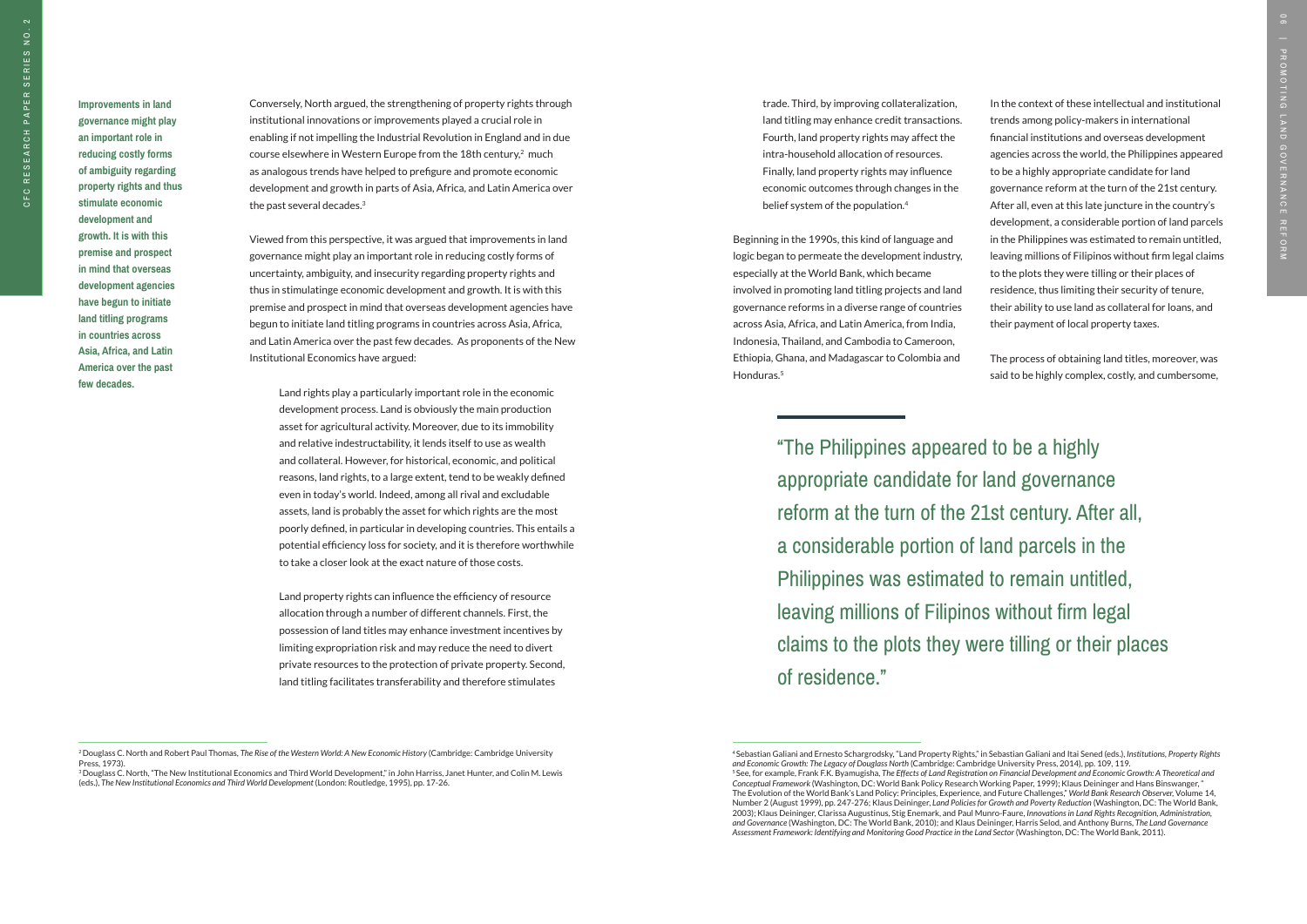"The various departments and agencies involved in land titling appeared to be weak in terms of institutional capacity, with remarkably incomplete land records and inadequate resources for proper surveying, titling, and registration of land parcels."

discouraging many potential applicants for titles from initiating the process and relegating many others to lengthy, time-consuming, and inconclusive engagements with the courts or with the multiple agencies involved in the process of land titling. Thus, the pace of land titling reportedly remained woefully slow, even as continuing demographic growth, urbanization, and real-estate development increased pressures on land and on the available set of institutional mechanisms and procedures for land titling.

This seemingly sad state of affairs reflected an institutional context for land governance which appeared to cry out for reform. A diverse set of government departments and agencies were involved in the land titling process at the national level, even as their offices, personnel, and responsibilities at the local level seemed to remain difficult to access, understand, and use for ordinary Filipinos interested in obtaining titles to parcels of lands scattered across the archipelago.

On the one hand, the various departments and agencies involved in land titling appeared to be weak in terms of institutional capacity, with remarkably incomplete land records and inadequate resources for proper surveying, titling, and registration of land parcels. On the other hand, these departments and agencies were also reportedly riddled with corruption and rent-seeking, with 'fixers' and 'brokers' assisting predatory officials in extracting illegal fees and bribes to expedite land transactions and in manipulating land records in accordance with pecuniary interest and political advantage.

Against this backdrop, the Philippines at the turn of the 21st century appeared to be in self-evidently serious need of a major land governance reform initiative. The preceding decade had seen the onset of the Comprehensive Agrarian Reform Program (CARP), which had been enacted in 1988 amidst growing concerns about the economic, political, and social problems associated with pronounced inequalities in landownership in the country.

But the country's belated economic recovery after the crisis years of the 1980s, and the slow and limited progress in land redistribution over the course of the 1990s, were not accompanied by rising agricultural productivity or improving socio-economic welfare for ordinary Filipinos, whether in the countryside or in the swelling slum areas of Metro Manila and other Philippine cities, where problems of informality and insecurity in residential settlement patterns continued to worsen. Major problems in land governance clearly continued to haunt the Philippines,

impeding economic growth, development, and poverty reduction and imposing costs on millions of Filipinos.

It was at this point that the first major land governance reform initiative, the Land Administration and Management Project (LAMP) was launched by AusAID and the World Bank in 2000 in the Philippines. As detailed in the pages below, LAMP left important legacies, linkages, and lessons for subsequent land governance reform efforts in the Philippines. LAMP can be viewed as a 'traditional' development program, with builtin procedural constraints and organizational weaknesses that limited its ability to achieve core goals, in contrast with subsequent land governance reform programs, whose greater flexibility and political agility enabled greater progress – and more long-lasting and self-sustaining achievements – on multiple fronts.

However, instead of a stark dichotomy between 'traditional' development programs like LAMP (and ADB's REGALA) and 'non-traditional' programs inspired by 'thinking and working politically' like CfC, we find complementarity and synergy, with LAMP leaving important legacies, linkages, and lessons which proved crucial for subsequent efforts to promote land governance reform in the Philippines. Thus, a close, careful, critical, and comparative analysis of LAMP and successor programs is in order.

**A diverse set of government departments and agencies were involved in the land titling process at the national level, even as their offices, personnel, and responsibilities at the local level seemed to remain difficult to access, understand, and use for ordinary Filipinos.**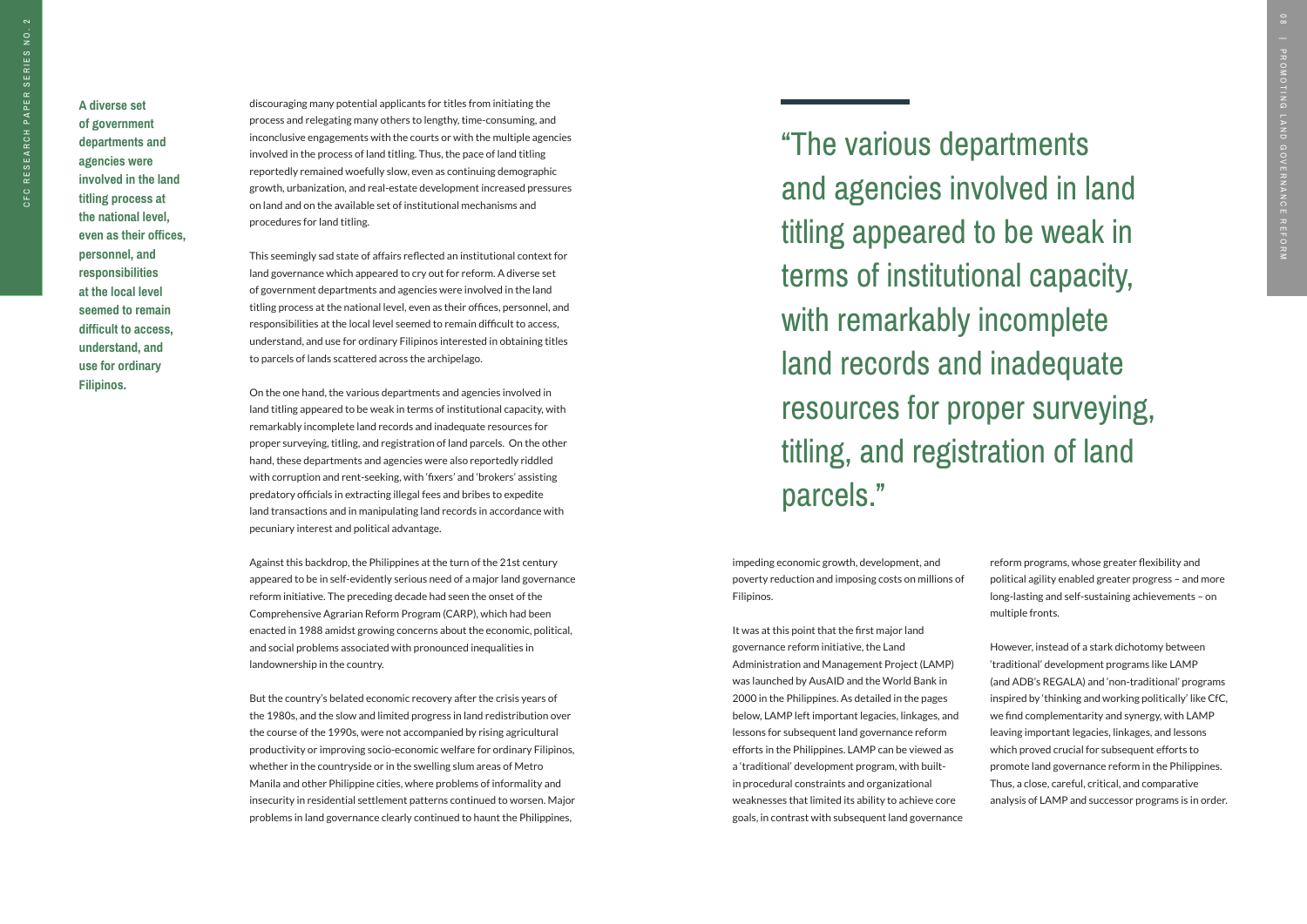# THE LAND ADMINISTRATION AND MANAGEMENT PROJECT (LAMP), 2000-2010

To this end, the project included four major components, including one designed to make preparations for the anticipated second phase, LAMP II, which would see the implementation of major land governance reforms in the Philippines from 2005.

Under the first component, a set of land policy studies were undertaken to examine key areas of land administration. These policy studies covered such areas as land use planning processes and conversion procedures, land registration fees and taxes, property valuation systems, and, crucially, the overall legal and regulatory framework and set of institutional arrangements for land administration in the country. These policy studies involved a diverse set of Philippine government agencies, including the National Economic and Development Authority (NEDA), the Department of the Environment and Natural Resources (DENR), The Department of Finance (DOF), the Department of Justice (DOJ), and the Department of Budget and Management (DBM). These agencies were among those represented on an inter-agency coordinating committee created in July 1999 by an Executive Order of then President Joseph Estrada which committed the Philippine government to a Land Administration and Management (LAM) program, with the DENR's Land Management Bureau (LMB) serving as the key agency for its operations.

The second component of LAMP I focused on a set of 'prototypes' or pilot projects designed to test various titling processes, record management procedures, and surveying methods. One prototype or pilot project was implemented in six municipalities in Leyte Province, where both judicial and administrative processes for titling were evaluated, and where some

The first – preliminary and exploratory – phase of the Land Administration and Management Project (LAMP I) unfolded in the Philippines over the course of 2000-2005 with support from AusAID (AUD 13.7 million) and the World Bank (USD 4.29 million).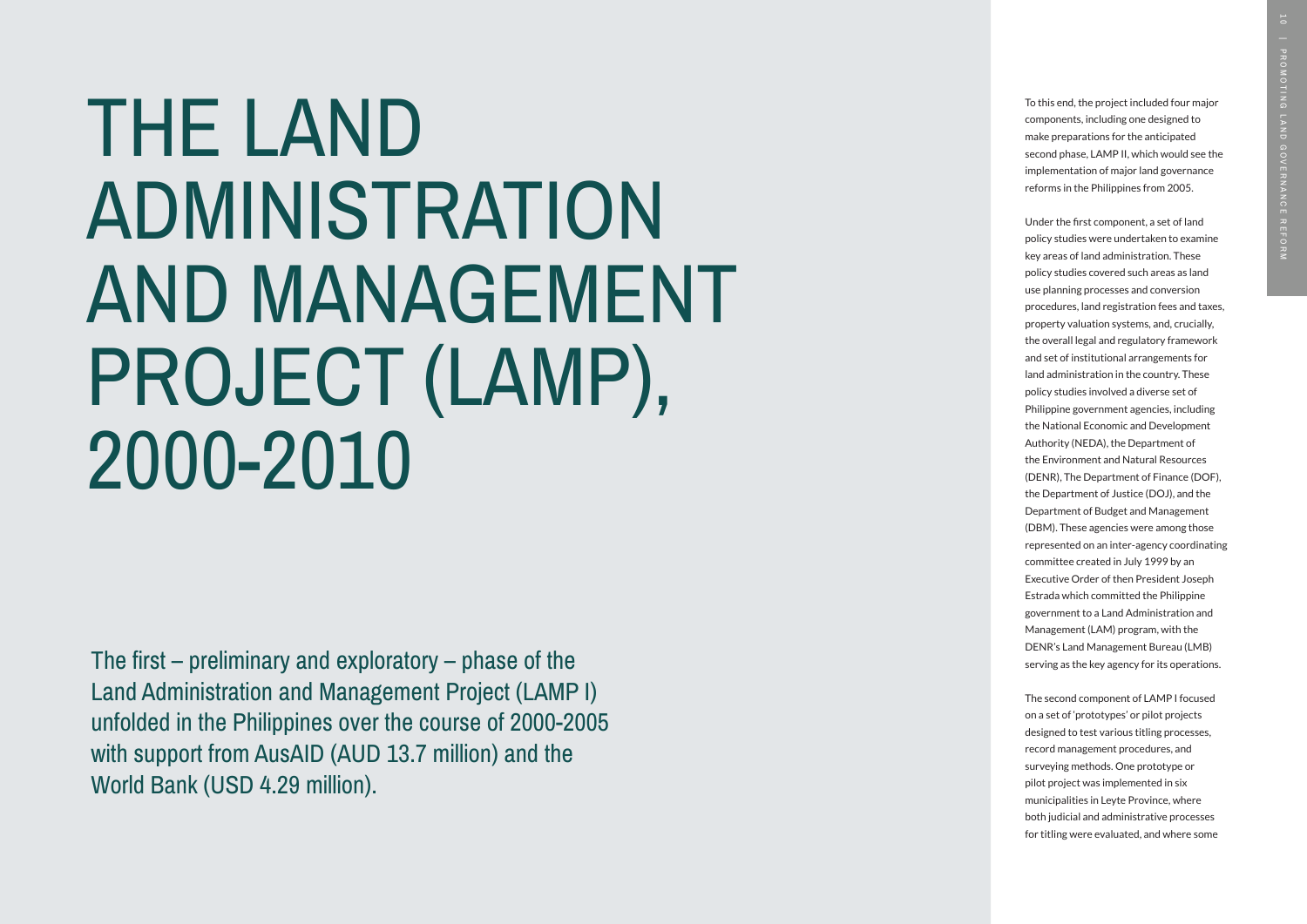**LAMP II shifted into the promotion of a policy development agenda centred around four major pieces of legislation: the Free Patent Act, the Land Administration Reform Act (LARA), the Real Estate Service Act (RESA), and the Real Property Valuation Reform Act.**

31 *barangays* were surveyed. A second prototype or pilot project was implemented in Quezon City and focused on the verification and reconstitution of land records, the creation of a new cadastral map base, the elimination of fake and duplicate titles, and computerization of records. Finally, in both the six municipalities of Leyte Province and Quezon City, a One Stop Shop (OSS) was established to examine the possibilities for institutional collaboration in the provision of land administration services. In both Leyte and Quezon City, One Stop Shops were provided for all land-related transactions, with the offices of different relevant agencies housed in a single building to help simplify, streamline, and speed up land titling procedures and other land administration processes.

The third component of LAMP I involved institutional development in government departments and agencies involved in land administration and management. One key element of institutional development was education and training in the areas of management, surveying and mapping, land administration and land information systems, with focused study tours and overseas training opportunities for personnel in relevant departments and agencies. Here the intention was to produce a core group of competent staff with the technical capacity to implement and oversee a wide range of land governance reform initiatives under LAMP II. In addition, a set of training manuals were prepared and published, covering fake title identification, land records management, One Stop Shops, operations for the awarding of free patents, records and field validation, systematic adjudication, surveying, records and field validation, and cadastral index mapping.

The fourth and final component of LAMP I entailed preparations for the second stage of the Land Administration and Management Project (LAMP II), which unfolded over 2005-2010, with continuing support from AusAID (AUD 29.6 million) and the World Bank (USD 19 million). LAMP II built on the lessons and legacies of LAMP I to initiate and undertake major land governance reform initiatives in the Philippines along a number of different lines.

LAMP II, in turn, had multiple components. First of all, following upon the completed studies and accumulated experiences from LAMP I, LAMP II shifted into the promotion of a policy development agenda centred around four major pieces of legislation: the Free Patent Act, the Land Administration Reform Act (LARA), the Real Estate Service Act (RESA), and the Real Property Valuation Reform Act.

The Free Patent Act was drafted to amend existing land laws to allow for the issuance of free patents to long-occupied but still untitled lands, reducing existing restrictions and encumbrances on such titles and eliminating restrictions on transfers and other conveyances for titles acquired through the free patent process.

Meanwhile, the LARA bill was intended to integrate and rationalize the myriad agencies, overlapping responsibilities and jurisdictions, complex procedures involved in land administration, surveying, registration, and titling under a unified and freestanding Land Administration Authority (LAA) under the Office of the President.

The RESA bill, by contrast, was designed to professionalize and standardize the real-estate industry, establishing mechanisms of accreditation and regulation of real-estate agencies and brokers in the Philippines.

Finally, the Real Property Valuation Reform Act was conceived as a means of strengthening, standardizing, and simplifying land valuation procedures in order to enhance local property tax revenue collection capacities, right-of-way compensation mechanisms, and real-estate transactions.

At the same time, LAMP II simultaneously pursued land governance reform on several other fronts. Building on the preliminary achievements of LAMP I, for example, LAMP II saw further institutional development and capacity building in agencies involved in land governance in the Philippines, especially within the Land Management Bureau (LMB) of the Department of the Environment and Natural Resources (DENR) and the Bureau of Local Government Finance (BLGF) in the Department of Finance (DOF).

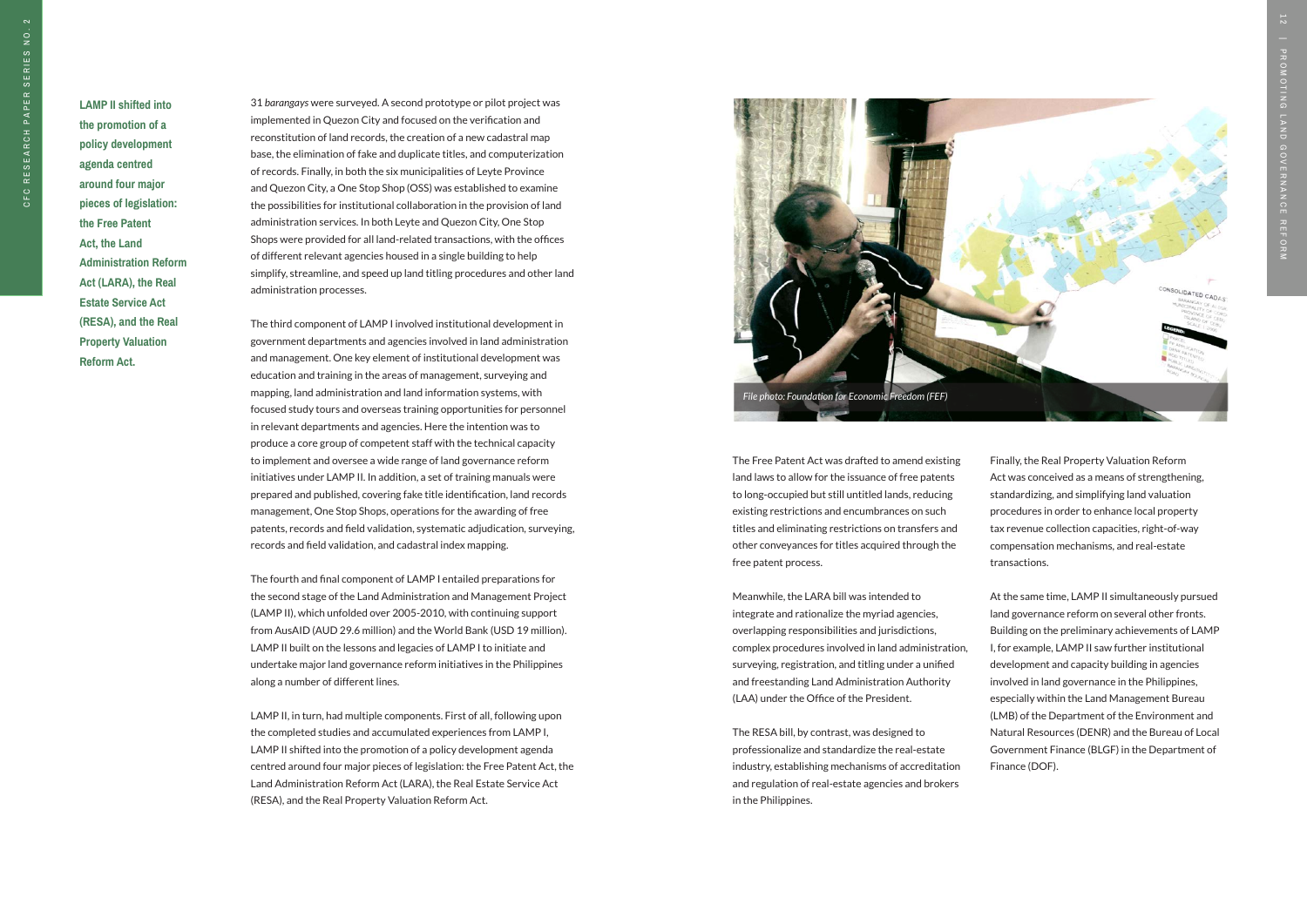"The Residential Free Patent Law created a faster, simpler, and less expensive mechanism for administrative titling of residential lands than that offered by judicial procedures.

By 2011, evidence of the effectiveness of this new law in enabling titling emerged, with the DENR reporting that more than 58,000 residential free patents had been issued in that year alone, a 1,450% jump from 2010."

Continuing the work initiated under LAMP I, LAMP II devoted considerable energy and resources on accelerated land titling initiatives in three provinces in the Visayas and Mindanao. Finally, through its Innovation Support Fund (ISF), LAMP II provided small grants to Local Government Units (LGUs) to encourage and enable local experiments in reforming land administration and management in different parts of the Philippines. Sixteen LGUs – 12 cities and four municipalities – were funded to undertake efforts to improve property tax collection, improve

land information systems, and engage in other capacity-building and procedural reform initiatives at the local level.

Looking back of these diverse streams of the Land Administration and Management Project, we can identify ample evidence of early achievements and immediate impact on land governance in the Philippines.

In terms of legislation, for example, the Real Estate Service Act (RESA) was passed by the Philippine Congress and signed into law (Republic Act 9646) by President Gloria Macapagal-Arroyo in July 2009. RESA introduced a new regulatory framework for real-estate practitioners in the Philippines under the Professional Regulation Commission (PRC) and a newly constituted Professional Regulatory Board of Real Estate Service under its authority.

This new board was tasked with establishing a system of licensing and accreditation for realestate appraisers, brokers, consultants, and sales representatives, and for property tax assessors working for Local Government Units (LGUs). The board was also tasked with setting up courses, academic requirements, and examinations, codes of conduct, and mechanisms for monitoring standards, investigating violations of codes, laws, and regulations relevant to the industry, and setting fines and other sanctions for such violations. Under RESA, moreover, all real-estate appraisers, brokers, consultants, and sales representatives were required to be properly licensed or accredited, all real-estate firms were required to be properly registered with the Securities and Exchange Commission (SEC) and managed by registered and licensed practitioners, and all LGU assessors were required to be properly qualified, registered, and licensed.

Thus, RESA created an entirely new regulatory apparatus for the professions and practices involved in real-estate development in the Philippines.

In terms of other legislative measures, moreover, the Residential Free Patent Act (Republic Act 10023) was passed by the Philippine Congress and signed into law by President Arroyo in March 2010. While officially titled the Free Patent Act, the new law was restricted to residential properties on public lands, reducing the period of occupation needed to apply for title from 30 to 10 years, abolishing the requirement of payment of outstanding property taxes for award of title, and further eliminating restrictions on transfer and other conveyances on

titles acquired through the free patent process. The Residential Free Patent Law thus created a faster, simpler, and less expensive mechanism for administrative titling of residential lands than that offered by judicial procedures.

By 2011, evidence of the effectiveness of this new law in enabling titling emerged with the DENR reporting that more than 58,000 residential free patents had been issued in that year alone, a 1,450% jump from 2010. The following year, 2012, saw nearly 60,000 new residential free patents issued, with subsequent years witnessing a consistent stream of new titles produced at the rate of 50-60,000 per annum. 6

Beyond legislation, moreover, the ten years of LAMP I and II saw considerable achievements in terms of institutional development and capacitybuilding within certain key agencies involved in land governance, most notably the Land Management Bureau (LMB) of the Department of the Environment and Natural Resources (DENR) and the Bureau of Local Government Finance (BLGF) in the Department of Finance (DOF).

These two bureaus were assisted and enhanced in terms of a wide range of technical capacities over the course of the project, as seen in the rolling out of the Land Administration Management System (LAMS) across all the regional offices of the DENR, representing a major overhaul and upgrading of land records in the Philippines. A Land Sector Development Framework was completed to enable and encourage long-term (20-year) planning in land governance.

LAMP I and II also witnessed the promotion of educational and training programs for land valuation and land administration and management in the Philippines.

<sup>6</sup> See further discussion of the Act in the succeeding section.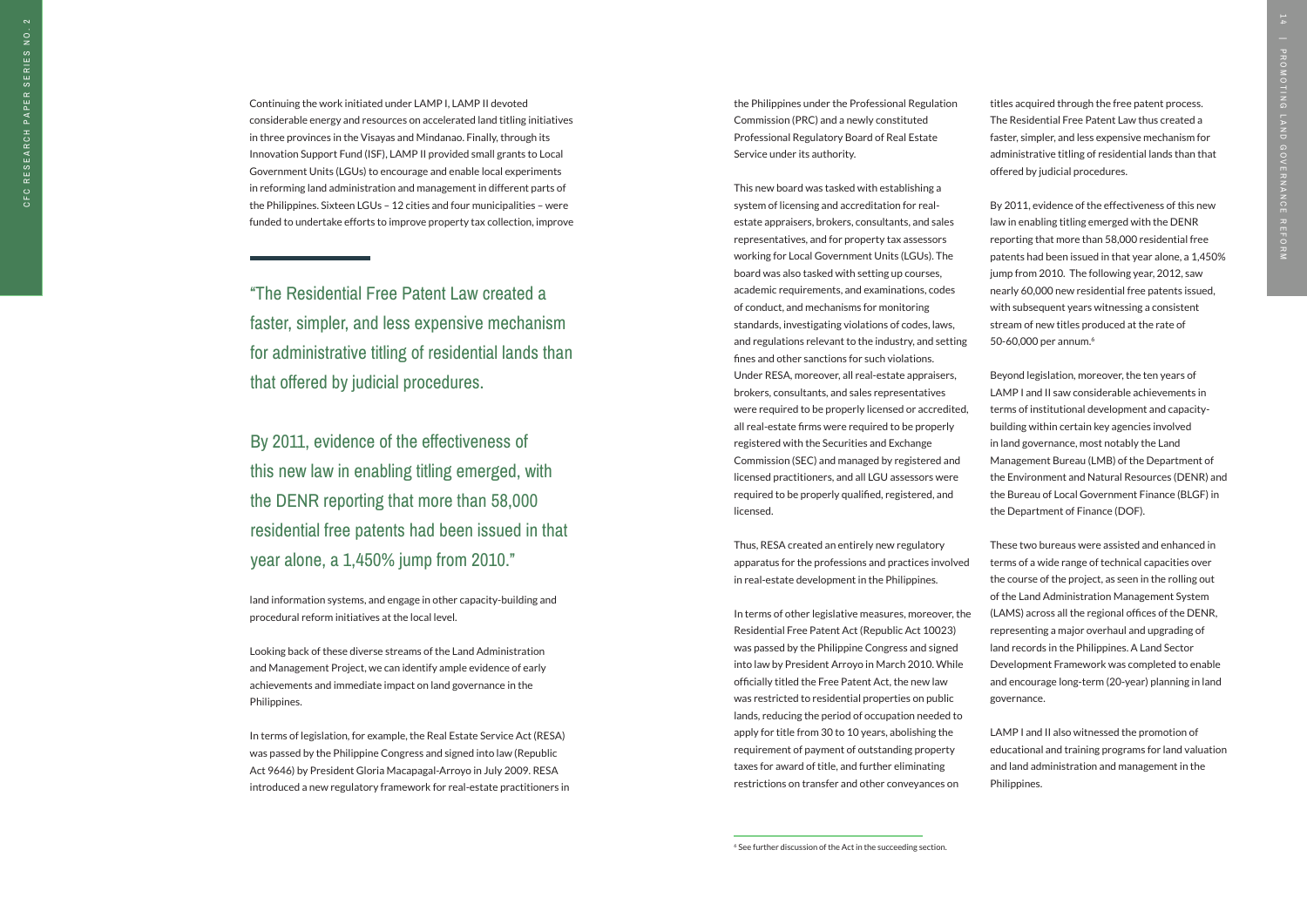"The failure to win passage and enactment of the LARA bill thus represented a missed opportunity to simplify, streamline, and speed up land titling and other land transaction processes, which would have reduced costs, inefficiencies, market distortions, and rent-seeking opportunities in land administration and management."

**Subsequent surveys** 

**reported evidence that the initiative had decreased the cost and time involved in land titling, strengthened perceptions of land tenure security, reduced land conflicts, and increased investment in land development, land values, and property tax revenues in the localities where the project's accelerated land titling initiative was implemented.** 

More than 20,000 staff members of different government agencies involved in land governance participated in various kinds of training programs or received other forms of technical support under the project. A select number of personnel from the Land Management Bureau of the DENR received scholarships to enable post-graduate study of land administration and management overseas. With support from the project, the Visayas State University established new courses and programs leading to a one-year Diploma in Land Administration and Management (DLAM) and a two-year Master's in Science in Land Administration and Management (MSLAM), in which dozens of students enrolled. An additional program in Property and Land Valuation was established through the University of the Philippines Open University.

These achievements in institutional development and capacity-building in the LMB were complemented by parallel advances in the Bureau of Local Government Finance in the DOF. Here emphasis was placed on the development and implementation of stronger guidelines, standards, and procedures for property valuation, through training, new manuals, and new information systems and revenue collection procedures piloted in three cities (Iloilo, Mandaue, and Naga). In addition to these three cities, some 30 provinces and 52 cities updated their Schedules of Market Values in response to the reforms implemented in Manila, leading to enhanced collection of local property tax revenues.

The accelerated land titling initiative launched under LAMP I and LAMP II in select provinces achieved some gains over the course of 2000-2010. Beginning in Leyte and expanding to Bohol and Bukidnon, LAMP encouraged and enabled local government and community awareness and participation with regard to land titling, undertook systematic adjudication efforts at the barangay level, and established One Stop Shops and/or other mechanisms and procedures to streamline, simplify, and speed up the land titling process in these three provinces.

Over the course of the project, more than 100,000 new land titles were issued and registered across the three provinces. Subsequent surveys reported evidence that the initiative had decreased the cost and time involved in land titling, strengthened perceptions of land tenure security, reduced land conflicts, and increased investment in land development, land values, and property tax revenues in the localities where the project's accelerated land titling initiative was implemented.

Finally, under LAMP II's Innovation Support Fund, pilot projects were undertaken in 12 cities and four municipalities across the Philippines to explore different ways to improve revenue collection systems and

land information systems at the local level. These pilot projects developed a model for partnerships between Local Government Units (LGUs) and national government agencies involved in land governance, with LGUs submitting proposals and contributing at least 25% of the funding for the local reform initiatives. The pilot projects demonstrated both the importance of LGU interest, involvement, and initiative, especially on the part of

LGU executives, and the potential effectiveness of partnerships between national government agencies and LGUs for transforming land governance at the local level.

Alongside these early achievements and this evidence of immediate impact on land governance in the Philippines, LAMP I and II also suffered from difficulties, obstacles, and shortcomings, which led to reported disappointments and failures vis-à-vis the stated aims and objectives of the project.

Most obviously and importantly, LAMP II did not succeed in achieving passage of two major pieces of legislation which were identified in studies undertaken under LAMP I as crucial for land governance reform in the Philippines. In particular, the Land Administration Reform Act (LARA) had been presented and promoted as a basis for wholesale institutional reconfiguration, rationalization, and reform of land governance in the country, integrating the manifold functions, procedures, and responsibilities for scattered across a diverse range of government agencies and departments in a single Land Administration

Authority (LAA). The failure to win passage and enactment of the LARA bill thus represented a missed opportunity to simplify, streamline, and speed up land titling and other land transaction processes, which would have reduced costs, inefficiencies, market distortions, and rentseeking opportunities in land administration and management.

In addition, the Valuation Reform Act (VRA) had been presented and promoted to establish a new regulatory framework for a uniform, market-based land valuation system governed by international standards, techniques, and practices, as well as a new set of regularized procedures for the revision of the Schedule of Market Values by provincial, city,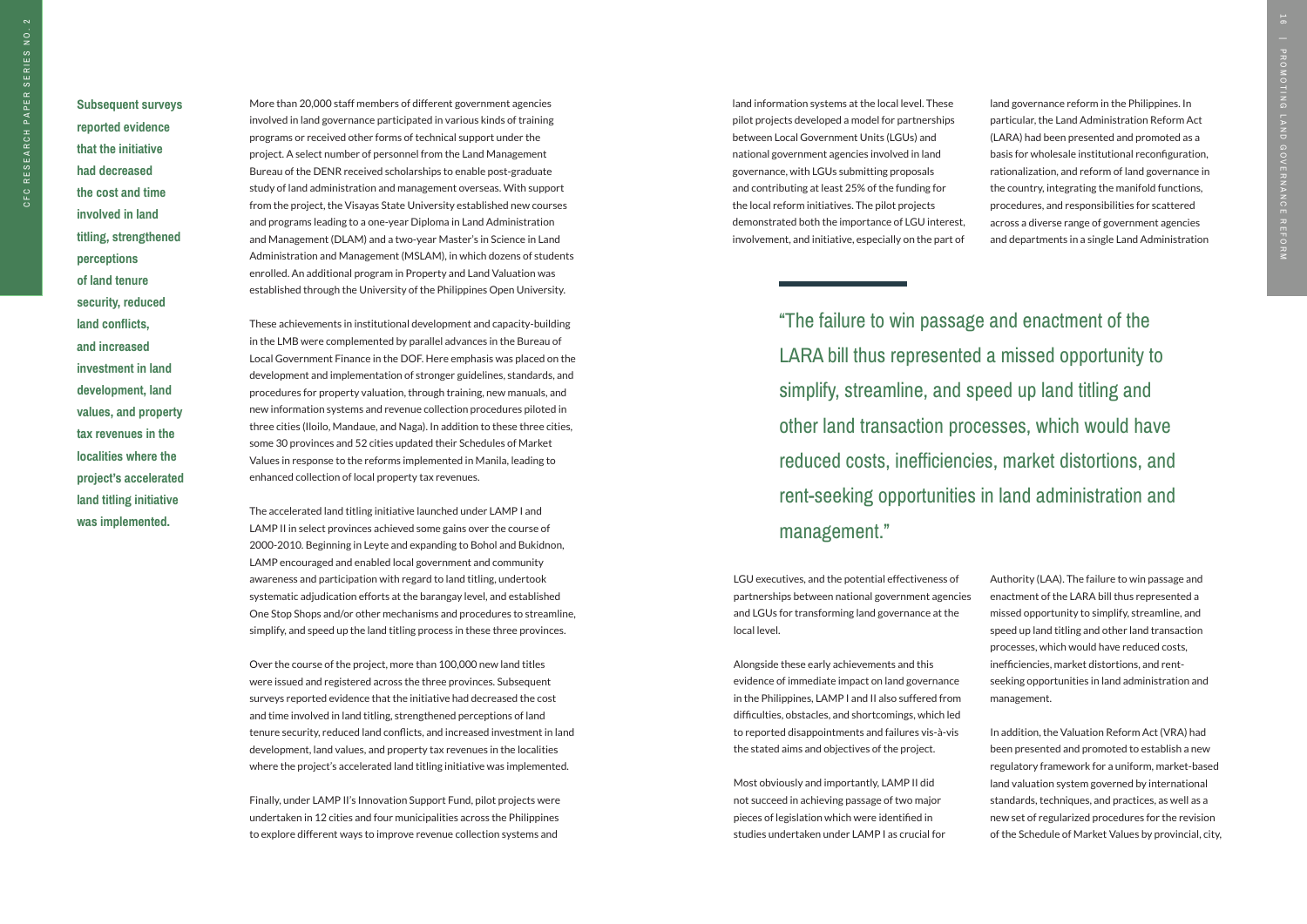"Overall, the nature and extent of the early achievements and immediate impact of LAMP were profoundly shaped by the specific constellation of political opportunities and constraints operating in the realm of land governance in the Philippines."

and municipal tax assessors. The failure to win passage and enactment into law of the VRA bill thus represented a missed opportunity to establish within the Bureau of Local Government Finance of the DOF a Real Property Valuation Service and a set of mechanisms for a top-down, nation-wide, wholesale revamp of property valuation and property tax collection across the full breadth of the Philippine archipelago.

It is also worth noting the compromises, limitations, and restrictions imposed on the Free Patent Act over the course of the legislative process in Congress. It was, after all, only a Residential Free Patent Act that was passed and enacted in the end, with agricultural lands excluded from this form of administrative titling. The forging of a compromise on this point and the eventual passage of the Residential Free Patent Act were not simply or solely the product of LAMP's efforts in Congress, but also reflected the fruits of another land governance reform initiative, discussed in detail below.

As for the institutional development and capacity-building efforts proceeding outside the realm of land governance reform legislation, there were additional constraints and limitations on LAMP success.

Most obviously, LAMP's successes in achieving access, interest, and active commitment and participation on the part of the LMB in DENR and the Bureau of Local Government Finance in DOF were not matched by similar experiences with the Land Registration Authority (LRA), the agency operating under the Department of Justice (DOJ) with powers over the issuance of land titles.

In fact, not only did the LRA persist in keeping LAMP at bay in terms of institutional development and capacity-building (and on the legislative reform front, as detailed below), it also exacerbated preexisting problems with the complexity and costliness of the titling process and other land transaction procedures and with the weakness of inter-agency coordination in land governance. Here in particular, the LRA's contracting of a private company to undertake the computerization of the agency's documentation system proved to be especially problematic, with new fees – and further delays – imposed on applicants for titles and new obstacles impeding the sharing of documents and information with other agencies.

There were also real limitations to the achievements of the various localized pilot projects undertaken under LAMP to engage in accelerated land titling and to establish partnerships with Local Government Units to improve land information systems and revenue collection procedures. There was uneven success in terms of establishing One Stop Shops and other forms of inter-agency cooperation in the localities involved, and there were only so many provinces, cities, and municipalities involved in these pilot projects in the first place.

More importantly, the engagement with three provincial governments on the one hand, and 12 cities and four municipalities on the other, involved a degree of self-selection by 'reform'-minded LGU executives and raised questions about both the sustainability of the reforms beyond the lifetime of the project and their applicability in other localities elsewhere across the breadth of the Philippine archipelago.

Finally, insofar as LAMP focused its energies and resources on local pilot projects, it relied very heavily on specially contracted staff whose participation did not lead to accumulated institutional memory or capacity-building at the local or national levels.

Overall, the nature and extent of the early achievements and immediate impact of LAMP were profoundly shaped by the specific constellation of political opportunities and constraints operating in the realm of land governance in the Philippines.

LAMP found allies in the national government, Congress, and the private sector whose interests were aligned with such reforms as the professionalization of the real-estate industry and the loosening of restrictions on the awarding of free patents on residential lands. LAMP likewise found willing and able partners within national government agencies, such as the Land Management Bureau (LMB) within the DENR and the Bureau of Local Government Finance (BLGF) within the DOF, whose interests were clearly aligned with the rationalization of land titling and land valuation procedures. LAMP similarly found willing and able partners among Local Government Unit (LGU) executives whose interests were aligned with the improvement of land information and land valuation systems and local property tax revenue collection procedures and capabilities. In these ways, LAMP's strengths and successes owed much to the coalitions it was able to forge within national government agencies, in Congress, and among private sector interests and local government officials.

However, LAMP found opponents and obstacles in the national government, in Congress, in the private sector, and within Local Government Units (LGUs) when and where land governance reform its initiatives threatened entrenched interests of one kind of another.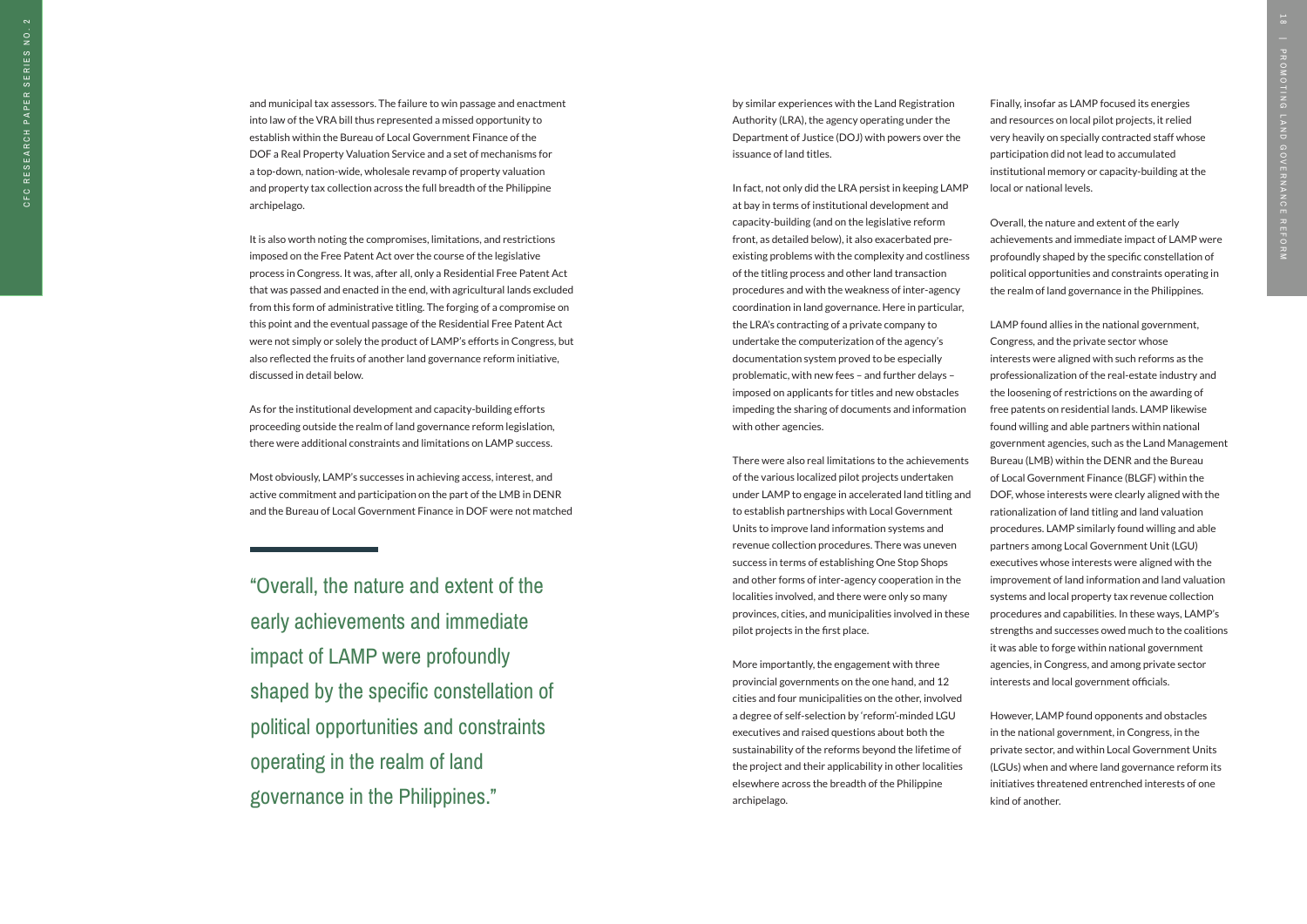"LAMP's early investments in learning about the problems with existing laws, institutions, and procedures in the realm of land administration and management in the Philippines led to the formulation of a clear and coherent agenda that has continued to inform land governance reform initiatives in the Philippines up to the present."

**There was ample evidence of feigned compliance, footdragging, and even full-blown open resistance when and where entrenched interests in established practices were threatened by the possibility of land governance reform.** 

The Land Administration Reform Act (LARA), for example, ran aground in the face of strong opposition from the Land Regulatory Agency (LRA), which feared incorporation within and subordination to the LMB and concomitant constraints on its role in the issuance of land titles and on the accompanying rent-seeking opportunities for its officials. The crucial role of LRA officials in facilitating land transactions guaranteed the agency a high degree of protection and support from congressmen and senators involved in real-estate development which enabled them to block the passage of the LARA bill.

The Valuation Reform Act (VRA) similarly ran up against resistance in the face of concerns that its enactment would weaken the discretion of provincial, city, and municipal councils – over local property tax collection, with potentially dangerous consequences for local politicians' political and business interests.

Whether in terms of data- and document-sharing across national government agencies or cooperation among local government personnel in the various pilot projects sponsored by LAMP, there was ample evidence of feigned compliance, foot-dragging, and even full-blown open resistance when and where entrenched interests in established practices were threatened by the possibility of land governance reform.

Alongside political opportunities and constraints, alliances and forms of opposition, the trajectory and outcome of LAMP was also shaped by two somewhat contradictory features of its own internal structure and *modus operandi.* 

In the first instance, as a 10-year, two-phased joint project, LAMP was able to engage in serious scoping studies and pilot projects in its early years (LAMP I) which set the stage – and the agenda – for an approach to land governance reform that was simultaneously holistic and multifaceted, but also focused on a set of very specific institutional and technical issues.

Both the preliminary studies and the 'prototypes' generated considerable evidence and insight with regard to the nature and extent of problems with land governance in the Philippines, from the overarching laws, institutions, and procedures to realities on the ground in terms of incomplete and inaccessible land records, fake titles, and costly, time-consuming, and corruption-ridden land transactions. Built into the phasing of LAMP I and LAMP II was a commendably

problem-driven and evidence-based approach to the formulation and implementation of reform.

At the same time, however, as a highly-formalized development project funded by the World Bank and AusAID and forged as a partnership with the Philippine government, however, LAMP was poorly equipped and ill-suited to manage these political challenges and constraints and to manoeuvre within the highly-politicized environment of land governance in the Philippines.

LAMP was forced to operate under management steering committees in which a range of departments and agencies – including the LRA – were represented, thus reducing operational flexibility (especially in the legislative arena) and increasing the opportunities for blockage, delay, and subversion of the project from within.

Looking beyond the mixed record of early achievements and disappointments and immediate outcomes of LAMP, these strengths and weaknesses have continued to shape the legacies of this foundational program for land governance reform in the Philippines to this day.

LAMP's early investments in learning about the problems with existing laws, institutions, and procedures in the realm of land administration and management in the Philippines led to the formulation of a clear and coherent agenda that has continued to inform land governance reform initiatives in the Philippines up to the present. Also, LAMP's mixed record in implementing this agenda in the face of institutional obstacles and various forms and sources of opposition pointed to the importance of developing more effective ways to think and work politically to promote land governance reform in the Philippines, a lesson learned through LAMP's own experiences and those of other land governance reform initiatives as well.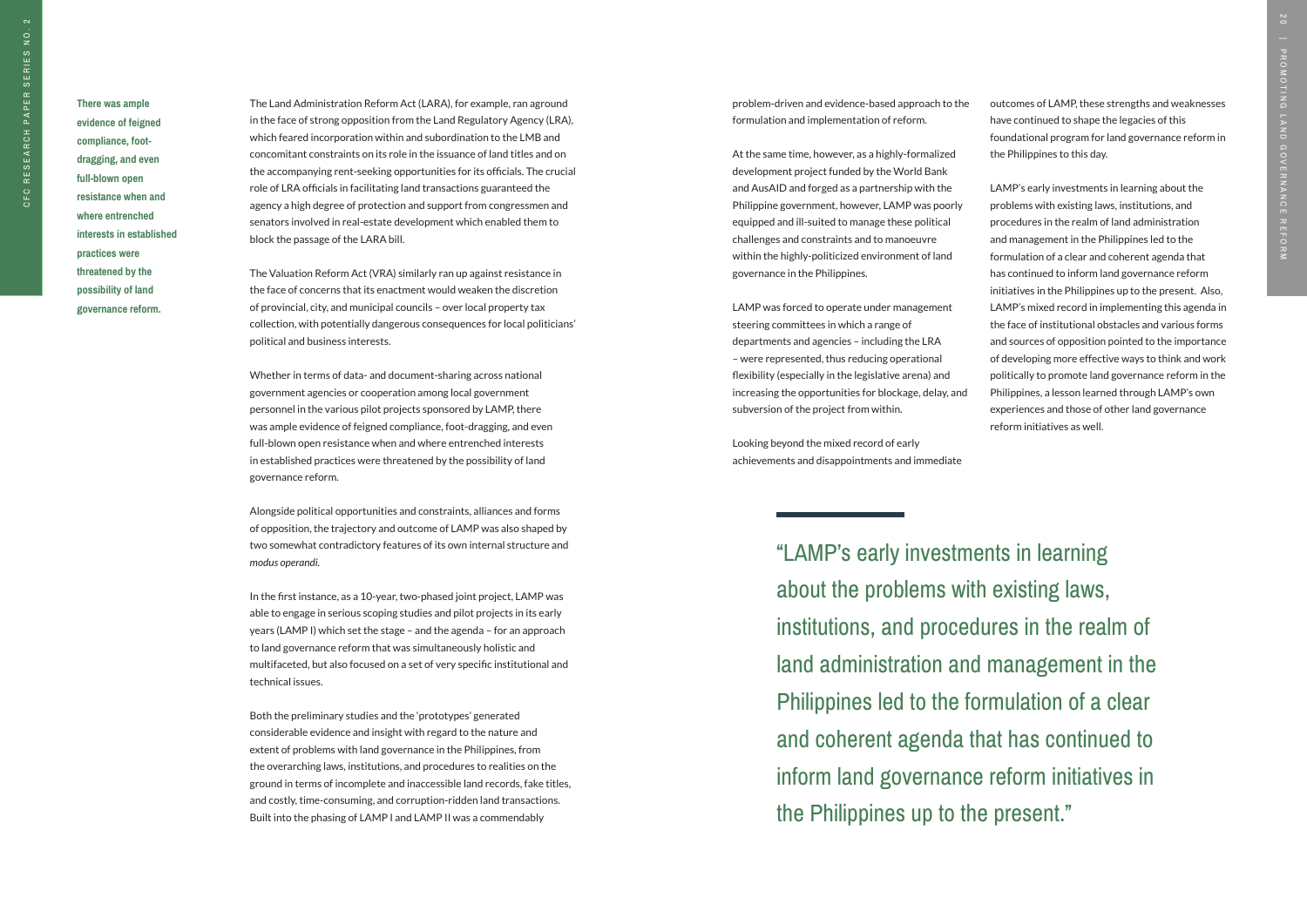REVENUE GENERATION AND LAND ADMINISTRATION REFORMS (REGALA), 2011-2015

As with LAMP, REGALA operated through an official partnership with the Philippine government, with an inter-agency National Steering Committee representing relevant departments and agencies, and the Bureau of Local Government Finance (BLGF) within the DOF as the executing agency, much as LMB had done under LAMP.

REGALA followed in the footsteps of LAMP, moreover, in its provision of support to Local Government Units (LGUs) undertaking pilot projects similar to those followed by LAMP in the LGU partnerships and projects undertaken under the auspices of its Innovation Support Fund, as detailed above. As under LAMP, these LGUs were selected on a competitive and demand-driven basis, with interested LGUs submitting proposals and committing funds for evaluation and in some cases approval and acceptance into the program.

In the first phase of the project (REGALA 1), 10 LGUs were approved for support, including – in a departure and expansion from LAMP – a province (Ilocos Norte); in the second phase (REGALA 2), an additional four municipalities in Ilocos Norte were incorporated into the program, bringing the total of participating LGUs to 14. Among the fourteen LGUs eventually supported by REGALA, four of which had previously been supported by LAMP served as models for emulation for the remaining 10 LGUs.

Further, REGALA emulated and extended LAMP in terms of both the substance of the pilot projects supported and the form which external support

If one important legacy of LAMP was a clear and coherent agenda for land governance reform in the Philippines, then a primary heir to the program was the Support to Local Government Revenue Generation and Land Administration Reforms or REGALA project, which was launched by the Asian Development Bank (ADB) with support from the Japan Poverty Reduction Fund in 2011 and ran – in two phases, REGALA 1 and 2 – through 2015.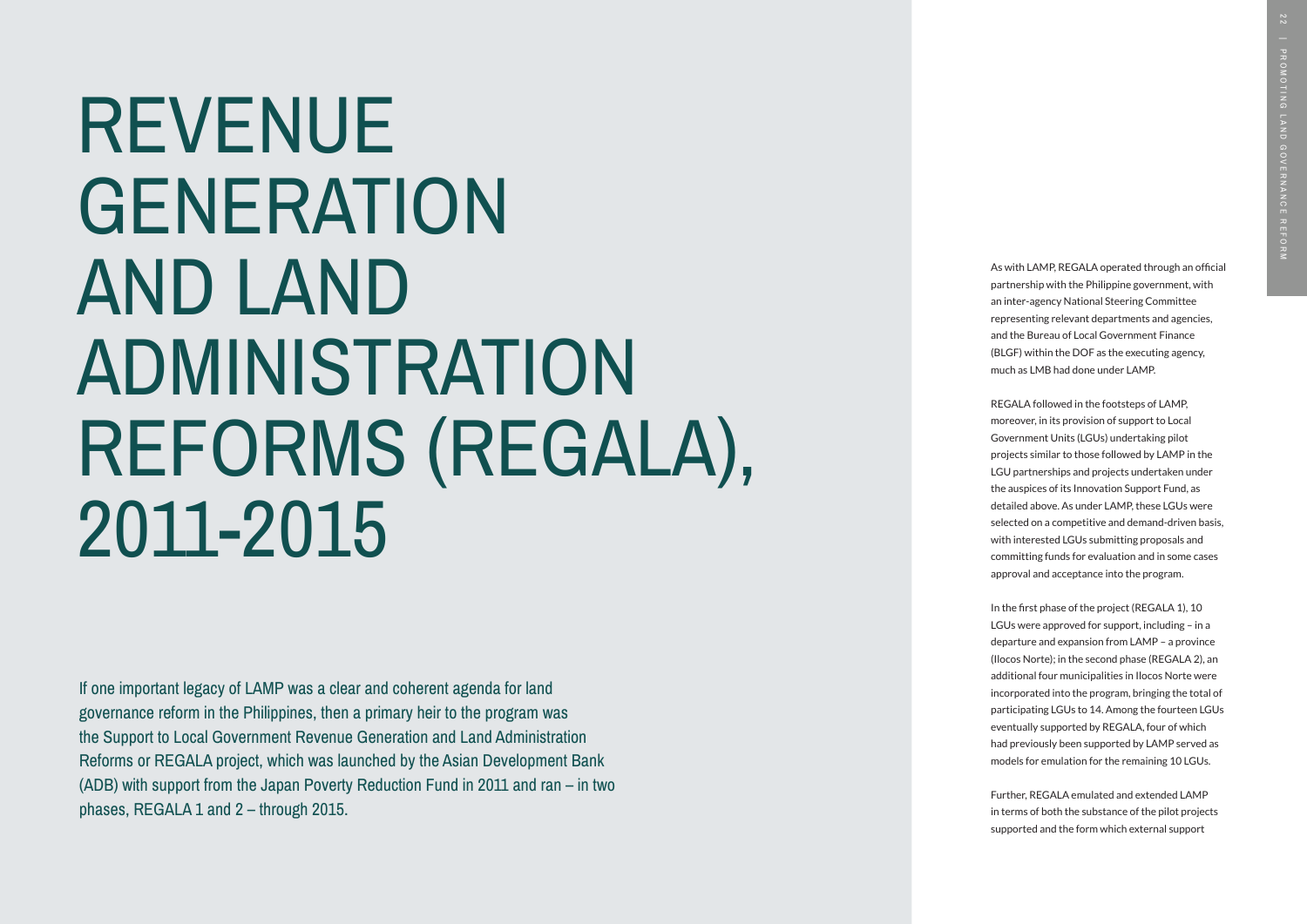"In terms of the overarching aims of REGALA, increases in revenues from real property taxes were reported to have risen by an average of 8% across participating localities, from a low of 5.6% to a high of 22.5%, over the lifetime of the project."

**All of the localities participating in REGALA focused on enhancing revenue generation, through improvements to mapping and cadastral surveys, updating of assessors' rolls, enhancement of data capture, computerization of tax records and property transactions, and, crucially, revision of Schedules of Market Values (SMVs) .** 

assumed. As the title of the program suggested, all of the localities participating in REGALA focused on enhancing revenue generation, through improvements to mapping and cadastral surveys, updating of assessors' rolls, enhancement of data capture, computerization of tax records and property transactions, and, crucially, revision of Schedules of Market Values (SMVs) .

To this end, REGALA provided technical assistance through the services of consultants, contractors, and project technical staff, training programs, and equipment and related software packages for mapping (Geographic Information System) and computerization. As with the local pilot projects supported by LAMP under the auspices of its Innovation Support Fund, some of the localities participating in REGALA also saw updating of their Comprehensive Land Use Plans (CLUPs), Comprehensive Development Plans (CDPs), Disaster Risk Reduction Management (DRRM) and Local Climate Change Action Plans (LCCAP), and zoning ordinances, the establishment of One Stop Shops and other mechanisms for integrating land administration and management services, and accelerated titling through Systematic Adjudication.

Overall, as with the local pilot projects supported by LAMP, REGALA's record of achievements was decidedly mixed. On the one hand, all participating localities engaged in computerization of their revenue collection systems, local inter-agency data-sharing and communications were said to have been improved, and unified land information and revenue collection systems were reportedly established in some localities.

What's more, in terms of the overarching aims of REGALA, increases in revenues from real property taxes were reported to have risen by an average of 8% across participating localities, from a low of 5.6% to a high of 22.5%, over the lifetime of the project, with further revenue gains anticipated to accompany the revision of Schedules of Market Values (SMVs) by municipal and city councils.

As with LAMP's pilot projects, there were also said to be additional legacies of REGALA in terms of enhancement of LGU capacities and inclinations in the realm of zoning and planning, and a heightening of LGU aptitude and appetite regarding the rationalization of other spheres of local service delivery, such as infrastructure, education, and health.

On the other hand, the achievements of REGALA in the 14 localities also demonstrated the limitations

of an approach to land governance reform centred on local pilot projects and narrowly focused on property tax revenue collection. The 14 localities, after all, were largely self-selecting, in the sense that interest and applications for inclusion in REGALA remained effectively limited to 'progressive' or 'reformist' LGU chief executives with a pre-existing appetite and aptitude for engagement with overseas development agencies and international financial institutions such as the ADB. Among these 14 localities, moreover, there was clearly evidence of unevenness and inconsistency in the implementation and achievements of REGALA, in some cases understandable in the light of the results of the May 2013 mid-term elections which ended the tenure of some 'progressive' municipal or city mayors and inaugurated new LGU chief executives with varying degrees of (dis)interest and enthusiasm/antipathy about the projects embraced by their predecessors.

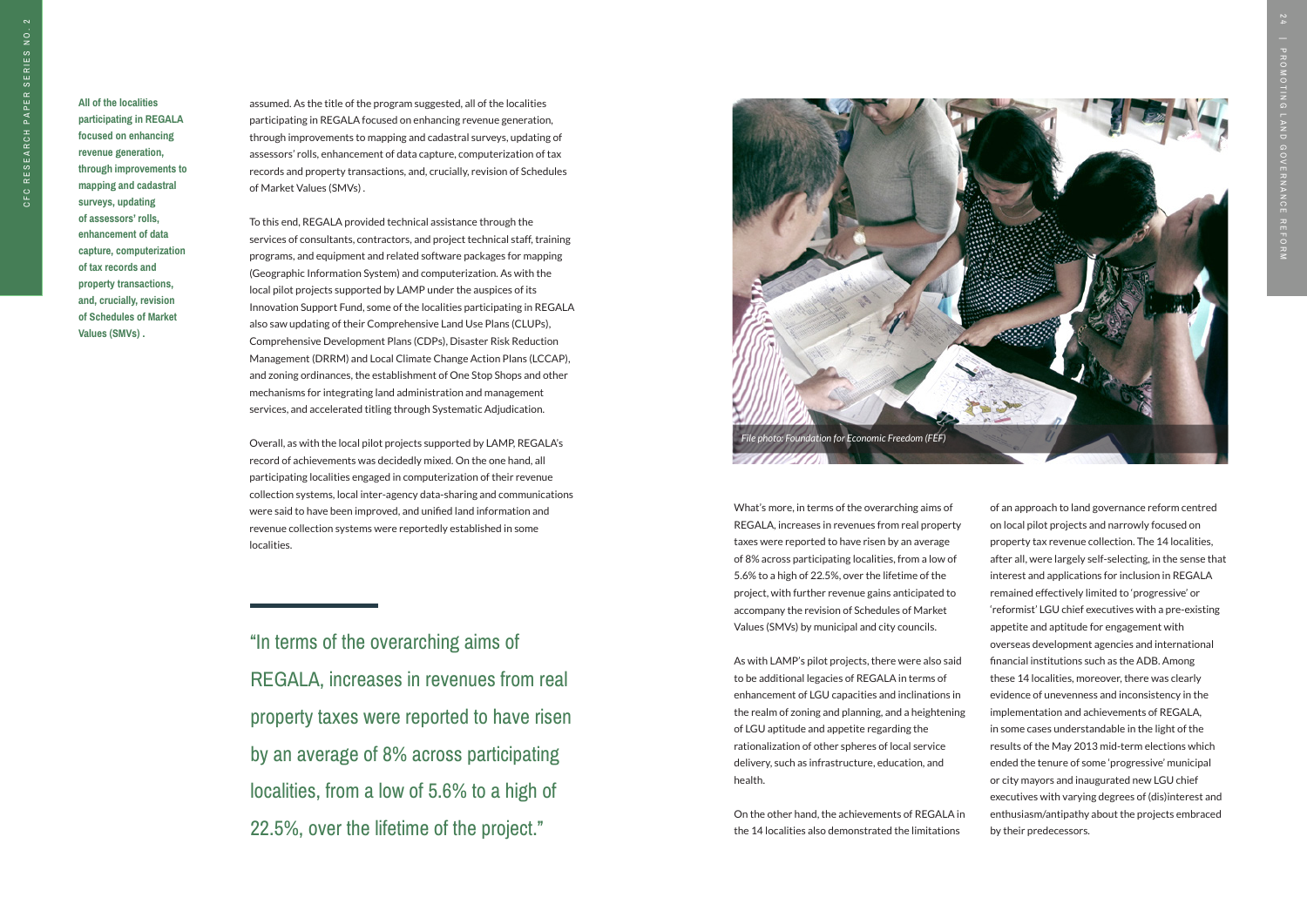**CFC** 

"In the absence of continuing funding, the Bureau of Local Government Finance has not managed to establish effective procedures that would allow it to impose a more centralized and streamlined nation-wide program to reform systems of land valuation and property tax collection."

**Overall, as with LAMP, the nature and extent of the early achievements and immediate impact of REGALA were profoundly shaped by the specific constellation of political opportunities and constraints facing this land governance reform initiative in the Philippines.** 

More importantly, perhaps, the limitation of REGALA to 14 localities circumscribed the sustainability and significance of this land governance reform effort for the Philippines as a whole. Not only was REGALA restricted to a four-year time-frame, but its coverage extended to little more than a dozen localities in a country with nearly 1,500 municipalities, 145 chartered cities, and 81 provinces.

As the ADB itself has acknowledged, this left at least 70% of all cities with outdated property values and revenues from real property taxes still contributing only 2.4% of total government revenues and less than 11.5% of LGU revenues. So even in the narrow realm of improved revenue collection, the achievements of REGALA were clearly very circumscribed in terms of the Philippines as a whole.

Overall, as with LAMP, the nature and extent of the early achievements and immediate impact of REGALA were profoundly shaped by the specific constellation of political opportunities and constraints facing this land governance reform initiative in the Philippines.

As with LAMP and the Land Management Bureau (LMB) within the Department of the Environment and Natural Resources (DENR), REGALA succeeded in finding a government agency – the Bureau of Local Government Finance (BLGF) within the Department of Finance (DOF) – that had ample appetite for promoting key aspects of land governance reform. The BLGF, after all, had a vested interest in strengthening the infrastructure for property tax revenue collection in

the Philippines, and to this end it had supported the Valuation Reform Act and otherwise shown enthusiasm for the capacity-building efforts initiated under LAMP, which were extended under REGALA.

Through REGALA, the BLGF found a vehicle to promote its involvement in local processes of revising the Schedule of Market Values (SMVs) and otherwise to strengthen its oversight over local revenue collection, while increasing the revenues collected by LGUs through real property taxes. The chief executives of participating Local Government Units also had an interest in REGALA, as the pilot projects operating with its support promised to strengthen local government capacities, increase local government revenues, and thus enhance the performance and provision of services by local government agencies to local residents/ voters.

But as with the pilot projects launched by LAMP under the auspices of its Innovation Support Fund, REGALA was also hemmed in by political constraints. Participation at the local level was restricted to localities with certain kinds of mayors as well as appetites and absorptive capacities for increased revenues, rather than inertia and inhibiting fears as to the potential political and economic risks of strengthening property tax revenue collection or otherwise disrupting the status quo in land administration and management at the local level.

Further, REGALA may have whetted the appetite of BLGF officials and some LGU chief executives for further reforms in land governance and other policy areas, but it did not provide a rubric for significant institutional change or sustainable reform in itself.

In the absence of continuing funding from the ADB or other overseas development agencies or international financial institutions, the Bureau of Local Government Finance has not managed to establish effective procedures or prerogatives that would allow it to impose a more centralized and streamlined nation-wide program to reform systems of land valuation and property tax collection across the full extent of the Philippines.

In the absence of new legislation or a nation-wide program, the fruits of REGALA have thus remained largely confined to an upgrading of key aspects of land governance in a small number of localities scattered across the archipelago, without lasting legacies for land governance in the country as a whole.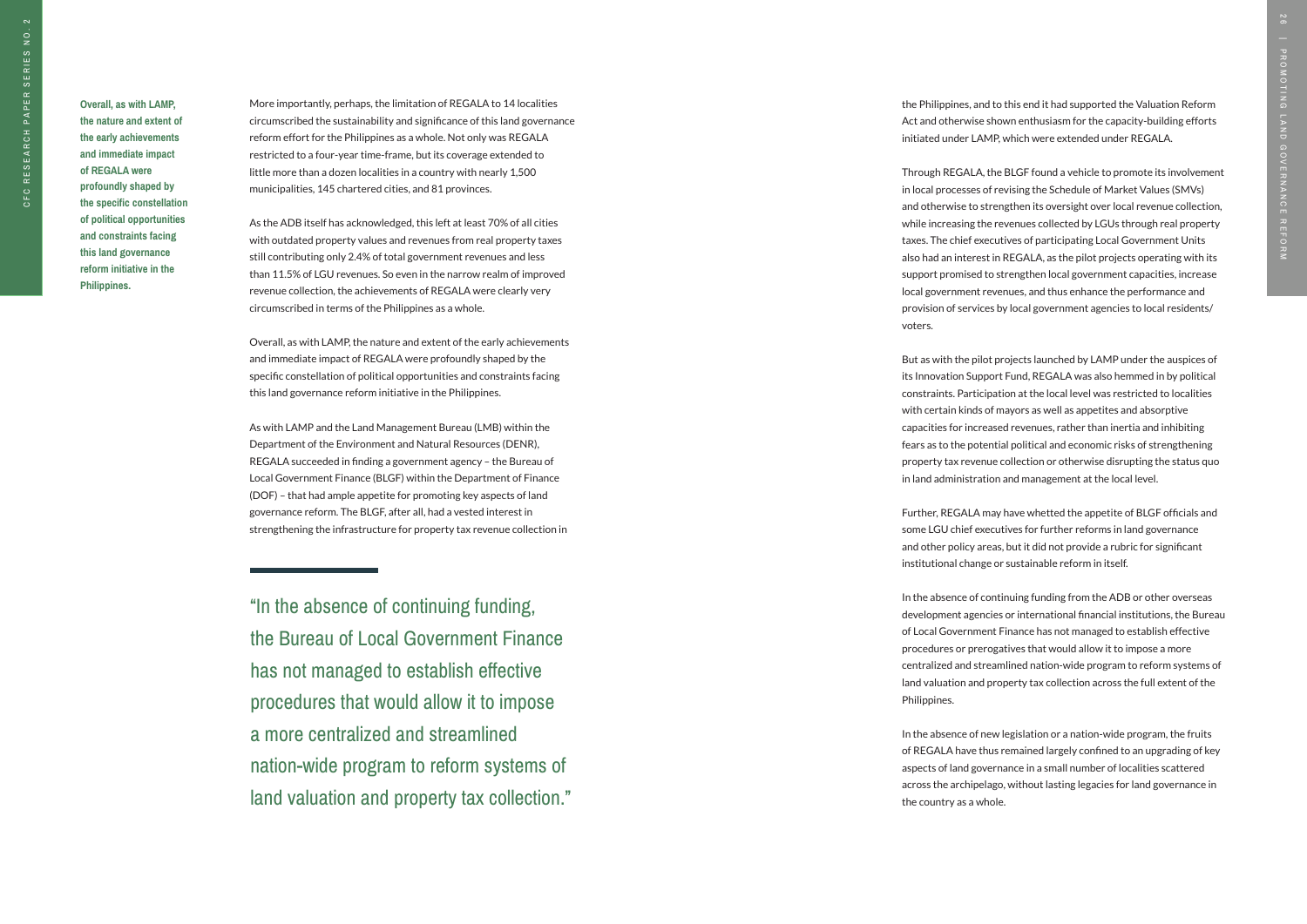**As with AusAID and the World Bank, The Asia Foundation and USAID became interested in questions of property rights and land governance reform in the context of a broader concern with underlying problems in the Philippines such as those identified in a 2007 Asian Development Bank (ADB) study on 'critical development constraints' in the country.** 

# RESIDENTIAL FREE PATENT ACT, 2007-2010 AND BEYOND

This work unfolded under the Policy Reform Project (2006-2008) and the Economic Growth Hubs Project (2009-2013), two very broadly construed initiatives which were designed to enhance competition, strengthen property rights, improve infrastructure, and promote economic growth in the Philippines through targeted efforts to enable policy reforms.

In sharp contrast with LAMP and REGALA, the work on land governance reform unfolded through engagement with and assistance to a variety of reform advocacy groups rather than a formal partnership with the Philippine government.

As with AusAID and the World Bank, The Asia Foundation and USAID became interested in questions of property rights and land governance reform in the context of a broader concern with underlying problems in the Philippines such as those identified in a 2007 Asian Development Bank (ADB) study on 'critical development constraints' in the country.

While the ADB study referred only briefly to problems with land distribution and ignored questions of land administration and management, it did highlight how limited access to land and, relatedly, capital among poor Filipinos constrained their ability to benefit from – and contribute to – economic growth in the country. An earlier study undertaken under a USAID-funded project on Economic Modernization through Efficient Reforms

Alongside and beyond REGALA, a very different early exemplar of the importance of the linkages, legacies, and lessons of LAMP for land governance reform in the Philippines was the work of The Asia Foundation and the United States Agency for International Development (USAID) promoting the December 2009 passage, March 2010 enactment, and subsequent implementation of the Residential Free Patent Act (Republic Act 10223).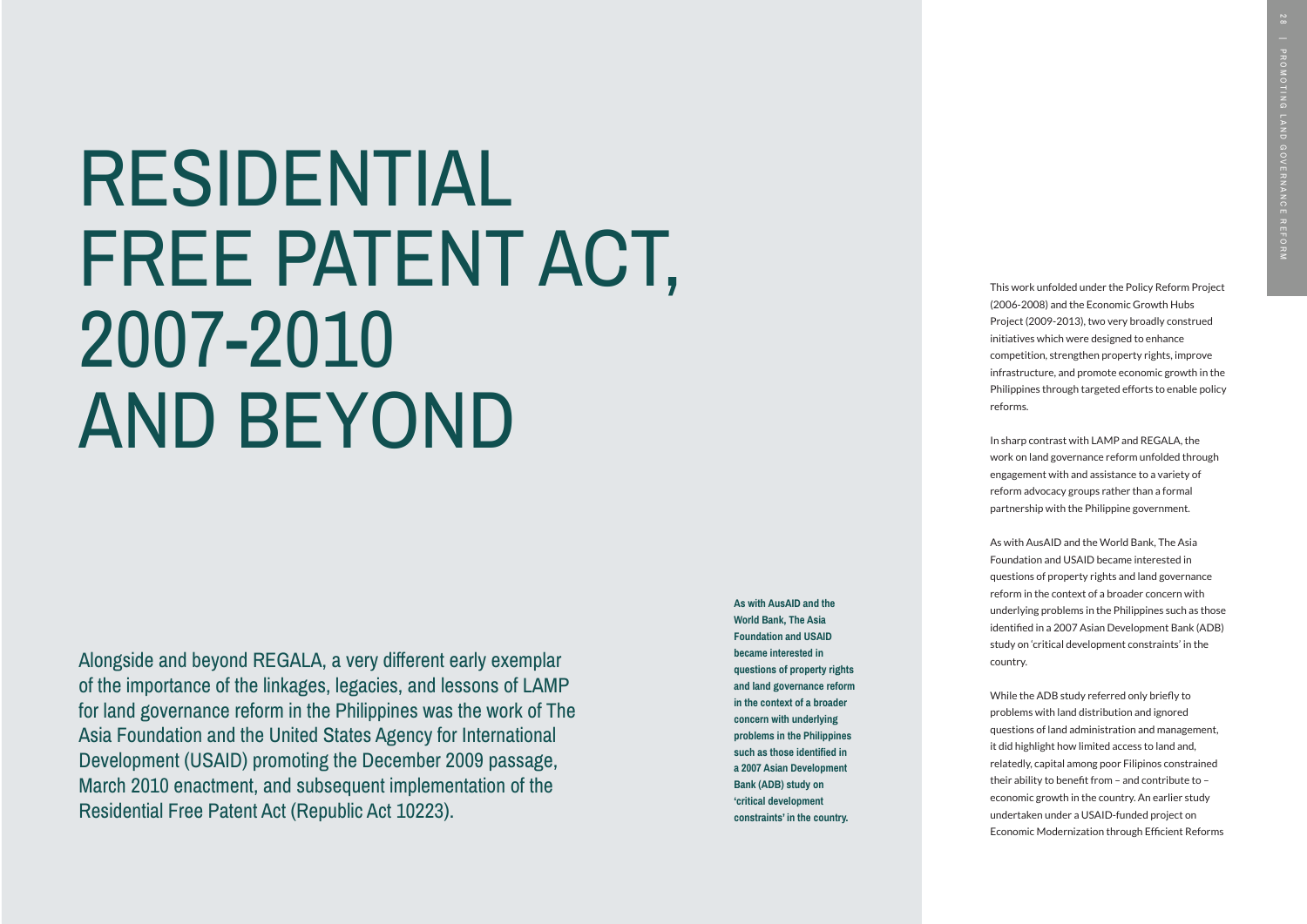**The study arose in response to difficulties encountered by rural bankers in lending to potential borrowers who were unable to produce titles and thus to use land as collateral for loans. The study high lighted both the extent of untitled lands and the obstacles to obtain titles.**  and Governance Enhancement (EMERGE) in 2004-2008, moreover, had focused not only on property rights in general but on the legality of using tax declarations – rather than proper titles – as the basis for using land as collateral for bank loans.

The study arose not as a mandated part of the EMERGE project, but rather in response to difficulties encountered by rural bankers in lending to potential borrowers who were unable to produce titles to their properties and thus to use land as collateral for loans. These difficulties had been communicated to the Director-General of the National Economic and Development Authority (NEDA), who encouraged research on the legality and feasibility of making tax declarations bankable. While the study concluded that tax declarations were neither legally sufficient nor actually reliable as a basis for collateral for bank loans, it served to highlight both the extent of untitled lands and the obstacles to obtain titles. The study reflected and reaffirmed the views of officials at the Land Management Bureau (LMB) of the DENR who were already deeply involved in land governance reform under the auspices of LAMP.

It was in this environment that The Asia Foundation began to explore different possible avenues for the promotion of reform in land governance, in the hopes of easing and expanding access to land titles and thus strengthening property rights and expanding access to bank loans by small landowners across the Philippines.

The Asia Foundation organized a team to work on these issues, which included Calixto 'Toti' Chikiamco, the policy advocate who had authored the USAID-funded study under EMERGE, as well as Erwin Tiamson, a former head of the LMB who had served as the executive director of LAMP.

The team also drew on available academic expertise, funding the Ateneo Center for Economic Research (ACERD) of the Ateneo de Manila University and the Institute of Governance at De La Salle University to undertake research and produce reports on alternative policy reform options to promote land titling.

Economists from Ateneo undertook a pilot project in Cebu City which examined the potential benefits accompanying the integration and digitalization of land title records, while researchers from De La Salle produced a paper which highlighted the advantages of allowing for the administrative awarding of titles ('free patents') to residential lands.

In this rather familiar approach to questions of land governance reform in the Philippines, The Asia Foundation/USAID initiative began to converge with LAMP in the promotion of reform legislation in Congress in 2007-2009. But The Asia Foundation/ USAID initiative differed from LAMP in at least two ways.

Firstly, The Asia Foundation proceeded in a more flexible and "footloose" fashion than LAMP, working with independent policy advocates, academic researchers, and other experts and engaging in informal dialogue and coalition-building with a range of interested actors inside and outside government, rather than a formal partnership with a cluster of government agencies.

Secondly, instead of a broadly construed and multifaceted reform agenda including a Free Patent Act alongside other bills promoting root-and-branch institutional transformation of land governance in the Philippines, The Asia Foundation's team focused its energies and efforts on a more narrowly targeted, restricted, and concise (two-page) piece of legislation, with better prospects for passage, enactment, and implementation .

"The Asia Foundation's team focused its energies and efforts on a more narrowly targeted, restricted, and concise (two-page) piece of legislation, with better prospects for passage, enactment, and implementation."

It was through a combination and complementarity of different approaches to land governance reform that the Residential Free Patent Act was eventually passed by both houses of the Philippine Congress in December 2009 and signed into law by then President Gloria Macapagal-Arroyo in March 2010.

LAMP's efforts since at least 2005 to promote four major pieces of land governance reform legislation had achieved very limited success, however, as seen in the failure of the LARA and Valuation Reform bills in the face of resistance from powerful constituencies in the government, Congress, and the real-estate industry. LAMP was likewise unable to push the Free Patent Act it had drafted through the House Committee on Natural Resources, even as the inclusion of agricultural lands in the bill raised concerns and restricted support in the Senate given fears about real or perceived conflict between its provisions and those of the Comprehensive Agrarian Reform (CARP) of 1988, which was extended with reforms under new legislation in 2009.

In contrast, The Asia Foundation's team worked through a more iterative process and through more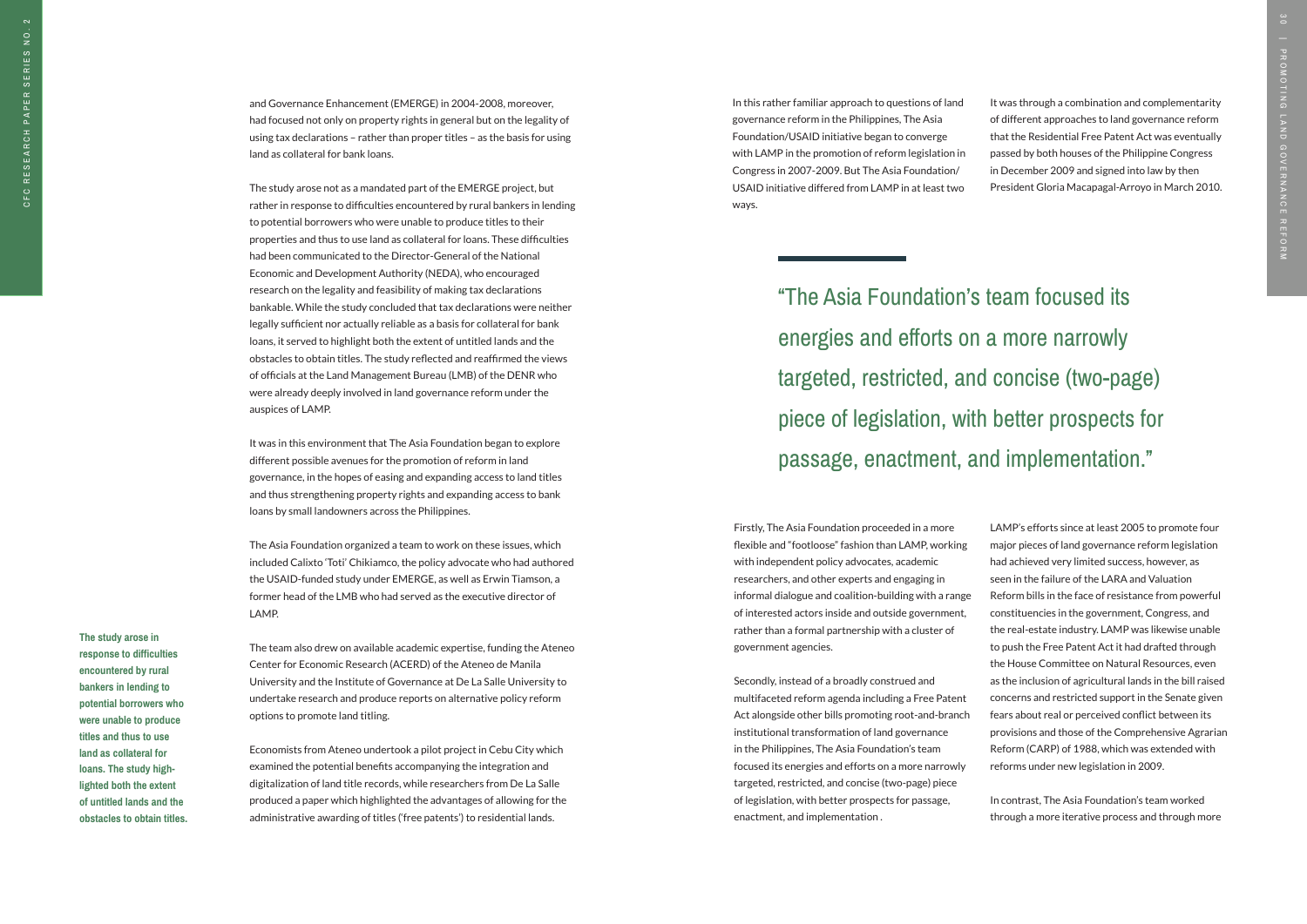"Ultimately, it was only through the informal access and influence enjoyed by The Asia Foundation's team and its allies that decisive movement forward in the legislative process was achieved."

**But the levelling off of titling at the rate of 50 to 60,000 parcels per year has been cause not for complacency but for concern and for creative thinking about ways to extend the benefits of the reform.**

informal channels to promote a more narrowly construed Residential Free Patent Act over the course of 2007-2009.

In the House of Representatives, for example, The Asia Foundation's team used its members' personal connections and effective policy advocacy skills to convince the Assistant Majority Floor Leader and Chairman of the Committee on Land Use to support the bill, winning approval in his committee even as the Committee on Natural Resources

"It was thanks to LAMP, after all, that various versions of the reform legislation were circulating in Congress. It was in part thanks to lessons, legacies, and linkages of LAMP that the team decided to push a more modest version of the Free Patent Act."

remained unresponsive, and thus enabling the passage of the bill by the entire House of Representatives.

In the Senate, moreover, The Asia Foundation's team similarly exploited access to key senators to win eventual support for a version of the bill confined to residential lands alone, even as the more inclusive version backed by LAMP continued to run up against foot-dragging and open opposition. The team also drew on the support of the Rural Bankers Association of the Philippines (RBAP), the Chamber of Thrift Banks (CTB), and the CTB's chairman, the owner of an important radio network, in its efforts to lobby legislators in favour of the bill.

The passage and enactment of the Residential Free Patent Act thus owed much both to LAMP and to the separate land governance reform initiative spearheaded by The Asia Foundation with USAID support.

It was thanks to LAMP, after all, that various versions of the reform legislation were circulating in Congress, and it was in part thanks to lessons, legacies, and linkages of LAMP that The Asia Foundation's team decided to push a more modest version of the Free Patent Act restricted to residential lands, which won the support of key allies in the House of Representatives and belated backing in the Senate.

That said, it was only through the intervention of The Asia Foundation's team that eventual movement on the long-stalled bill was achieved at the committee level in the House and that a bill acceptable to a majority in the Senate was drafted and driven through the final stages of the legislative process. Ultimately, it was only through the informal access and influence enjoyed by The Asia Foundation's team and its allies that decisive movement forward in the legislative process was achieved.

In these different ways, LAMP and The Asia Foundation's team both contributed to the passage and enactment of the Residential Free Patent Act, and to its subsequent implementation. Unsurprisingly, both LAMP and The Asia

Foundation's team were involved in the drafting of the implementation rules and regulations (IRRs) for the new law, which were promulgated in May 2010, just a few short months after the signing of the bill into law by President Gloria Macapagal-Arroyo.

As noted above, by 2011, evidence of the effectiveness of this new law in enabling titling had begun to emerge. The Department of the Environment and Natural Resources (DENR) reported that more than 58,000 residential free patents had been issued in that year alone, a 1,450% jump from 2010, and 2012 witnessing the issuance of nearly 60,000 new residential free patents.

Subsequent years have seen a steady stream of new titles produced more or less, at this annual rate, thus already outstripping the numbers of titles produced by LAMP's accelerated titling program in Leyte, Bohol, and Bukidnon. Insofar as the titling process has continued at this steady rate since the 2011, the reform is demonstrably sustainable rather than reliant on continuing external support and/or stimulus.

But the levelling off of titling at the rate of 50 to 60,000 parcels per year has been cause not for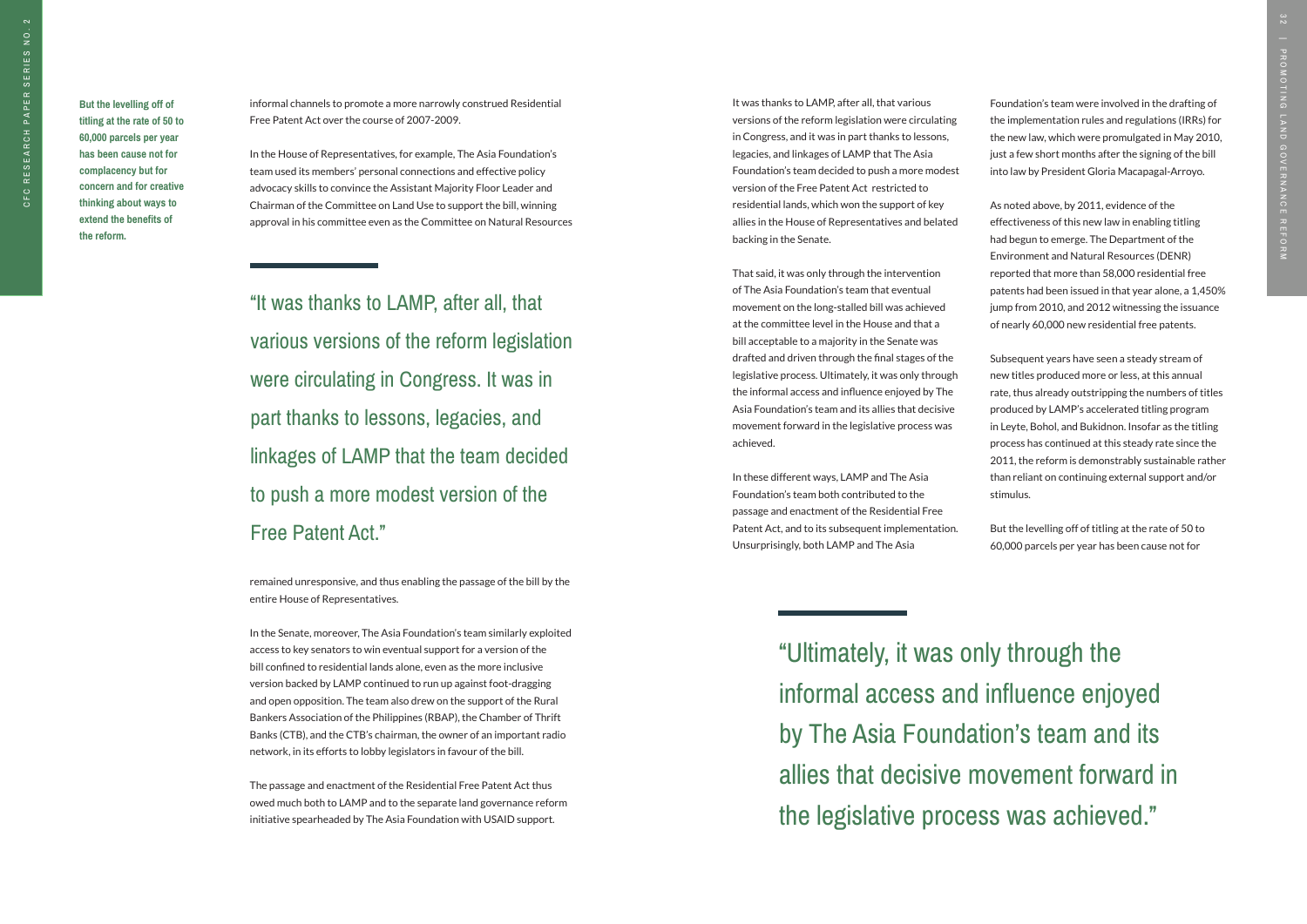"The Asia Foundation's approach to land governance departed from LAMP in terms of its *modus operandi*, eschewing formal partnerships with government agencies and traditional programming in favour of a more iterative, informal, and open-ended approach to the promotion of policy reform."

complacency but for concern and for creative thinking about ways to extend the benefits of the reform.

Following the passage and enactment of the Residential Free Patent Act in 2010, The Asia Foundation's team continued to work on land governance reform in the Philippines, using the passage of the legislation as a point of departure for a range of related reform initiatives.

The team was still based at the Foundation for Economic Freedom (FEF), the think tank headed by Calixto 'Toti' Chikiamco, the policy advocate who had played a key role alongside former LMB and LAMP veterans Erwin Tiamson and George Katigbak in the earlier USAID-funded, Asia Foundation-managed work on land governance reform in 2007-2013.

With continuing support from USAID and The Asia Foundation, FEF helped to draft Department Administrative Orders (DAOs) and Memorandum Circulars by DENR and the Department of the Interior and Local Government (DILG) to enhance implementation of the new

law by local governments. FEF also drafted a handbook, circulated by DENR, which instructs Local Government Units (LGUs) on how to set up integrated land information offices or land management offices, clearly drawing on expertise and experiences from LAMP.

Thanks to these efforts, more than one hundred LGUs have set up integrated land offices since 2011, with some evidence of enhanced accessibility, efficiency, and honesty in the processing of land title applications and other land transactions in the localities where these initiatives have been undertaken.

In general, then, with support from USAID, over the course of 2007- 2013, The Asia Foundation undertook a set of initiatives which in some ways complemented, converged and combined, and in other ways compared and contrasted favourably, with the earlier land governance reform initiative launched by AusAID and the World Bank under LAMP.

In many ways, as suggested above, The Asia Foundation's land governance reform team drew on the expertise, experience, insights, and points of access accumulated over the course of the LAMP program, exploiting the legacies, lessons, and linkages of LAMP and thus extending its benefits far beyond the life cycle of the program itself.

However, as also suggested above, The Asia Foundation's approach to land governance reform also departed from LAMP in terms of its *modus operandi,* eschewing formal partnerships with government agencies and traditional programming in favour of a more iterative, informal, and open-ended approach to the promotion of policy reform. The Asia Foundation relied on a small team of policy advocates, experts, and insiders, on a loose set of alliances with government officials, politicians, and private-sector interests, on an array of unforeseeable political opportunities, and on an evolving agenda to enact, enhance, and extend reform in land governance in the Philippines.

Insofar as the passage, enactment, and implementation of the Residential Free Patent Act was the product of The Asia Foundation's influence and effort rather than that of LAMP, and insofar as this piece of legislation has significantly accelerated and expanded land titling, this approach to land governance reform clearly merits further consideration and, arguably, application, as seen in a set of related initiatives under the Coalitions for Change program in the Philippines.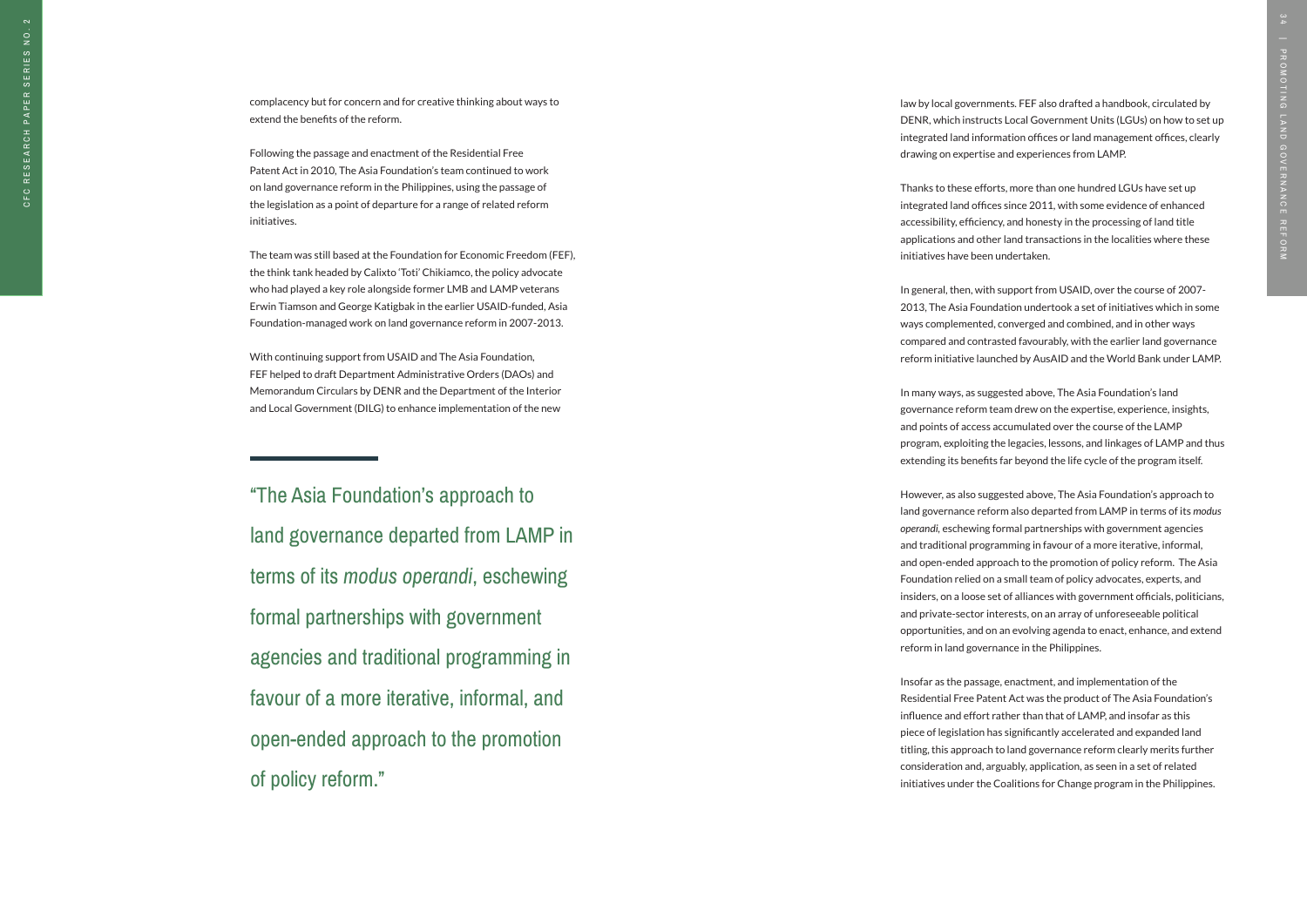# COALITIONS FOR CHANGE, 2014 TO THE PRESENT

Indeed, since 2014 The Asia Foundation's land governance reform team has been essentially reconstituted and redeployed under the auspices of the Coalitions for Change (CfC) program, which was launched in 2012 under a partnership between AusAID and The Asia Foundation and is still running today with continuing support from the Australian Department of Foreign Affairs and Trade (DFAT).

In contrast with the formal 'project' approach pursued first by AusAID and the World Bank with LAMP and subsequently by ADB with REGALA, and also unlike the contract between USAID and The Asia Foundation that included work on property rights and the Residential Free Patent Act, CfC has operated both as a bilateral partnership and as a multi-stranded program explicitly and selfconsciously committed to an iterative, problemdriven approach to promoting reforms through 'thinking and working politically'.

Thus, even as CfC has drawn on the accumulated lessons and legacies of earlier land governance reform initiatives, and on the combined experiences and expertise of individuals involved in such initiatives, this program has operated with more flexibility and freedom of manoeuvre in terms of its *modus operandi*, its points of access and alliancebuilding, and its agenda than those that preceded it over the years.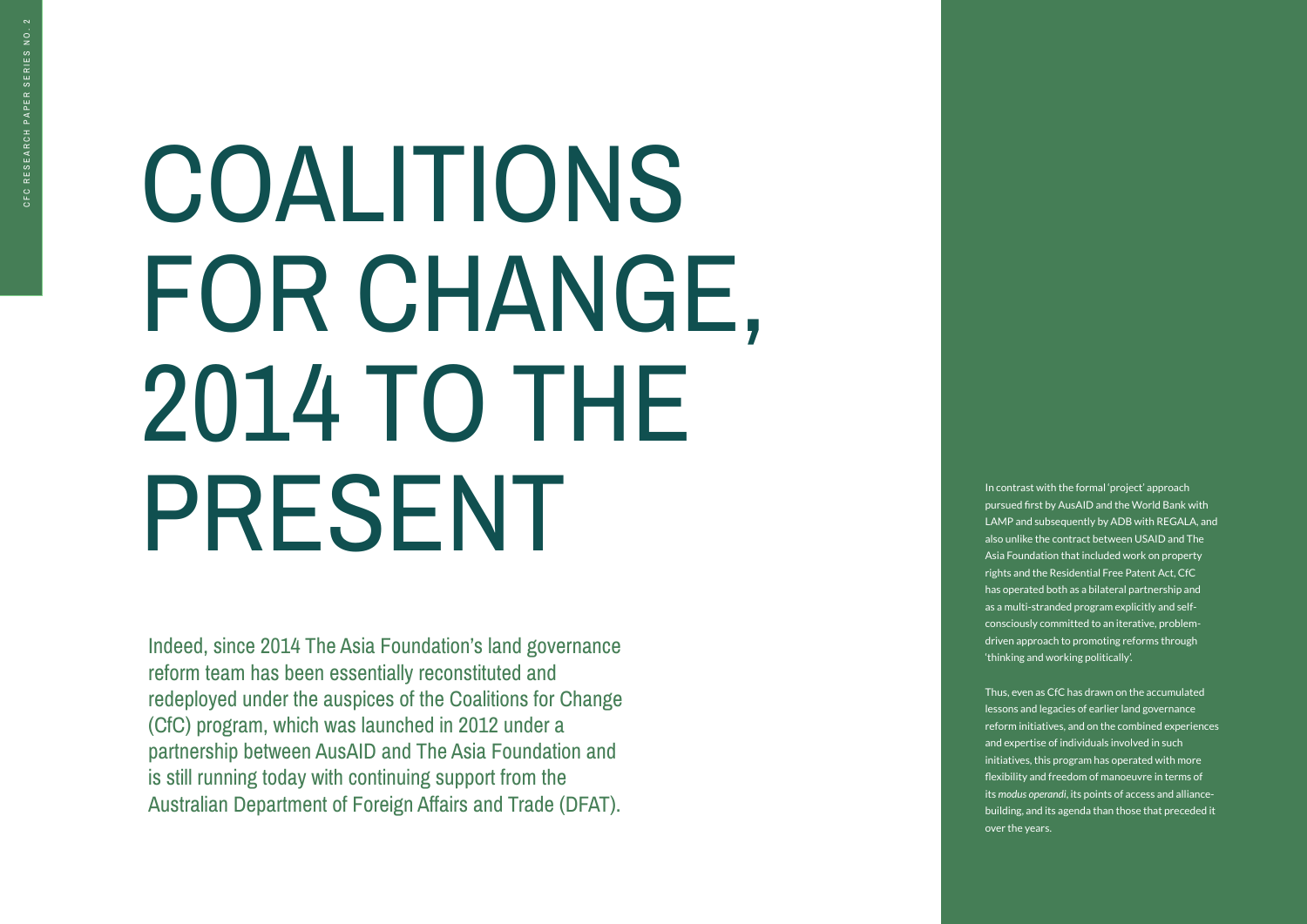## **SECURING LAND TITLES FOR PUBLIC SCHOOLS**

**In the course of the team's research in 2013- 2014, the insecurity of schools' titles to the land on which they were built emerged as a common problem. Research revealed that only 10% of the 46,000-plus public schools in the country held legal title to the land on which they were built, leaving 90% without the clarity and security of ownership.**

*"public land actually occupied and used for public schools, municipal halls, public plazas or parks and other government institutions for public use or purpose may be issued special patents under the name of the national agency or Local Government Unit (LGU) concerned."* 

But the IRRs for the law remained conspicuously silent on this point, and within the Department of the Environment and National Resources (DENR), the national government agency responsible for drafting the IRRs and executing the law, there remained considerable reticence to resolve this ambiguity, given the dangers of alienating other agencies and local government units and overstepping the powers and prerogatives that some insiders argued should rest with the Office of the President.

From early 2014, The Asia Foundation's reconstituted land governance reform team began to work to help push the promulgation by DENR of new rules enabling public schools to obtain titles to the lands on which they were built. The team was still based at the Foundation for Economic Freedom (FEF), the think tank headed by Calixto 'Toti' Chikiamco, the policy advocate who had played a key role alongside former LMB and LAMP veteran Erwin Tiamson in the earlier USAID-funded, The Asia Foundation-managed work on land governance reform in 2007-2013.

Taking advantage of CfC's work on school congestion, the FEF-based team nudged the DepEd's Undersecretary for Legal and Legislative Affairs to meet with his counterpart at DENR to raise the issue, preparing the 'talking points' for a preliminary meeting, which was held in December 2013.

Early 2014 witnessed forward movement on this front. A Memorandum of Agreement was signed between DepEd and DENR, committing the two departments to a resolution of the missing rules and regulations for the titling of lands housing public schools. The memorandum also committed the

two departments to the formation of a Technical Working Group to draft the new rules, which provided for administrative titling of public school site lands by provincial offices of the DENR as per the Residential Free Patent Act.

But while the new rules were quickly drafted, subsequent months saw considerable foot-dragging on the part of DENR, with the Secretary demurring, deferring, and referring the matter to the Office of the Chief Presidential Legal Counsel for a legal opinion. By late 2014 it had become clear that the proposed new rules could remain in legal limbo indefinitely, leaving the question of public school land titles essentially unresolved.

In response, the team based at FEF continued to work behind the scenes to help push the process forward to fruition. The team drew on its members' own personal connections and political capital, as well as those of senior DepEd officials, to lobby for the new rules in the Palace.

The team drafted a memorandum for the Secretary of Education to send to the Executive Secretary. Two senators and a cousin of the President were called upon to push for the resolution of the issue. By October 2014, a confidential memo had been written by the Chief Presidential Legal Counsel ruling that the DENR had full legal authority to issue land titles to public schools under the Residential Free Patent Act, and by March 2015, after further foot-dragging from within and pushing and prodding from without, the hitherto reluctant Secretary of DENR signed the Department Administrative Order authorizing the new rules.

Subsequent months saw some resistance to the new rules within the bureaucracy, most notably the Land Registration Agency (LRA) and its local Registers of Deeds, but by the end of 2015 more than two thousand (2,000) titles had been issued to public schools under the new procedures.

For example, CfC's work in the realm of education reform helped to stimulate efforts to enhance and extend the implementation of the Residential Free Patent Act enacted in 2010. Jaime Faustino, The Asia Foundation's Program Director for Economic Reform and Development Entrepreneurship in the Philippines, had convened and coached the land governance reform team that had helped to push the bill through Congress in 2007-2009, draft the implementing rules and regulations (IRRs) for the new law in 2010, and expedite implementation through DENR-LGU partnerships in 2011-2012.

Under CfC, he recruited a new team in 2012 that began to explore possible solutions to problems of school congestion in the Philippines, launching a pilot project in Central Luzon and engaging with senior officials within the central offices of the Department of Education (DepEd) in Manila.

In the course of the team's research in 2013-2014, the insecurity of schools' titles to the land on which they were built emerged as a common problem inhibiting expansion and construction of new buildings and classrooms and complicating the purchase of additional land for the same purpose.

Research revealed that only 10% of the 46,000-plus public schools in the country held legal title to the land on which they were built, leaving 90% without the clarity and security of ownership. With the real-estate boom increasing not just land prices but pressures on local governments and the families or heirs of private donors to reclaim school sites for 'development' and sale, the DepEd found itself embroiled in more and more land disputes in the courts.

According to DepEd Undersecretary Atty. Alberto Muyot, over two hundred such cases were in litigation at any one time, imposing heavy legal costs on the Department and, given the rules and regulations of the Commission on Audit (COA), effectively impeding the awarding of permits for the construction of new classrooms on these school sites.

The implementing rules and regulations for the Residential Free Patent Act offered effective guidance on school titling. The brief (two-page) law explicitly included a provision stipulating that: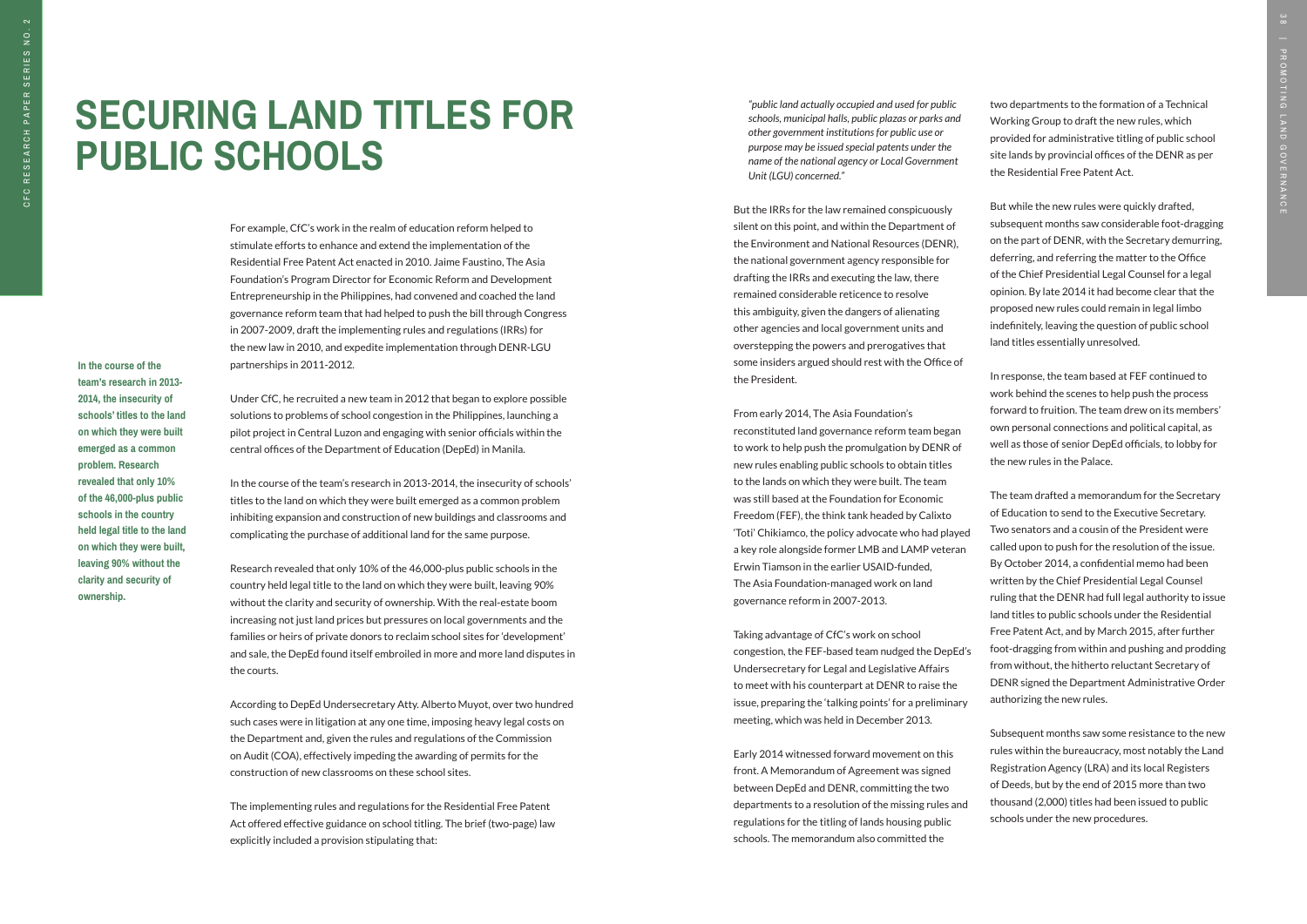"The DENR Secretary finally signed a Department Administrative Order with the new rules on 30 June 2016, the very last day of the Aquino Administration."

**The legal precedent of the DENR's prerogative to award titles to lands housing government buildings was firmly established, thus paving the way for additional new rules to enable titling of lands housing offices of various national government agencies, LGUs, and the courts.**

With the signing of the new rules on titling public school lands, the FEF team had – quite deliberately – opened the door to a broader set of possibilities and pressures for fuller implementation of the Residential Free Patent Act.

With public schools now gaining access to land titles, it would only be a matter of time before other national government agencies and Local Government Units (LGUs) would begin to push for extension of the rules to cover various other government offices and public buildings across the Philippines.

With the new rules covering public school titles already signed, moreover, the legal precedent of the DENR's prerogative to award titles to lands housing government buildings was firmly established, thus paving the way for additional new rules to enable titling of lands housing offices of various national government agencies, LGUs, and the courts.

With this in mind, the FEF team moved expeditiously after the signing of the new rules in March 2015 to jump-start the extension of their coverage to government buildings other than schools. Using the new rules for public schools' land titles and the legal opinion issued by the Office of the Chief Presidential Legal Counsel, the team began to examine the legal and political obstacles to the reform.

By May 2015 the team was already identifying alternative approaches to the drafting of new rules and exploring new avenues of access, influence, and pressure to promote their promulgation by DENR. Over the subsequent months, the team worked within DENR to help draft and promote the new rules, while generating interest and rallying support for their enactment among legislators, national government officials, and elected local executives.

## **SECURING LAND TITLES FOR OTHER GOVERNMENT BUILDINGS**

The lame duck status of President Benigno Aquino III, the legislative logjam in Congress, and the onset of the election campaign helped to slow movement within DENR on the rules for many months. Legitimate concerns within DENR about possible abuse and exploitation by corrupt officials of new powers to title land parcels housing government buildings also led to lengthy discussions and debates about the need for legal safeguards to be inserted in the new rules, which further delayed approval.

But the FEF team persisted. The team had strong allies in the Land Management Bureau (LMB) who helped to advocate for these new rules within the DENR. The signing of the new rules for public schools in March 2015, led to the awarding of more than 2,000 new land titles and attracted positive coverage and commentary in the media, thus emboldening the DENR Secretary to move forward to expand coverage to the sites of other government buildings.

Enabled and encouraged by The Asia Foundation's team and its allies, the DENR Secretary finally signed a Department Administrative Order with the new rules on 30 June 2016, the very last day of the Aquino Administration.

Since that time, there have been some indications of delays and difficulties with the implementation of the new rules, prompting enquiries by The Asia Foundation's team. By November 2016, members of the team had prompted follow-up action on the new rules by LMB and also drafted a Memorandum Circular for the Department of the Interior and Local Government (DILG) to help stimulate applications for titles by Local Government Units (LGUs). As of June 2017, this memorandum had yet to win approval, due to continuing personnel turnover and other changes within the Duterte Administration, but hopes for eventual enactment remain high.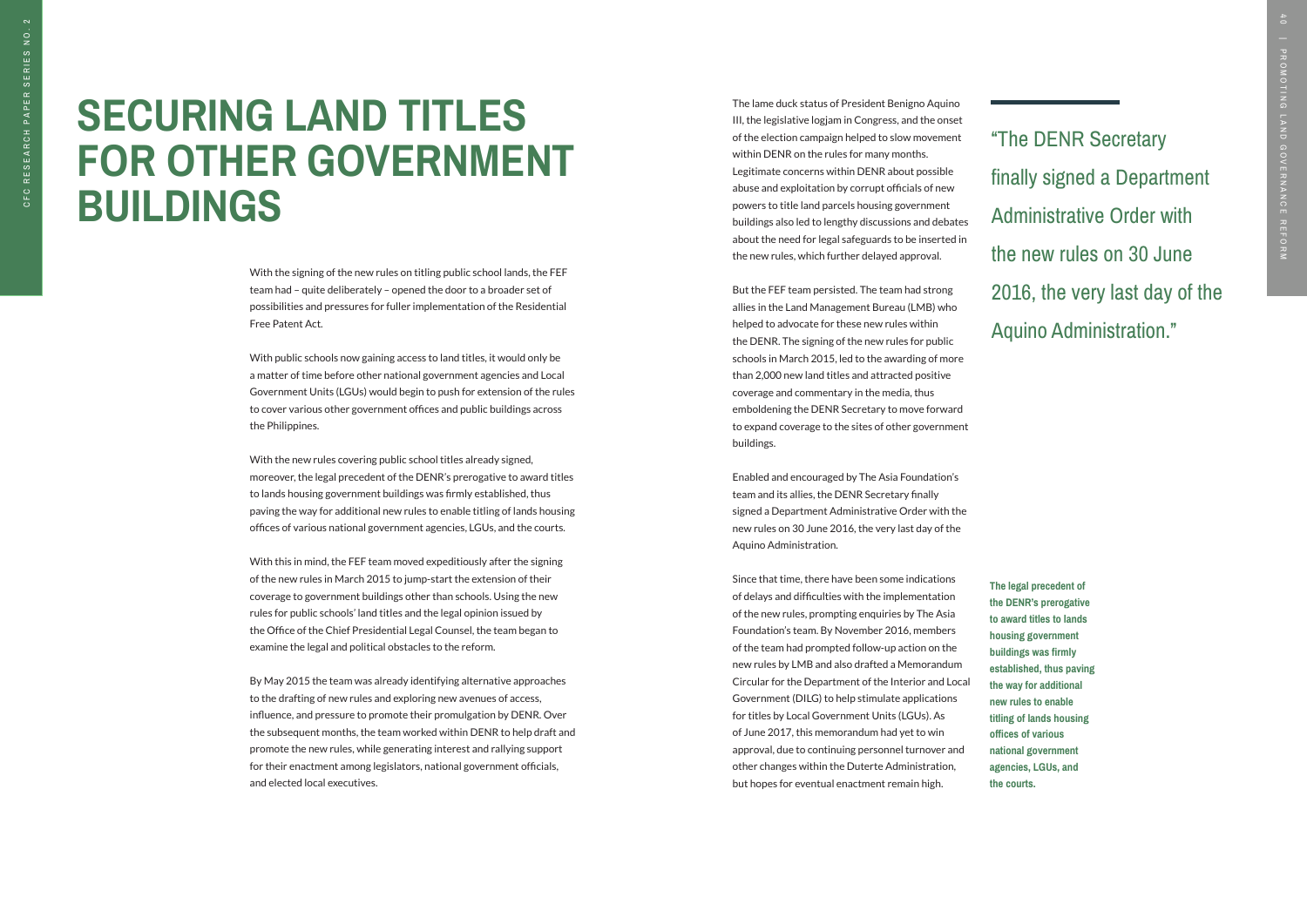# **DENR-LGU PARTNERSHIPS FOR ACCELERATED TITLING CAMPAIGNS**

At the same time, the FEF team has also built on the local pilot projects of LAMP as well as those funded by USAID to promote partnerships between the DENR and Local Government Units (LGUs) to encourage accelerated land titling initiatives at the local level under the auspices of integrated Land Management Offices.

Thanks to the 2011 DENR Department Administrative Order and the DENR-Local Government Partnerships Handbook, both of which the earlier incarnation of the team had drafted, local DENR offices were authorized and assisted to enter into partnerships with LGUs, thus enabling a continuation of systematic adjudication campaigns after the termination of the LAMP program.

Early progress was most impressive in Bohol, where the provincial government and many municipalities committed funds and personnel to further land titling efforts. Against this backdrop, The Asia Foundation and FEF renewed involvement in these partnerships in 2014 under the auspices of CfC. From 2014 to 2015, the FEF team made presentations before the Union of Local Authorities of the Philippines (ULAP) and the League of Provinces of the Philippines (LPP) to publicize and promote the benefits of DENR-LGU partnerships, and then identified individual provincial governors potentially interested in participating.

These efforts soon began to bear fruit. By the end of 2015, no less than nine provinces had officially committed their funds and personnel to partnerships with provincial offices of the DENR and accelerated land titling initiatives (Agusan del Sur, Bohol, Bulacan, Cebu, Negros Oriental, Palawan, Siquijor, and Surigao del Sur). Two additional provinces (Dinagat and Surigao del Norte) followed suit in 2016. By November 2016, at least four of these provinces were fully committed to sustaining the partnerships without further encouragement or assistance.

Within the DENR, the regional, provincial and sub-provincial offices were given both targets and budgets for partnerships with LGUs, and annual assessments of partnership performance were also established, thus demonstrating the effective institutionalization of the reform.

As of June 2017, a handful of provinces were still devoting considerable resources (i.e. funds and personnel) to accelerated land titling campaigns under these DENR-LGU partnerships. The Region VII (Central Visayas) office of DENR, on its own initiative, created a Core Management Team to oversee and facilitate their operations, as then did six other DENR regional offices. These developments have strengthened confidence in the sustainability of the initiative beyond the lifetime of CfC, with a steady if not spectacularly speedy pace of titling seemingly institutionalized within DENR.

Meanwhile, the FEF team has been hard at work on other fronts. For example, the team has engaged in quiet efforts to revive interest in the reform of land valuation procedures in the Philippines, a reform initiative which had largely lapsed since the failure of LAMP to achieve passage of the Valuation Reform Act under the Macapagal-Arroyo Administration (2001-2010).

Members of the FEF team have remained in touch with officials in the Bureau of Local Government Finance (BLGF) in the Department of Finance (DOF) who have continued to support passage of this piece of reform legislation and have continued to encourage Local Government Units (LGUs) to improve property tax revenue collection over the years since the termination of LAMP, both through REGALA and otherwise.

While little forward movement was achieved on this front over the course of the Aquino years, no fewer than four new versions of the Valuation Reform Act were filed in the House of Representatives in the first weeks of the Duterte Administration, thus signalling the possibility of a revival of efforts to push through the reform legislation under the 17th Congress (2016-2019).

### **REVIVING THE VALUATION REFORM ACT**

**Within the DENR, the regional, provincial and subprovincial offices were given both targets and budgets for partnerships with LGUs, and annual assessments of partnership performance were also established, thus demonstrating the effective institutionalization of the reform.**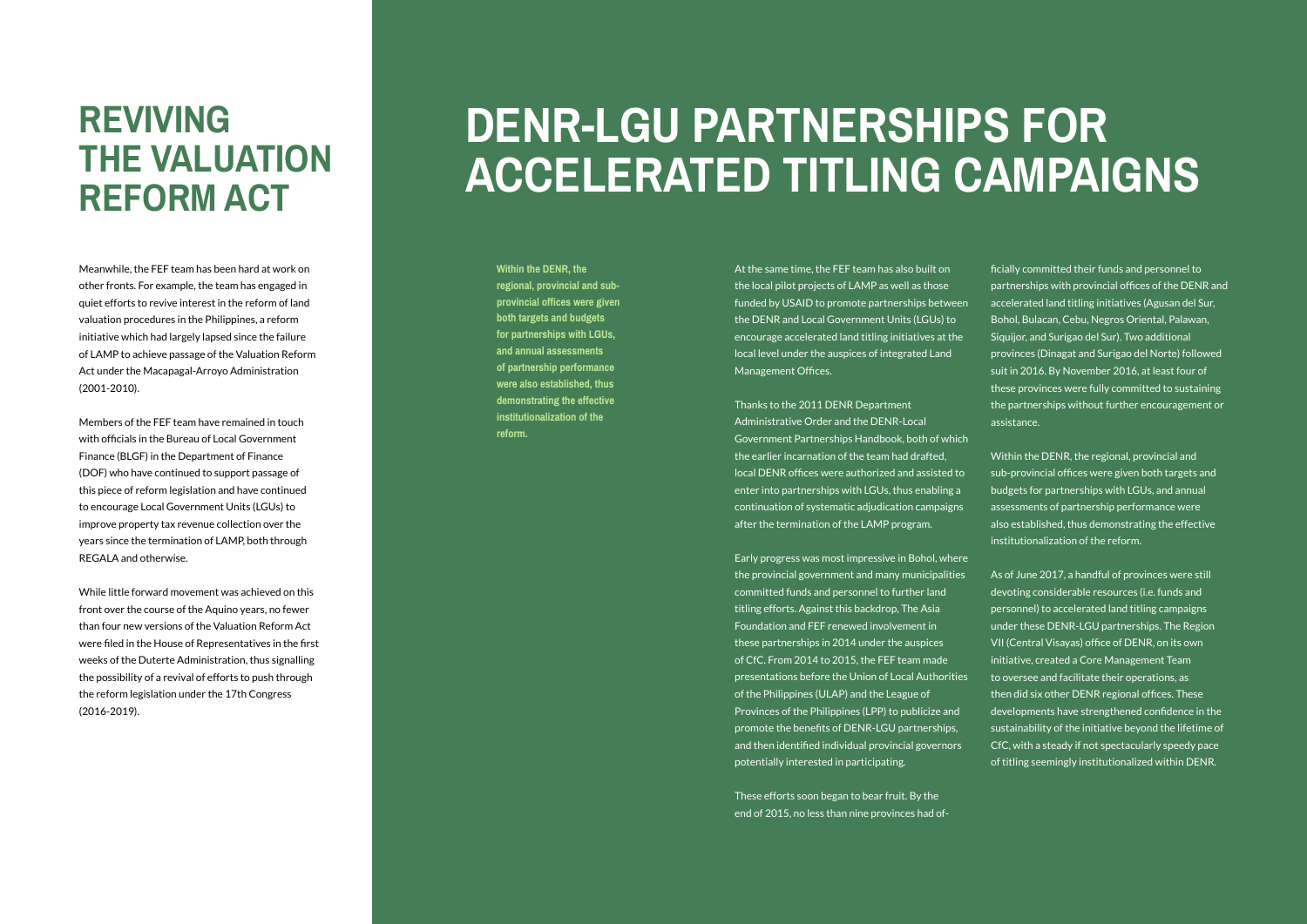"With Senate passage and strong support from the Duterte Administration, there are now excellent prospects for the belated extension of the Residential Free Patent Act to cover agricultural lands, as was originally intended a decade earlier under LAMP."

**Nearly four million agricultural land parcels titled as free patents, covering nearly nine million hectares of land across the Philippines, have thus remained unencumbered with 10-year restrictions on land transfers, imposing onerous constraints and costs on land transactions throughout the country.** 

Meanwhile, the FEF team simultaneously began to explore possibilities for revisiting the very terms of the Residential Free Patent Act, to see if its provisions could be extended to cover agricultural lands as had been initially intended in the original legislation promoted in Congress by LAMP.

From 2015 to 2016, the team conducted, published, and publicized research on the existing constraints on agricultural land transactions remaining from legislation dating back to 1936 and left intact and unamended in the 2010 Residential Free Patent Act.

In particular, the team's research highlighted two remaining provisions of the 1936 Public Land Act, which 1) prohibited sale or transfer of agricultural land titled administratively through a free patent within five years of the issuance of the patent, and 2) guaranteed vendors of agricultural land titled under a free patent the right of redemption for five years after the sale of the property. Thus, owners of agricultural lands titled through the administrative procedures for free patents faced restrictions preventing them from transferring ownership of their lands for five years, while granting them the guaranteed right of re-purchase for five years following sale of their lands.

Nearly four million agricultural land parcels titled as free patents, covering nearly nine million hectares of land across the Philippines, have thus remained unencumbered with 10-year restrictions on land transfers, imposing onerous constraints and costs on land transactions throughout the country.

Over the latter half of 2015 and the first half of 2016, the FEF team began to publicize the findings of their research and to push for an amendment of the 1936 Public Land Act to remove these restrictions on lands titled through administrative procedures for free patents. Members of the team met with and made presentations before a variety

# **THE AGRICULTURAL FREE PATENT ACT**

of potential private-sector backers of the bill in the banking and business community. They also drafted a very concise Agricultural Free Patent Act, little more than one page in length, which would serve as the basis for the promotion of reform legislation.

As President Aquino's term in office drew to a close and the newly elected President Rodrigo Duterte assumed office at the end of June 2016, The Asia Foundation's team was already ready to make a renewed effort to promote another crucial piece of legislation to promote land governance reform. By October 2016, three versions of the Agricultural Free Patent Act had been filed in the House of Representatives and two others had been filed in the Senate, signalling good prospects for further movement on this front.

In early 2017, moreover, the FEF team experienced a breakthrough in the Senate. Thanks to the team's lobbying efforts, Senator Richard 'Dick' Gordon filed a version of the reform legislation in late 2016, and by mid-May 2017, with the team's assistance, he delivered a sponsorship speech and pushed the bill through the Committee on Justice and Human Rights and the Committee on the Environment and Natural Resources.

By the end of the month, the Senate passed the bill, and Gordon was already coordinating with the leadership of the House of the Representatives to schedule hearings on the bill to expedite the legislative process.

With Senate passage and strong support from the Duterte Administration, there are now excellent prospects for the belated extension of the Residential Free Patent Act to cover agricultural lands, as was originally intended a decade earlier under LAMP.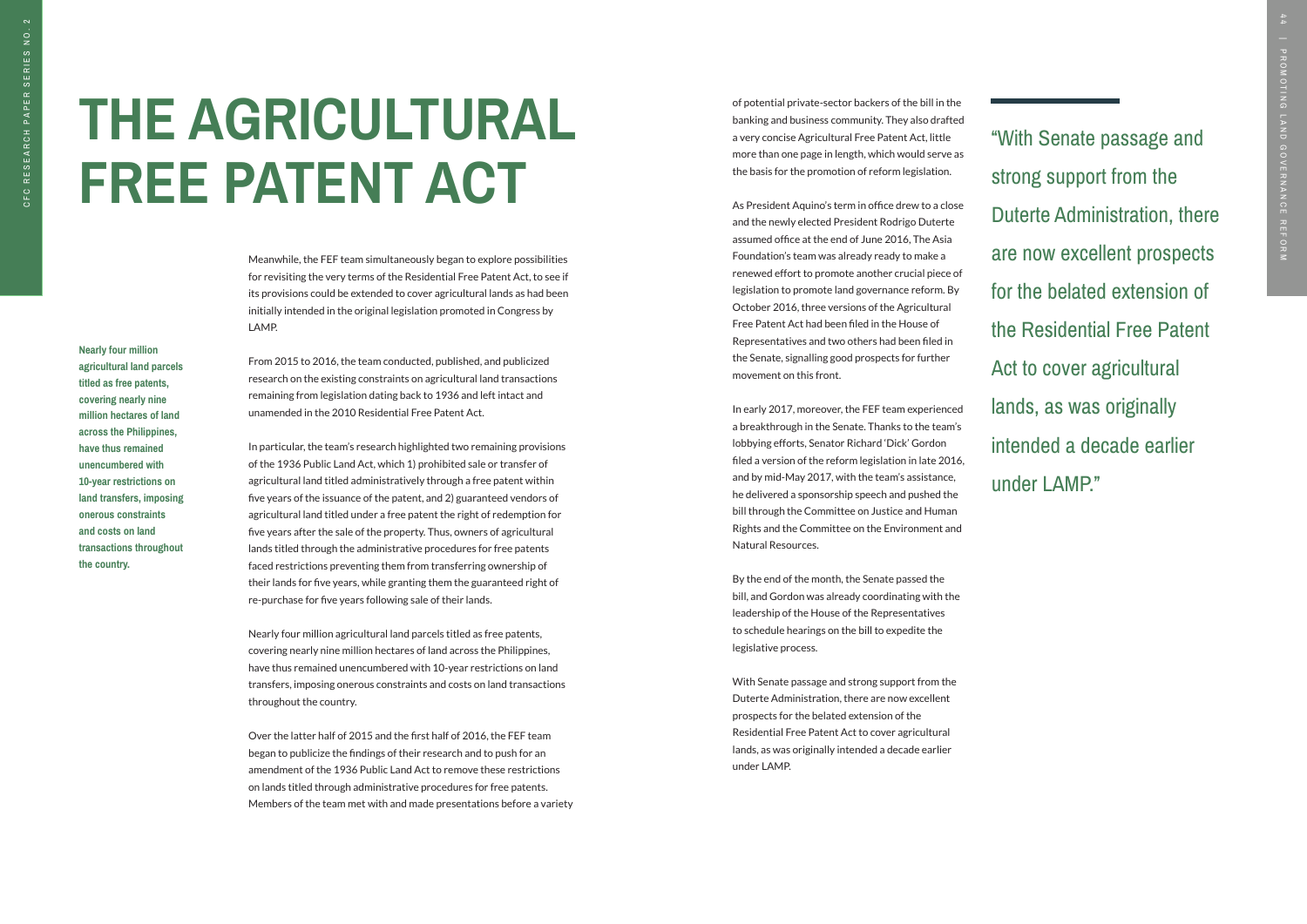advances dating back to LAMP in terms of GISbased mapping, cadastral surveys, and computerized document storage and data collection developed under the Land Administration and Management System (LAMS).

By April 2017, Cabinet Secretary Evasco had submitted a draft Executive Order for a National Land Titling Program to a number of government agencies for their consideration and comments in advance of an inter-agency meeting to discuss its possible promulgation and implementation. The agenda of comprehensive land governance reform first articulated and advanced more than ten years earlier under LAMP is still being advocated and appears to have renewed prospects for enactment and implementation in the years ahead.

Thus overall, the Coalitions for Change (CfC) program supported by the Australian government and The Asia Foundation in the Philippines has provided a rubric for extending, advancing, and in some ways expanding elements of the land governance reform agenda developed under LAMP and pursued under other externally funded projects and programs.

Under CfC, the FEF team succeeded in winning extension of the implementation of the Residential Free Patent Act to cover lands housing public schools and, in due course, all other government buildings across the archipelago. The FEF team also resumed its support for DENR-LGU partnerships in various localities across the Philippines, while working to revive interest in the Valuation Reform Act.

More importantly, the team made considerable progress towards achieving the extension of the Residential Free Patent Act to include agricultural lands as originally conceived in the Free Patent Act as formulated and favoured by LAMP many years earlier. Finally, following the inauguration of

**Duterte Administration's official "10-Point Agenda" included land governance reform, using language – "Ensure security of land tenure to encourage investments, and address bottlenecks in land management and titling agencies" – strikingly reminiscent of the agenda pursued over the years.**

Finally, the FEF team has also been extremely well placed to resume promotion of a more ambitious and holistic land governance reform agenda with the newly inaugurated Duterte Administration as it came into office in mid-2016.

After all, the new Secretary of the Cabinet, Leoncio 'Jun' Evasco, Jr., who had served as Duterte's election campaign manager and was given special oversight of anti-poverty policies across 12 government agencies, had previously served as Municipal Mayor of Maribojoc, Bohol, which had participated in LAMP and remained actively involved in land governance reform in subsequent years through one of the DENR-LGU partnerships enabled and encouraged by the FEF team.

It was likely thanks to Evasco, that the Duterte Administration's official "10-Point Agenda" included land governance reform, using language – "Ensure security of land tenure to encourage investments, and address bottlenecks in land management and titling agencies" – strikingly reminiscent of the agenda pursued over the years from LAMP onwards and still informing The Asia Foundation's work on this front.

In late September 2016, members of The Asia Foundation's land governance reform team submitted to Evasco a 14-page proposal for a National Land Titling Program, which urged the Philippine government to follow up on the reforms initiated under LAMP and extended through subsequent initiatives.

The proposed new program, it was suggested, should be of such scale as to have a target of one million new titles, with sufficient budgetary support and inter-agency coordination to enable mass titling. The proposed new program, it was further suggested, should unfold through DENR-LGU partnerships and systematic adjudication, drawing on the methods and procedures developed under LAMP. The proposed new program would also build on capacity-building gains and technological

"The Coalitions for Change (CfC) program has provided a rubric for extending, advancing, and in some ways expanding elements of the land governance reform agenda."

# **THE NATIONAL LAND TITLING PROGRAM**

the Duterte Administration in mid-2016, the FEF team initiated efforts to rejuvenate interest in the broader, more holistic approach to land titling and land governance reform which had been developed under LAMP in earlier years. Only time will tell if this initial approach to Cabinet Secretary Evasco will develop further in the months and years ahead.

Under CfC, land governance reform efforts have remained largely confined to the realm of advocacy work within government, and achievements have remained decidedly mixed.

On the one hand, FEF's efforts to revive LAMPera pieces of reform legislation and a LAMP-style national titling program have yet to come to full fruition, with varying prospects for achievement on the horizon. On the other hand, through FEF's advocacy within DENR and other departments and agencies, previously unexplored and unexploited possibilities for extending the Residential Free Patent Act to cover lands housing public schools and other government buildings effectively extended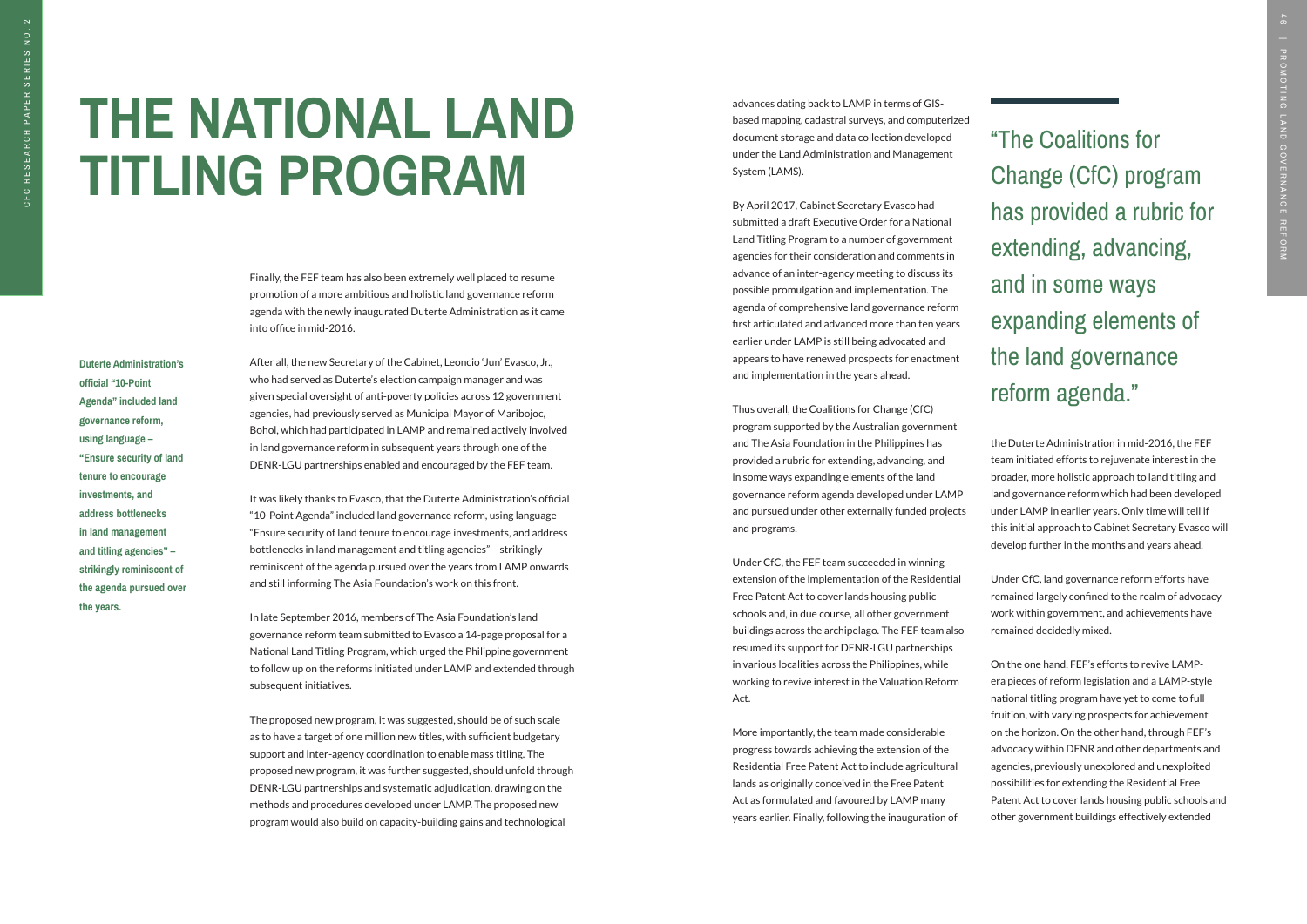**The FEF team has been free to explore new ways to exploit the Residential Free Patent Act to extend its coverage beyond residential lands to include public schools and other government buildings whose insecurity of title largely escaped the attention of previous land governance reform initiatives.**

"It is thus to be hoped that the months and years ahead will see further opportunities for CfC to make fuller use of both the accumulated expertise, experience, access, and influence of its FEF team and the newly available opportunities to advance and extend the agenda for land governance reform."

the legislation to cover thousands of parcels of lands largely ignored in earlier land governance reform initiatives.

As suggested above, the land governance reform efforts undertaken under CfC have built on the achievements, experience, expertise, access, and influence accumulated under earlier initiatives.

After all, under CfC, the FEF team has included key members whose involvement in land governance reform dates back not only to the USAID-funded projects with The Asia Foundation of 2007-2013 but in some cases as far back as LAMP's work in 2000-2010. Under CfC, moreover, the FEF team has taken as one of its points of departure the IRRs for the Residential Free Patent Act, in whose drafting its members played a key role in the spring of 2010. Finally, under CfC, the FEF team has drawn from an available menu of reform options as it has engaged in advocacy work with the Philippine government.

Compared with the earlier The Asia Foundation projects funded by USAID, the CfC program has granted the FEF team more flexibility and freedom to operate. The FEF team has been free to explore new ways to exploit the Residential Free Patent Act to extend its coverage beyond residential lands to include public schools and other government buildings whose insecurity of title largely escaped the attention of previous land governance reform initiatives.

The relatively modest efforts and achievements of 2014-2016 reflect the limited interest and energies devoted to land governance reform on the part of both the Coalitions for Change (CfC) program and the Aquino Administration in the Philippines during those years.

After all, CfC did not include land governance reform among the points of focus of its work when the program was launched in 2012, and the level of commitment and involvement remained decidedly limited even after the onset of engagement with FEF on this front in 2014.

Meanwhile, after the May 2013 mid-term elections, the Philippine government remained more constrained and conservative in terms of new reform initiatives as compared with the first three years of the Aquino Administration, which saw the passage of landmark legislation on reproductive health and excise tax reform.

By 2014, the Aquino Administration was distracted by controversies and scandals, and its lame-duck status and the onset of the election campaign season impeded effective movement on even the most highly prioritized items on its own reform agenda over the course of 2015 and

the first half of 2016.

With the inauguration of the Duterte Administration in mid-2016, however, CfC now found a new government whose own agenda explicitly included land governance reform among its priorities, and whose leading policy-makers included veterans of earlier initiatives on

this front.

Since that time, the FEF team's advocacy work has intensified, and progress on various fronts has begun to accelerate. It is thus to be hoped that the months and years ahead will see further opportunities for CfC to make fuller use of both the accumulated expertise, experience, access, and influence of its FEF team and the newly available opportunities to advance and extend the agenda for land governance reform which has developed and deepened in the Philippines over the past 17 years.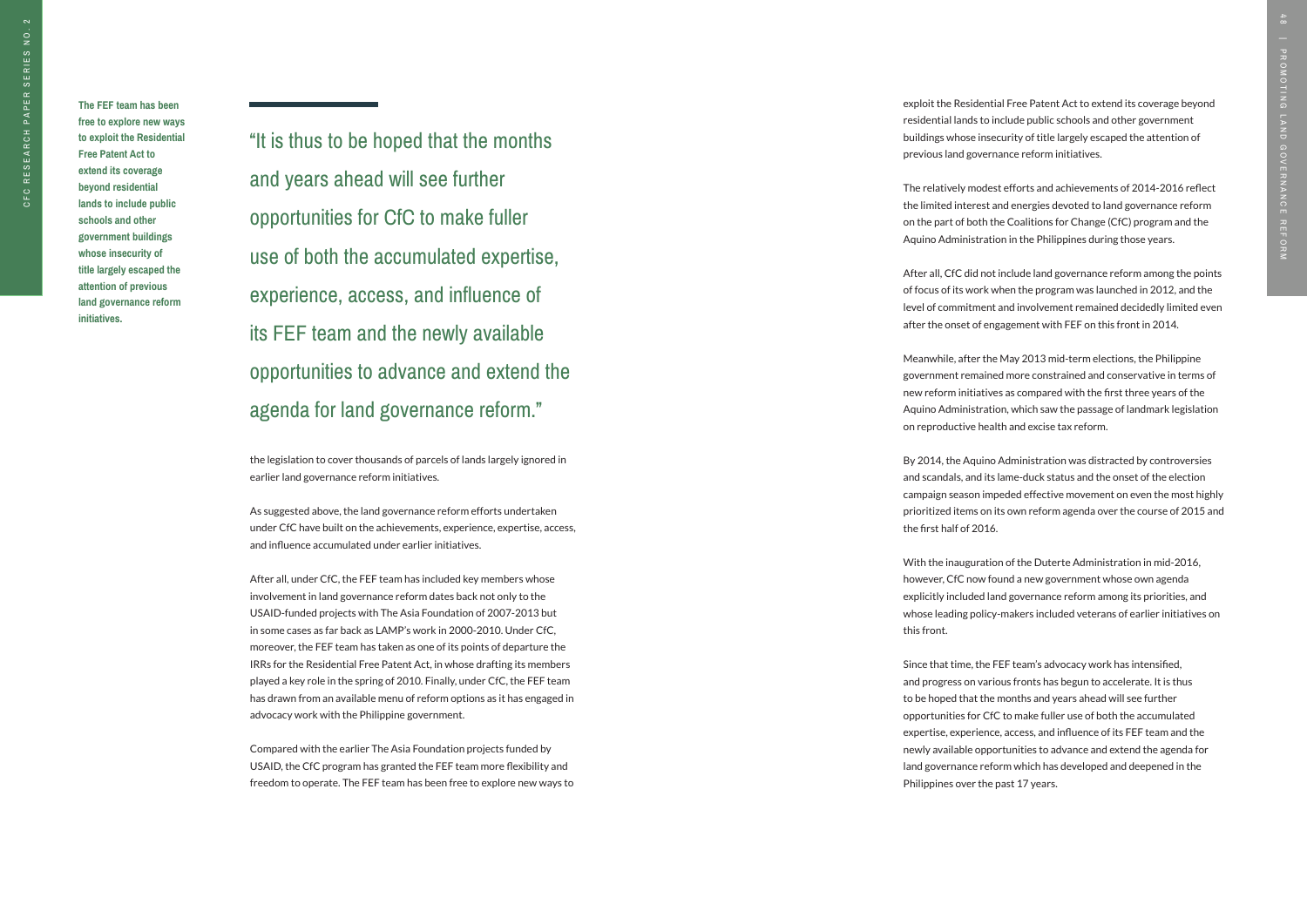With support from a diverse set of international financial institutions and overseas development agencies, these land governance reform initiatives have varied in their sources of funding, in their organizational structures and modes of operation, in their coverage and focus, and in their effectivity and impact. But these initiatives have also been profoundly intertwined, with legacies, lessons, and linkages from the earlier initiatives shaping their successors in myriad ways. A comparative analysis of these initiatives must be coupled with a holistic analysis of their overall trajectories and outcomes over the past 16 years.

Such an analysis should begin with 'first principles'. All of these land governance reform initiatives in the Philippines, after all, have taken as their underlying premises and initial points of departure a shared concern not with inequality in land distribution as in earlier efforts at agrarian reform, but rather with the security of property rights and the efficiency of land markets, along lines often described and at times derided as 'neo-liberal' and narrowly rooted in neo-classical economics.

These premises have been questioned and criticized on many grounds. Some scholars, for example, have raised doubts about the putative centrality of secure property rights and seamless land market transactions to economic development, both in revisionist accounts of economic history and in contemporary studies of economic growth in the developing world. 7 Rapid economic growth and industrialization, it has been noted, has unfolded 7 See, for example, Joel Mokyr, "The Institutional Origins of the

# CONCLUSIONS

Since the turn of the 21st century, a variety of land governance reform initiatives have unfolded in the Philippines. These initiatives have varied in their sources of funding, in their organizational structures and modes of operation, in their coverage and focus, and in their effectivity and impact. These initiatives have also been profoundly intertwined, with legacies, lessons, and linkages from the earlier initiatives shaping their successors in myriad ways.

Industrial Revolution," in Elhanan Helpman (ed.), *Institutions and Economic Performance* (Cambridge, MA: Harvard University Press, 2008), pp. 64-119.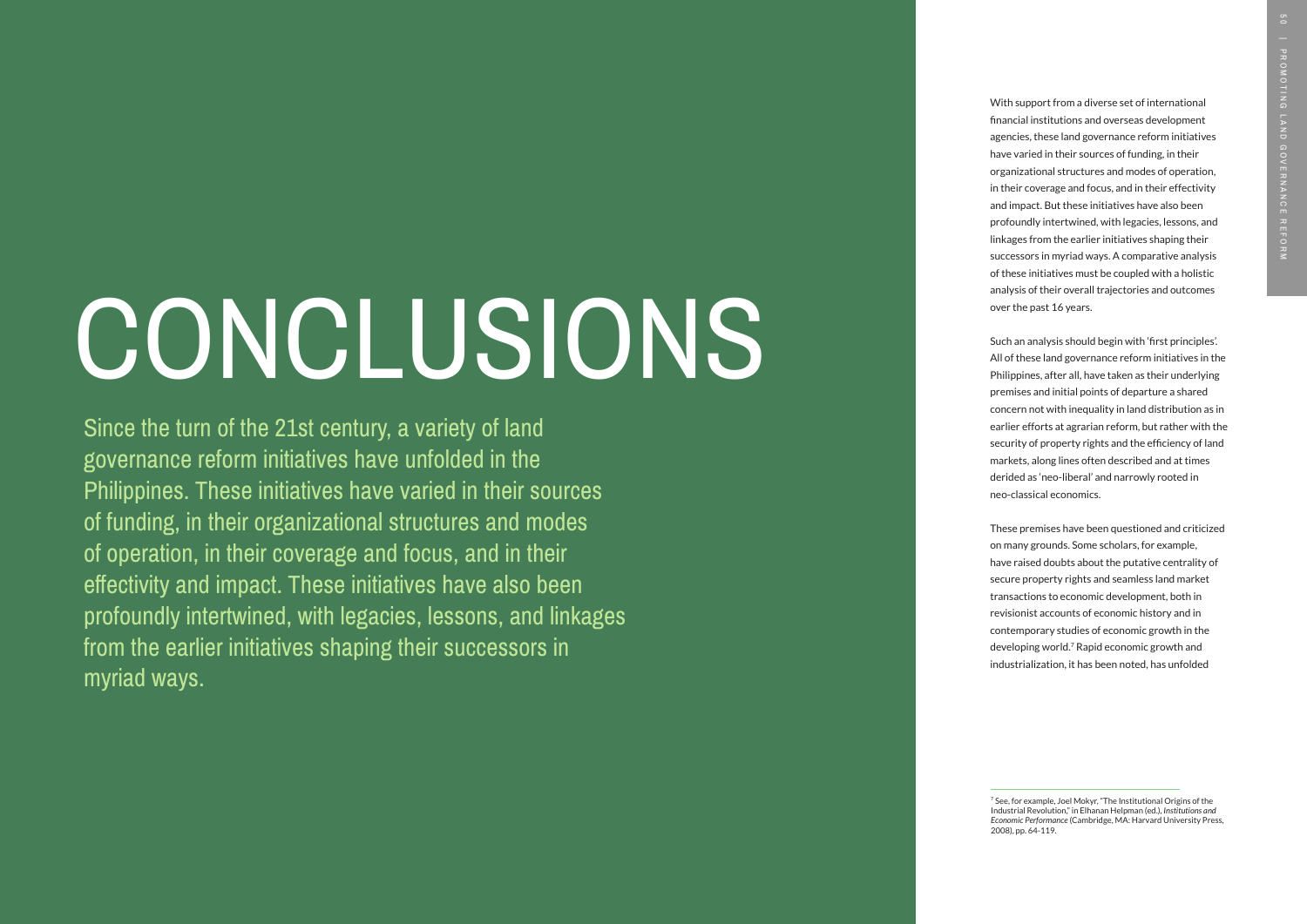**The importance of land governance reform may in fact lie less in any observable or inevitable economic consequences and more in a set of implications for the everyday lived experiences, power dynamics, and political possibilities of citizenship in the developing world.**

More importantly, some critics of development programs designed to enhance property rights and further emancipate markets in land have claimed that efforts to promote greater security of land titles and freer transactions in land markets have served as projects of 'state legibility and simplification' – and thus state strengthening – at the expense of society,<sup>9</sup> or that they have come at considerable expense in terms of economic inequalities and social injustices. The formalization and 'rationalization' of land titling and the fuller marketization of land transactions, such critics have argued, bring advantages to those with greater access to capital, legal assistance, and the languages and logics of the state, while actually heightening insecurity, uncertainty, and overall costs of maintaining effective claims to property for the poorer, less educated and literate, more marginal and vulnerable members of society, thus leading to widening inequalities over time.<sup>10</sup>

in China over the past few decades despite continuing uncertainties, ambiguities, and encumbrances on land ownership and land market transactions inherited from the era of state socialism and collectivized agriculture in these two countries.8

There are thus ample grounds for skepticism that the strengthening of property rights in land and the streamlining of procedures for transactions in land markets are in and of themselves necessary or sufficient for encouraging greater investment and accumulation among property owners and stimulating gains in economic productivity in agriculture and otherwise.

At the same time, however, a growing body of scholarly research has offered a very different perspective on land governance reform in the Philippines. In ethnographic studies of settings as varied as Brazil, India, Pakistan, and Paraguay, for example, scholars have highlighted the importance of the political dimensions of existing institutions and arrangements for land administration and management in the developing world, especially as they impact on ordinary citizens.11 Insecurity and informality in terms of land titles, it has been shown, constrains farmers and urban slum residents alike in their dealings with authority, enhancing their susceptibility to coercive pressures in the intertwined realms of electoral politics, criminality, and business.

Existing institutions and arrangements for land administration and management leave ordinary citizens trapped in byzantine formal procedures or interminable legal battles, and vulnerable to the predations of corrupt officials as well as those landowners, real-estate developers, and politicians with privileged access and influence within the bureaucracy.

In practice, the achievement of secure title to land is often the product of protracted legal and micro-political struggles, in which victory signifies a sense of empowerment that exceeds the economic significance of the acquisition. Viewed from this perspective, the importance of land governance reform may in fact lie less in any observable or inevitable economic consequences and more in a set of implications for the everyday lived experiences, power dynamics, and political possibilities of citizenship in the developing world.

It is in the face of these diverse critical and competing perspectives on land governance reform that the various initiatives undertaken in the Philippines since 2000 should be examined.

Here in particular it is worth noting – and commending – the early interest and effort devoted to empirical research in the preliminary, exploratory phase of the Land Administration and Management Project (LAMP I). The first four to five years of LAMP were effectively devoted to a close examination of the 'realities on the ground', with in-depth studies conducted and detailed reports produced on the state of institutional arrangements, land laws, and policies in land administration and management, as well as the realities of administrative and judicial titling procedures, cadastral surveys and land parcel

mapping, land markets, land records management, land valuation procedures and standards, tenancy conditions, transfer of titles and other land transactions, and myriad other facets of land governance.

Drawing on such research and on the knowledge and experience accumulated in the pilot projects or prototypes in Leyte and Quezon City, LAMP I also produced a set of lengthy manuals for the 'densification' of the geodetic network in support of land titling and cadastral surveys for GPSbased mapping, and for the awarding of free patents, the establishment of One Stop Shops, systematic adjudication, document verification, and identification of fake titles.

It was not simply based on theoretical assumptions about property rights and land markets that LAMP II and subsequent land governance reform initiatives proceeded in the Philippines, but rather on the more solid foundations of empirical research about realities on the ground. This research provided ample detail about a set of observable problems with existing land administration and management arrangements and practices in the Philippines:

- A weak and inefficient land administration and management system, with a multiplicity of agencies, weak coordination and conflict resolution mechanisms across them, and a set of outdated, restrictive, and mutually contradictory land laws;
- Serious limitations on the extent of titled lands in both rural and urban areas, with land records systems inefficient, poorly

<sup>&</sup>lt;sup>11</sup> See, for example, Akil Gupta, Red Tape: Bureaucracy, Structural Violence, and Poverty in India (Durham, NC: Duke University Press, 2012); Kregg Hetherington, *Guerrilla Auditors: The Politics of Transparency in Neoliberal Paraguay* (Durham, NC: Duke University Press, 2011); James Holston, *Insurgent Citizenship: Disjunctions of Democracy and Modernity in Brazil* (Princeton, NJ: Princeton University Press, 2008); and Matthew S. Hull, *Government of Paper: The Materiality of Bureaucracy in Urban Pakistan* (Berkeley: University of California Press, 2012).

<sup>&</sup>lt;sup>9</sup> James C. Scott, *Seeing Like a State: How Certain Schemes to Improve the Human Condition Have Failed (New Haven,* CT: Yale University Press, 1998).

<sup>8</sup> See, for example, Jean C. Oi and Andrew Walder (eds.), *Property Rights and Economic Reform in China* (Stanford, CA: Stanford University Press, 1999).

<sup>10</sup> See, for example, Kees Jansen and Esther Roquas, "Modernizing Insecurity: The Land Titling Project in Honduras," *Development and Change*, Volume 29, Number 1 (January 1998), pp. 81-106.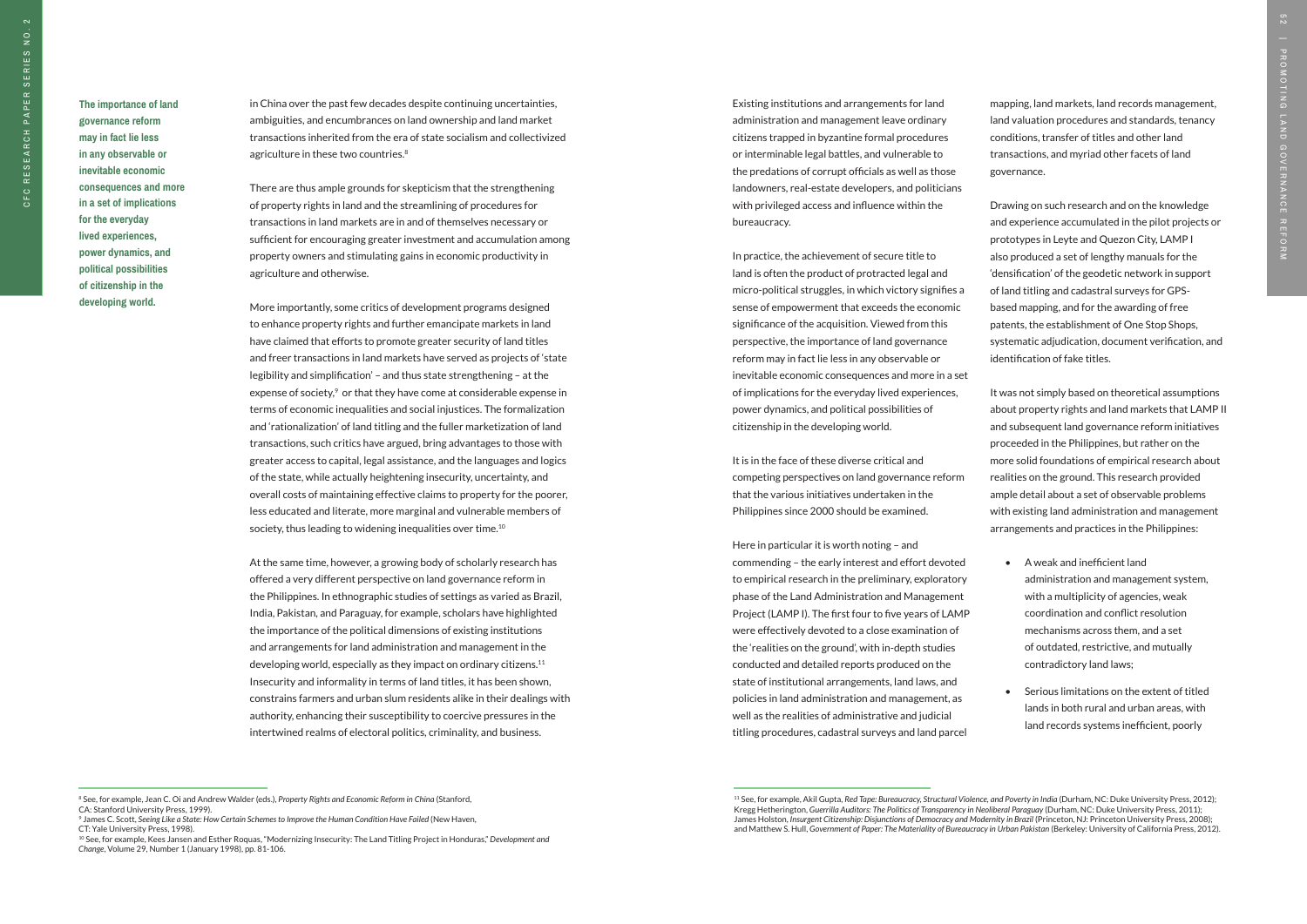### **The research conducted under LAMP I provided an unprecedented intellectual foundation**

**and empirical basis for the establishment of a baseline against which to measure program outcomes and other prospective changes.** 

inventoried, inaccessible, and compromised by destruction through war, theft, fire, and water damage, loss through misplacement or deliberate removal; fragility, falsification, and duplication of existing land titles; incomplete, unreliable, and inaccessible cadastral maps;

- Inaccessible, inefficient, and unreliable land administration and management offices and land titling and registration procedures encumbered with long delays and high transaction costs, including rampant corruption; and
- Multiple and inconsistent land valuation systems complicating right-of-way disputes, compromising realestate development practices, and constraining real property tax revenue collection.

The research conducted under LAMP I, in other words, provided an unprecedented intellectual foundation and empirical basis for the establishment of a baseline against which to measure program outcomes and other prospective changes, for the accumulation and distribution of practical knowledge and technical know-how, and for the identification of an agenda for land governance reforms.

Insofar as a succession of land governance reform initiatives have continued to work on a consistent set of policy reforms and have continued to draw on an established toolkit for reform implementation, the investment in knowledge made in LAMP I has certainly outlived the original program and will continue to inform further land governance reforms in the Philippines for many years to come.

With this context and baseline, what achievements and related outcomes can we ascribe to LAMP and its successor programs for land governance reform in the Philippines? In concrete terms, we can first point to a set of performance indicators and other policy outcomes as measured and reported by the programs themselves:

• Thanks to LAMP, more than 100,000 new land titles issued in the provinces of Bohol, Bukidnon, and Leyte, with some evidence of strengthened perceptions of land tenure security, increased land values, formal land transactions, and real property tax revenues, and decreased processing time and transaction costs in the land registration process in these localities;

- Thanks to LAMP, dramatically improved data collection, mapping, record-keeping, technical skills and technological capacities within the Land Management Bureau (LMB), including roll-out of the Land Administration Management System across all regions of the country and near-completion of a nation-wide cadastral survey;
- Thanks to LAMP, development and deployment of manuals, manpower, and a *modus operandi* for systematic adjudication to enable accelerated land titling campaigns at the local level in partnerships with Local Government Units (LGUs);
- Thanks to LAMP, professionalization of the real-estate industry and real property tax assessors under the Real Estate Service Act (RESA), and moves toward rationalization of land valuation standards and guidelines by the Bureau of Local Government Finance (BLGF) of the Department of Finance (DOF);
- Thanks to LAMP and REGALA, extension of titling, enhancement of data collection systems, improvement in land registration and land processes and land valuation standards and procedures, and increases in local real property tax revenue collection in the select cities and municipalities where pilot projects were undertaken; and
- Thanks to LAMP and The Asia Foundation-managed projects supported first by USAID and later by AusAID and the Australian Department for Foreign Affairs and Trade (DFAT) under the CfC program, passage and enactment of the Residential Free Patent Act, enabling

and impelling accelerated land titling at a rate of 50,00-plus new titles per annum, establishing new DENR-LGU partnerships to facilitate implementation, and eventually extending coverage to include provisions to title lands housing public schools and other government buildings.

Beyond these relatively immediate and empirically measurable achievements and outcomes, there have also been other, less self-evidently significant legacies of LAMP and its successor land governance reform initiatives in the Philippines.

As suggested above, these programs have combined to leave an important legacy beyond the numbers of land titles produced and the levels of property tax revenue increases induced under these initiatives, or even the advances in technical 'know-how' and technological capacity within certain government agencies.

That is, relayed from LAMP and reproduced under subsequent projects and programs, a fairly clear, coherent, and comprehensive land governance reform agenda has crystallized in the Philippines, along with an established base of understanding, expertise, and experience among an enduring if not expanding network of advocates for this agenda, embedded within key government agencies and policy-making circles and available for re-activation in subsequent campaigns over the years. It is only against the backdrop of this legacy of LAMP and its partners and heirs in that we can understand the inclusion of land governance reforms among the first pieces of legislation filed in the 17th Congress and among the ten-point agenda of the incoming Duterte Administration in mid-2016.

That said, alongside the immediate achievements and indirect consequences of LAMP and subsequent land governance reform initiatives in the Philippines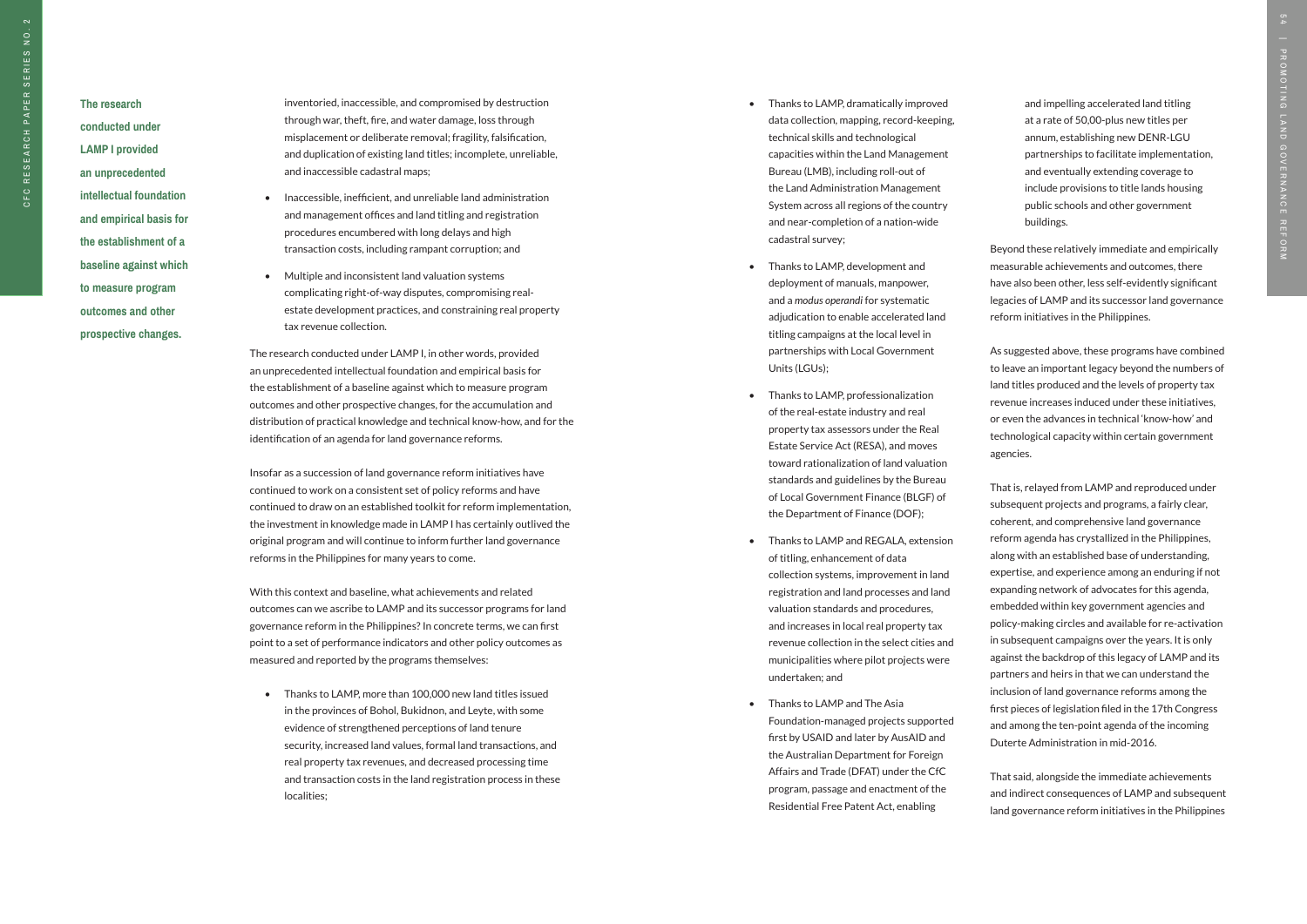13 Andrew Walker, *Thailand's Political Peasants: Power in the Modern Rural Economy* (Madison: University of Wisconsin Press, 2012).

since 2000, there have also been persistent constraints and limitations on the advancement of their agenda for positive change.

Most notable has been the failure of the Land Administration Reform Act (LARA) to win passage in Congress and the absence of real movement towards an institutional integration of the multiplicity of agencies involved in land administration and management so as to simplify, streamline, and speed up procedures for land titling, registration, valuation, and taxation, and to reduce the corruption, delays, and other transaction costs involved in all sorts of transactions involving land in the Philippines.

The crucial stumbling block and spoiler has been the Land Registration Authority (LRA), the agency under the Department of Justice (DOJ) responsible for issuing certificates of title and otherwise handling land transactions through the 168 Registry of Deeds offices scattered across the country.

Not only did the LRA lobby aggressively and effectively against the LARA bill in Congress, using its connections to legislators with large landholding and real-estate interests to kill the legislation; it also resisted efforts by LAMP to engage in capacity-building activities in tandem with those unfolding at the Land Management Bureau (LMB) in the Department of the Environment and Natural Resources (DENR).

Instead, the LRA initiated an independent Land Titling Computerization Project, signing a Build-Operate-Transfer (BOT) contract with a private company to create a centralized, computerized database of all land title certificates, known as the Land Registration System (LARES). Under the privately operated LARES, the LRA's land records have not only remained stubbornly restricted from inter-agency integration and sharing of information and documentation, but also more timeconsuming and expensive for ordinary citizens to obtain, creating longer delays and higher costs in the registration and issuance of land titles.

In sharp contrast with the Philippines, Thailand has experienced much more rapid and sustained economic growth since that time, including higher agricultural productivity and considerably greater success in agro-business exports, alongside markedly less grave problems with socio-economic inequality. Alongside the apparent economic benefits of holistic, nation-wide land governance reform in Thailand, moreover, there is also ample evidence of political impact over the past few decades, as seen in the increasing independence, assertiveness, and effectiveness of Thai peasants and urban poor slum residents in the political realm, and the expansion of political participation under conditions of oligarchical democracy, running up against the constraints of conservative monarchical rule and eventually provoking military intervention.<sup>13</sup>

Thus, experiments and advances in accelerated land titling under LAMP and subsequent land governance reform initiatives have run up against the 'rate-determining step' of title issuance controlled by a government agency seemingly impervious to pressures for reform.

In addition to the LRA, there have been other impediments, constraints, and problems limiting the extent, effectiveness, and impact of land governance reforms.

Although hundreds of thousands of land parcels have been newly titled through systematic adjudication and other means under various local pilot projects and through the Residential Free Patent Act over the past ten years, there remain millions more parcels (and hectares) of untitled land in the Philippines.

Although a number of cities and municipalities have upgraded their land record and registration systems, improved coordination between different land management and administration agencies, expanded titling, enhanced land valuation standards, and increased real property tax revenue collection, these localities represent a small minority among the 81 provinces, 145 cities, and 1,489 municipalities across the archipelago.

Furthermore, even in those localities where quantum leaps in titling unfolded and/or where the Schedules of Market Values (SMVs) were revised, beyond the greater security of tenure for individual landowners and the higher revenues for local government coffers, there remains insufficient evidence as to the net impact of these changes on investment, productivity, economic growth, poverty, social inequality, public service provision, or citizenship and political participation.

In the absence of additional empirical research on these localities and/or further movement on the agenda of land governance reform at the national level, it is difficult to determine the long-term consequences of the reform efforts pioneered by LAMP and pushed forward in various ways by subsequent initiatives in the Philippines.

In comparative regional perspective, however, we might take the example of nearby Thailand, a country which has often been compared and contrasted with the Philippines, and which saw successive waves of land titling and land governance reform, most notably through a World Bankbacked program that achieved a quantum leap in extending titling, improving security of tenure, and emancipating land markets in the early-mid 1980s.12

**Although hundreds of thousands of land parcels have been newly titled under various local pilot projects and through the Residential Free Patent Act over the past ten years, there remain millions more parcels (and hectares) of untitled land in the Philippines.**

<sup>12</sup> Frank F.K. Byamugisha, *How Land Registration Affects Financial Development and Economic Growth in Thailand* (Washington, DC: World Bank, 1999); Tomas Larsson, *Land and Loyalty: Security and the Development of Property Rights in Thailan*d (Ithaca, NY: Cornell University Press, 2012).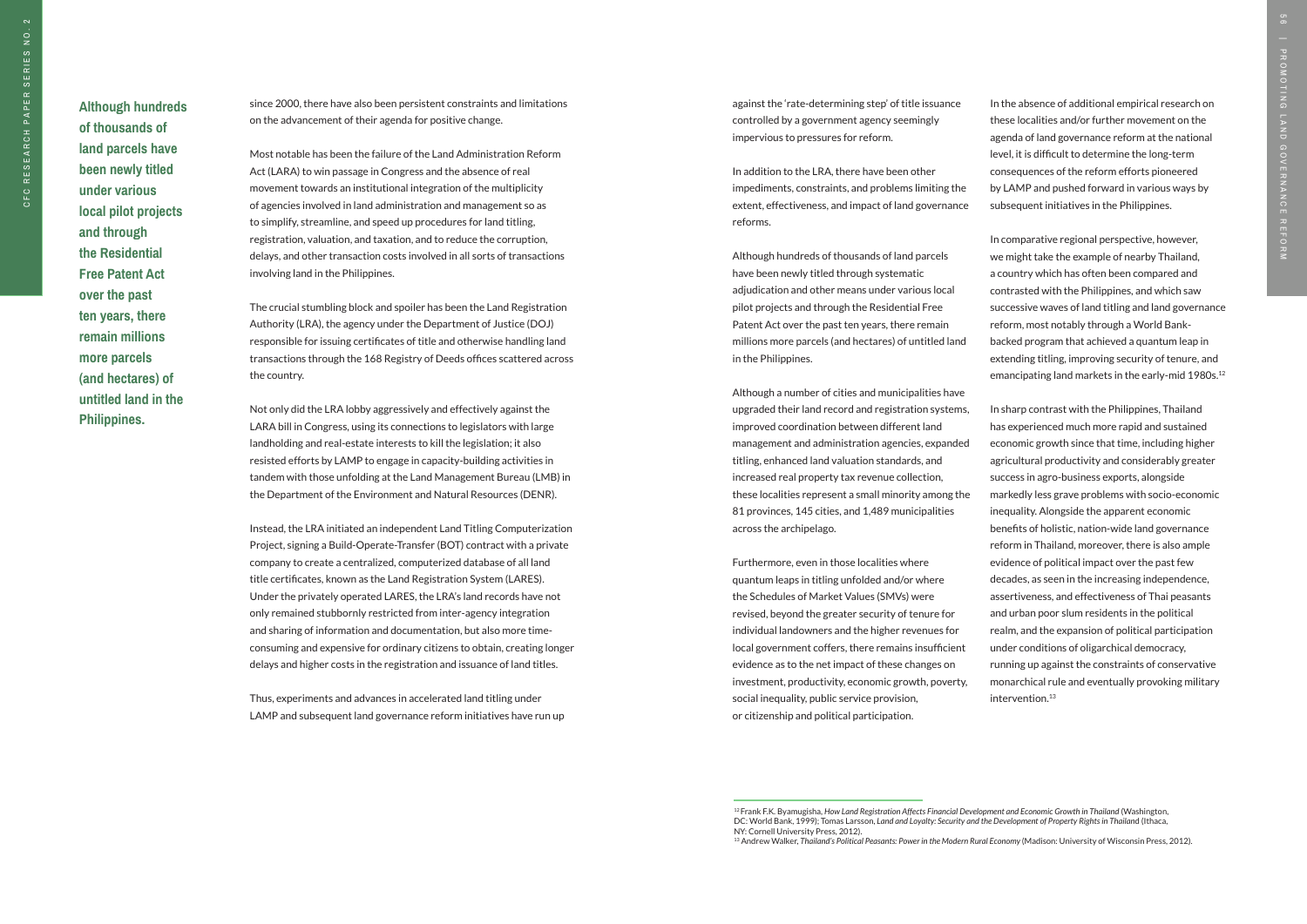**It seems clear that a further, final push is now needed to enact a holistic, national land titling program and achieve a quantum leap in land administration and management in the country.** 

Three decades later, the land governance reforms undertaken in Thailand in the early 1980s arguably helped to pave the way for a sea change in the Thai economy and Thai politics and society, one whose long-term positive consequences have been bitterly contested – and today are sadly contained under military rule – but continue to provide a solid foundation for hope in the country's future.

Looking back at the recent history of land governance reform efforts in the Philippines as well as 'across' at nearby Thailand, it seems clear that a further, final push is now needed to enact a holistic, national land titling program and achieve a quantum leap in land administration and management in the country.

Such a final push would clearly require effective mobilization of political resources and agile manoeuvring to overcome resistance from the LRA, its allies in government, in Congress, and elsewhere, as well as other opponents of the land governance reform agenda articulated and advanced by LAMP and its successor programs in the Philippines.

Given the Duterte Administration's avowed interest in land governance reform and the installation of a former participant in LAMP and subsequent land titling initiatives in the uppermost echelons of the new administration, there appears to be unprecedented access and opportunity for a renewed advocacy campaign. Such an advocacy campaign would be amply deserving of support, not only from the Australian Department of Foreign Affairs and Trade (DFAT) and The Asia Foundation, but arguably also from other overseas development agencies and international financial institutions which have invested in land governance reform in the Philippines, such as the World Bank and the Asian Development Bank (ADB).

Viewed from the perspective of late 2016, the past, present, and future of land governance reform in the Philippines must thus be understood to owe much both to the pioneering work undertaken under LAMP and to subsequent initiatives which unfolded both alongside it and in its early aftermath.

LAMP provided intellectual and institutional foundations not only for a set of pilot projects which produced their own localized gains, but also for both serious advances in capacity-building in key national government agencies involved in land administration and management, and for a substantive and systemic agenda for nation-wide land governance reform in the Philippines. These legacies of LAMP have continued to inform, empower, and impel a succession of land

governance reform initiatives in the Philippines for years after the official termination of LAMP II. These legacies are now clearly embedded within policy-making circles in Manila and within the newly inaugurated Duterte Administration today.

Meanwhile, a succession of advocacy-based land governance reform initiatives convened and coached by The Asia Foundation with the support first of USAID and later the Australian government have made important contributions and achieved gains unattainable by the more formal projects and partnerships with the Philippine government constituted under LAMP (and REGALA).

These advocacy-based initiatives undertaken by the team based at the Foundation for Economic Freedom (FEF) drew on the legacies of LAMP in terms of its original intellectual premises, empirical research findings, and institutional capacity-building achievements, and the accumulated expertise, experience, and insider access of the LAMP veterans among its members.

But the advocacy work undertaken by the FEF team was not burdened by the formal partnerships and other project requirements which had constrained

LAMP (as well as REGALA) in terms of relationships with national government agencies and *modus operandi* in the legislative arena. The FEF team was thus able to use informal, personal, and partisan political access, networks, and pressures in its favour as it manoeuvred in the House of Representatives and the Senate, and within the DENR, other national government agencies, and even the Office of the President to promote reform legislation and other changes in government rules and regulation through department administrative orders and the like.

FEF's tactics, the iterative processes which encouraged the team to adapt, adjust, improve,

and escalate their use, and the funding modalities which enabled their sustained deployment, were absolutely crucial to the achievement of major land governance reforms such as the passage and enactment of the Residential Free Patent Act of 2010 and the extension of coverage to include lands housing public schools and other government buildings in 2015 and 2016.

Looking beyond land governance reform in the Philippines, this account of LAMP and the other related initiatives which unfolded alongside it and

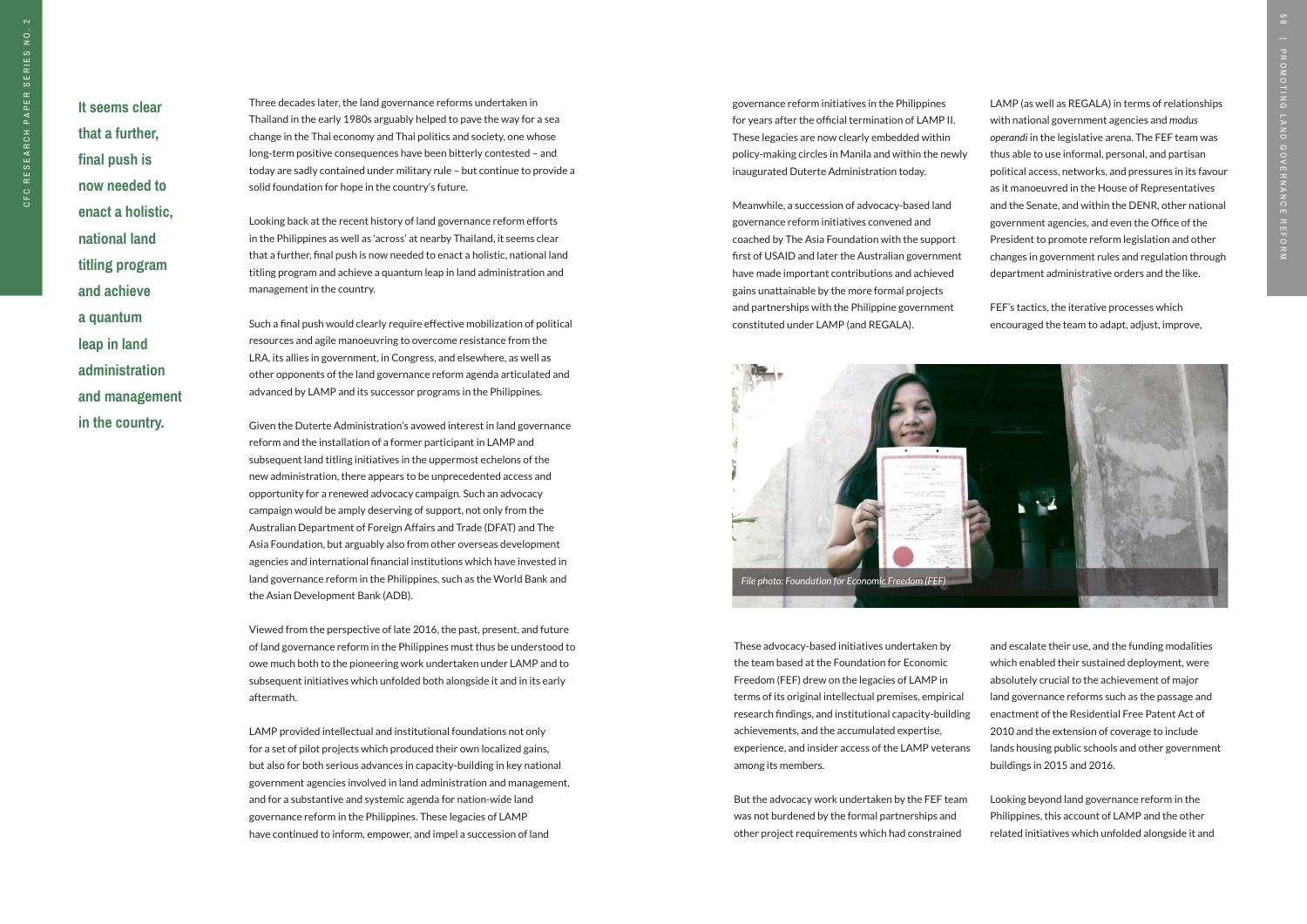in its early aftermath suggests an important lesson for development agencies and practitioners who are exploring new ways of 'Doing Development Differently'. Some advocates of 'Thinking and Working Politically' have described and derided formal projects and partnerships like LAMP as inherently lacking in creative potential and limited in real efficacy and impact, while celebrating the flexibility, 'nimbleness' and (cost-)effectiveness of more experimental, iterative, and essentially advocacy-based forms of development intervention like the Coalitions for Change (CfC) program in the Philippines.

"Instead of a stark dichotomy between the two forms of development programs, and in lieu of a derision of the one in favour of the other, this paper has demonstrated that there can be crucial productive complementarities and synergies in practice."

This paper, by contrast, has suggested somewhat different conclusions.

Instead of a stark dichotomy between the two forms of development programs, and in lieu of a derision of the one in favour of the other, this paper has demonstrated that there can be crucial productive complementarities and synergies in practice.

Moving forward, it is to be hoped that these legacies, linkages, and lessons of LAMP and successor initiatives such as CfC will thus help to inform and enhance not only further land governance reform in the Philippines but also efforts to promote other forms of positive change elsewhere across the developing world.